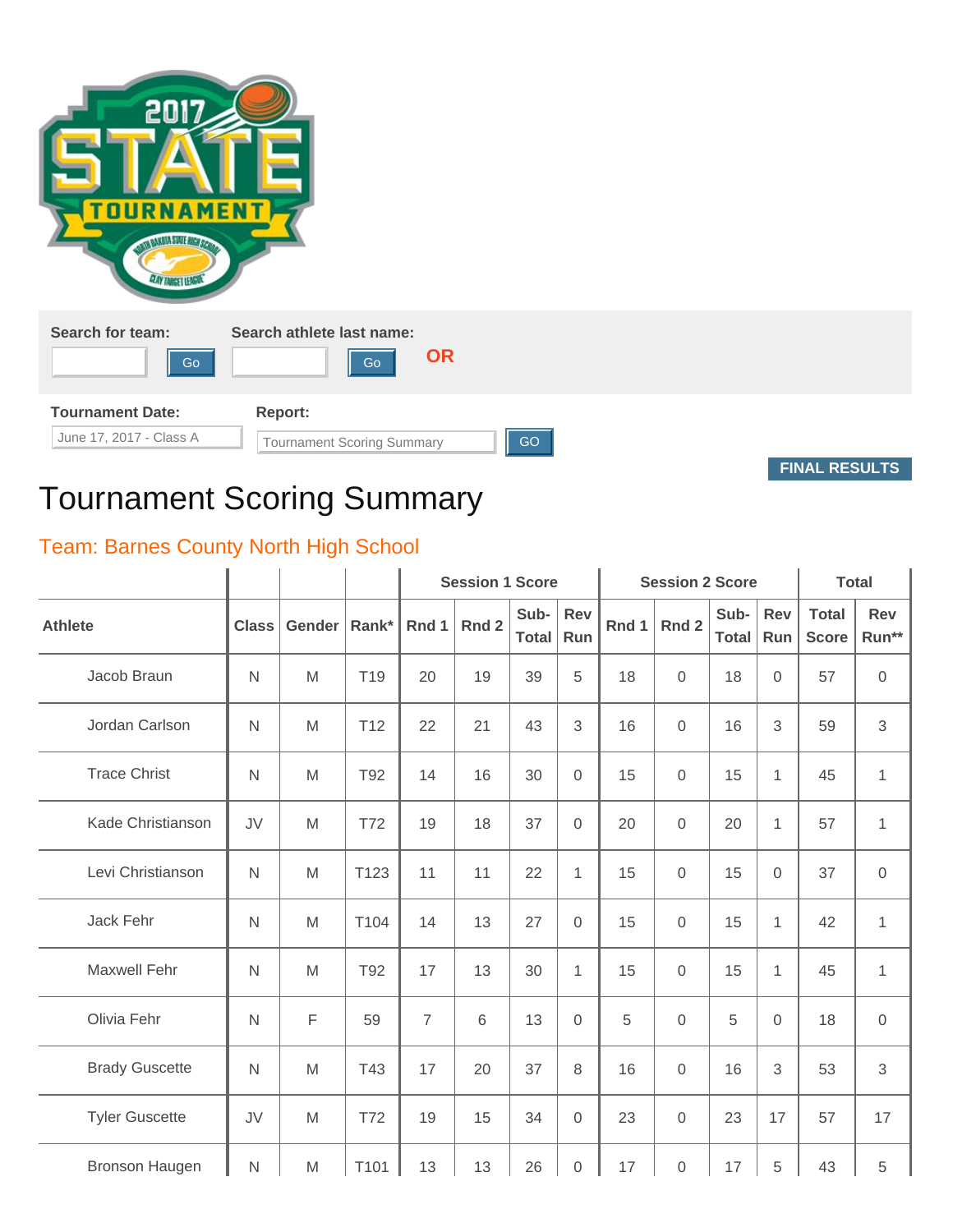| <b>Nikolus Marks</b> | Ν | M | T36 | 18 | 18 | 36 | $\overline{2}$ | 18 | $\overline{0}$ | 18 | 3 | 54 | 3 |
|----------------------|---|---|-----|----|----|----|----------------|----|----------------|----|---|----|---|
| George Ringuette     | Ν | M | 3   | 21 | 20 | 41 | 4              | 23 | $\overline{0}$ | 23 | 2 | 64 | っ |
| <b>Target Count</b>  |   |   |     | 13 | 13 | 26 |                | 13 |                | 13 |   | 39 |   |

|                           |     |     |                       | Team Total Team Rank Team High Gun Male Team High Gun Female |
|---------------------------|-----|-----|-----------------------|--------------------------------------------------------------|
| <b>Novice</b>             | N/A | N/A | George Ringuette (64) | Olivia Fehr (18)                                             |
| Jr. Varsity               | N/A | N/A | Tyler Guscette (57)   | N/A                                                          |
| <b>Varsity</b>            | N/A | N/A | N/A                   | N/A                                                          |
| <b>Team Qualification</b> | 294 | 25  |                       |                                                              |

\* Indicates athlete's ranking among his/her Classification and Gender

\*\* Indicates longest run of hits in reverse order. Used as a tie-breaker if necessary. Not all reverse runs are recorded.

DNQ indicates that the team did not qualify for the specified classification. A minimum of 5 athletes is required to compete in team competitions.

## Team: Beach High School

|                              |              |        |                 | <b>Session 1 Score</b> |       |                      |                |       | <b>Session 2 Score</b> |                      | <b>Total</b>      |                              |                |
|------------------------------|--------------|--------|-----------------|------------------------|-------|----------------------|----------------|-------|------------------------|----------------------|-------------------|------------------------------|----------------|
| <b>Athlete</b>               | <b>Class</b> | Gender | Rank*           | Rnd 1                  | Rnd 2 | Sub-<br><b>Total</b> | Rev<br>Run     | Rnd 1 | Rnd 2                  | Sub-<br><b>Total</b> | <b>Rev</b><br>Run | <b>Total</b><br><b>Score</b> | Rev<br>Run**   |
| 桑<br><b>Gunnar Farstveet</b> | V            | M      | T71             | 21                     | 21    | 42                   | 4              | 22    | $\Omega$               | 22                   | 10                | 64                           | 10             |
| 義<br><b>Bailey Frieze</b>    | V            | M      | T87             | 22                     | 21    | 43                   | $\mathbf 0$    | 20    | $\Omega$               | 20                   | $\overline{4}$    | 63                           | $\overline{4}$ |
| 泰<br>Jonas Oech              | N            | M      | T133            | 13                     | 11    | 24                   | $\mathbf 0$    | 10    | $\Omega$               | 10                   | $\Omega$          | 34                           | $\Omega$       |
| 義<br>Raymond Wegner          | JV           | M      | T <sub>55</sub> | 21                     | 21    | 42                   | 4              | 17    | $\Omega$               | 17                   | $\mathbf{1}$      | 59                           | $\mathbf{1}$   |
| 義<br>Madison Wilhelmi        | N            | F      | T <sub>52</sub> | 9                      | 12    | 21                   | $\overline{2}$ | 8     | $\overline{0}$         | 8                    | $\Omega$          | 29                           | $\mathbf 0$    |
| <b>Target Count</b>          |              |        |                 | 5                      | 5     | 10                   |                | 5     |                        | 5                    |                   | 15                           |                |

#### Team Totals

| <u>. 691 - 1914</u> |     |     |                       |                                                                                                      |
|---------------------|-----|-----|-----------------------|------------------------------------------------------------------------------------------------------|
|                     |     |     |                       | $\vert$ Team Total $\vert$ Team Rank $\vert$ Team High Gun Male $\vert$ Team High Gun Female $\vert$ |
| <b>Novice</b>       | N/A | N/A | Jonas Oech (34)       | Madison Wilhelmi (29)                                                                                |
| Jr. Varsity         | N/A | N/A | Raymond Wegner (59)   | N/A                                                                                                  |
| <b>Varsity</b>      | N/A | N/A | Gunnar Farstveet (64) | N/A                                                                                                  |
|                     |     |     |                       |                                                                                                      |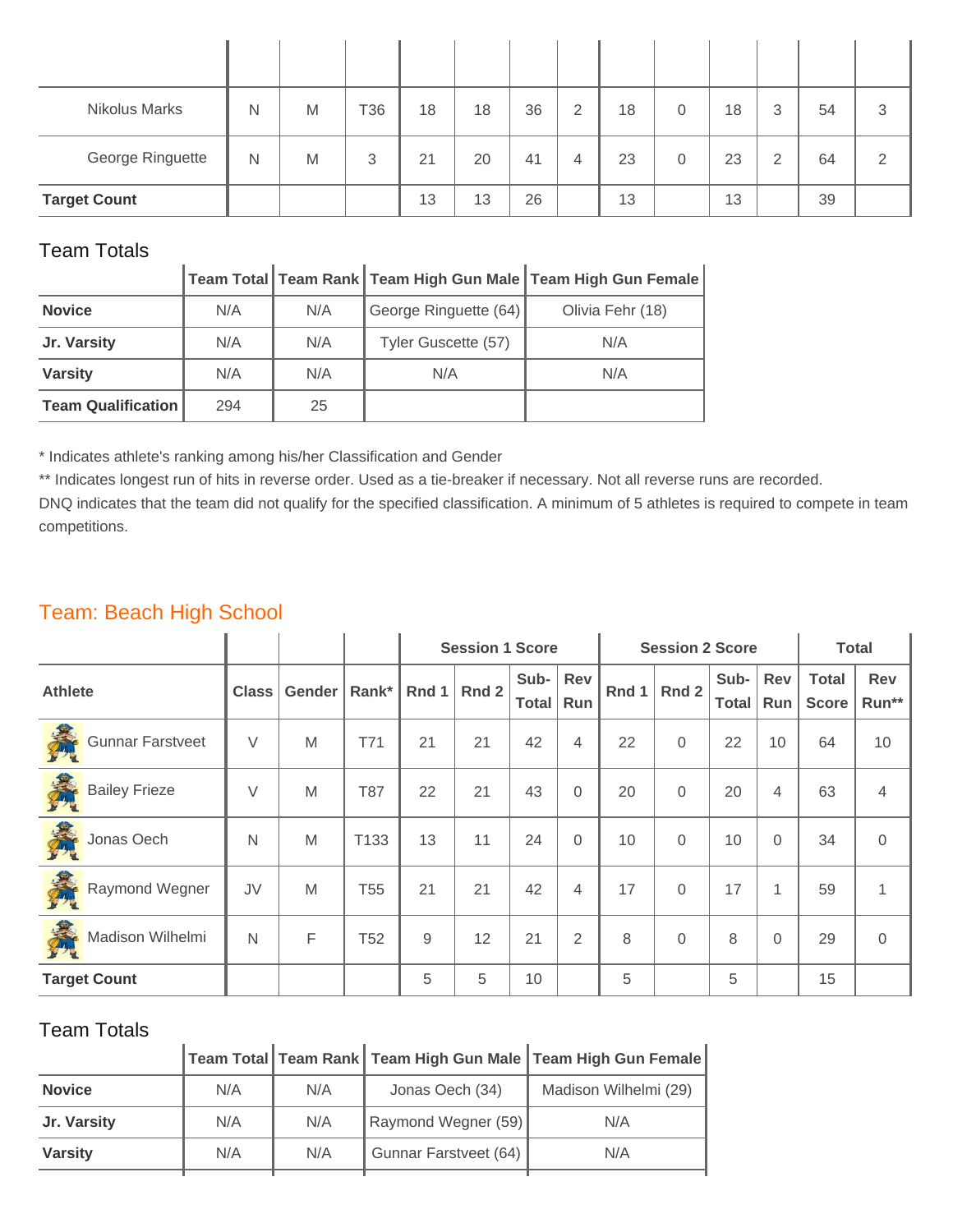| <b>Team Qualification</b><br>749 |  |  |  |
|----------------------------------|--|--|--|
|----------------------------------|--|--|--|

\* Indicates athlete's ranking among his/her Classification and Gender

\*\* Indicates longest run of hits in reverse order. Used as a tie-breaker if necessary. Not all reverse runs are recorded.

DNQ indicates that the team did not qualify for the specified classification. A minimum of 5 athletes is required to compete in team competitions.

|                      |              |        |       |                | <b>Session 1 Score</b> |               |                     |                | <b>Session 2 Score</b> | <b>Total</b>         |                |                              |                |
|----------------------|--------------|--------|-------|----------------|------------------------|---------------|---------------------|----------------|------------------------|----------------------|----------------|------------------------------|----------------|
| <b>Athlete</b>       | <b>Class</b> | Gender | Rank* | Rnd 1          | Rnd <sub>2</sub>       | Sub-<br>Total | <b>Rev</b><br>Run   | Rnd 1          | Rnd <sub>2</sub>       | Sub-<br><b>Total</b> | Rev<br>Run     | <b>Total</b><br><b>Score</b> | Rev<br>Run**   |
| Huntyrr Anderson     | $\mathsf{N}$ | M      | T133  | 8              | 12                     | 20            | $\mathbf{1}$        | 14             | $\overline{0}$         | 14                   | $\overline{2}$ | 34                           | $\overline{2}$ |
| Jaydan Anderson      | $\mathsf{N}$ | M      | T83   | 15             | 17                     | 32            | $\overline{2}$      | 15             | $\overline{0}$         | 15                   | $\overline{0}$ | 47                           | $\mathbf 0$    |
| Teegyn Anderson      | $\mathsf{N}$ | F      | T34   | 12             | 15                     | 27            | $\overline{4}$      | 13             | $\mathbf 0$            | 13                   | $\overline{0}$ | 40                           | $\,0\,$        |
| <b>Steeley Boehm</b> | $\mathsf{N}$ | M      | T92   | 12             | 17                     | 29            | $\mathbf 0$         | 16             | $\overline{0}$         | 16                   | $\overline{0}$ | 45                           | $\overline{0}$ |
| Gage Deaver          | $\mathsf{N}$ | M      | 141   | 10             | 12                     | 22            | $\mathbf 0$         | $\overline{9}$ | $\overline{0}$         | $\overline{9}$       | $\mathbf{0}$   | 31                           | $\overline{0}$ |
| Jacob Gunderson      | $\mathsf{N}$ | M      | T107  | 14             | 15                     | 29            | $\mathsf{O}\xspace$ | 12             | $\mathbf 0$            | 12                   | $\mathbf 0$    | 41                           | $\mathbf 0$    |
| <b>Emily Hanson</b>  | $\mathsf{N}$ | F      | 63    | $\overline{7}$ | $\overline{2}$         | $\mathsf g$   | 0                   | $\mathbf 0$    | $\mathbf 0$            | $\overline{0}$       | $\overline{0}$ | $\overline{9}$               | $\overline{0}$ |
| Jacob Hanson         | $\mathsf{N}$ | M      | T116  | 16             | 14                     | 30            | $\mathbf{1}$        | $\mathsf g$    | $\overline{0}$         | $\mathsf g$          | $\overline{0}$ | 39                           | $\mathbf 0$    |
| Cade Moore           | JV           | M      | T104  | 16             | 22                     | 38            | $\mathsf{O}\xspace$ | 16             | $\mathbf 0$            | 16                   | $\mathbf 0$    | 54                           | $\mathbf 0$    |
| Jace Mosser          | JV           | M      | T104  | 20             | 19                     | 39            | $\mathbf 0$         | 15             | $\overline{0}$         | 15                   | $\overline{2}$ | 54                           | $\overline{2}$ |
| Morgan Wall          | $\mathsf{N}$ | F      | T43   | 15             | $\mathsf g$            | 24            | $\mathbf 0$         | 11             | $\overline{0}$         | 11                   | $\overline{2}$ | 35                           | $\overline{2}$ |
| <b>Target Count</b>  |              |        |       | 11             | 11                     | 22            |                     | 10             |                        | 10                   |                | 32                           |                |

#### Team: Berthold/North Shore-Plaza High School

#### Team Totals

| TEATH TULAIS              |     |     |                      |                                                                |
|---------------------------|-----|-----|----------------------|----------------------------------------------------------------|
|                           |     |     |                      | │Team Total│Team Rank│Team High Gun Male│Team High Gun Female│ |
| <b>Novice</b>             | N/A | N/A | Jaydan Anderson (47) | Teegyn Anderson (40)                                           |
| Jr. Varsity               | N/A | N/A | Jace Mosser (54)     | N/A                                                            |
| <b>Varsity</b>            | N/A | N/A | N/A                  | N/A                                                            |
| <b>Team Qualification</b> | 241 | 33  |                      |                                                                |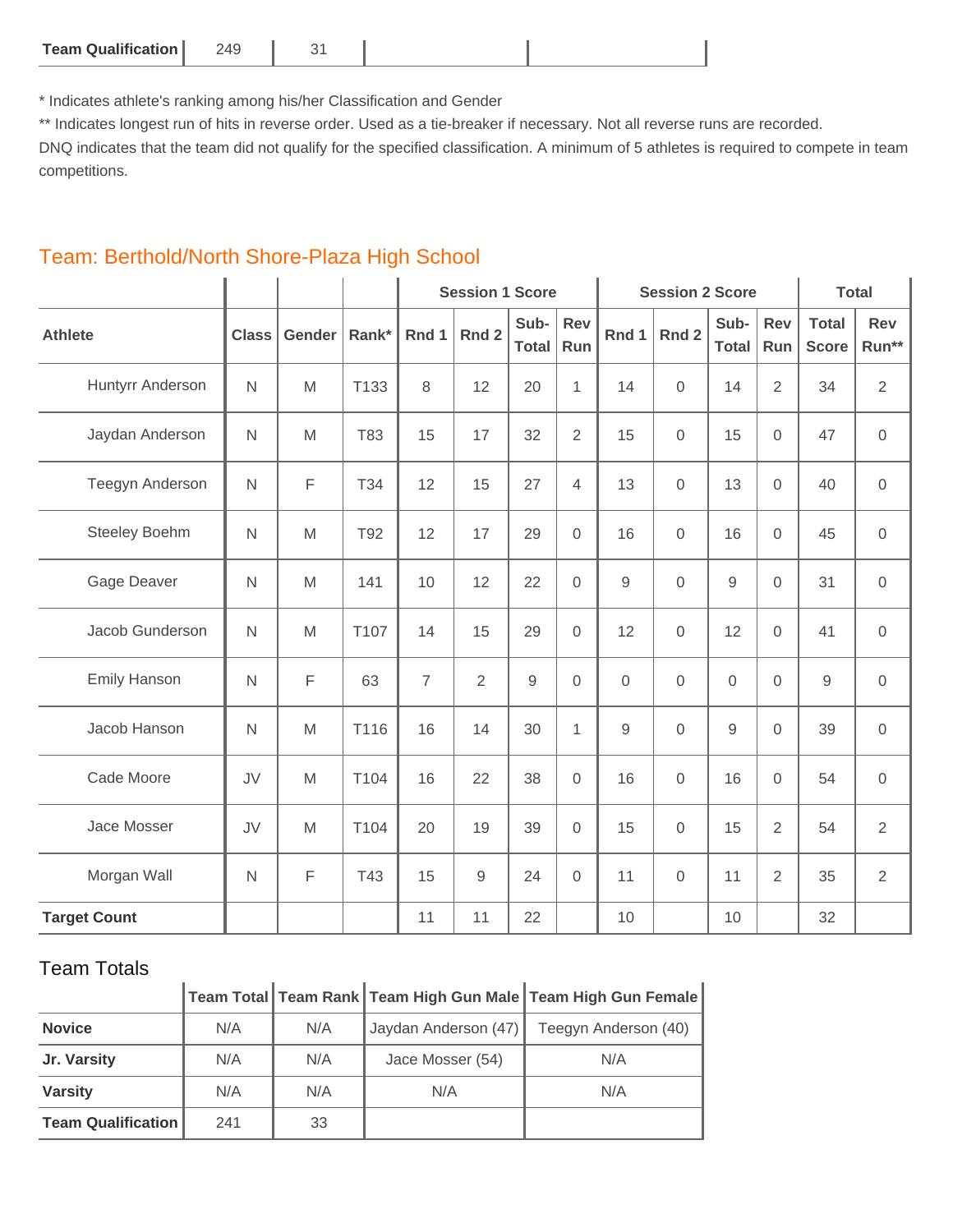\* Indicates athlete's ranking among his/her Classification and Gender

\*\* Indicates longest run of hits in reverse order. Used as a tie-breaker if necessary. Not all reverse runs are recorded.

DNQ indicates that the team did not qualify for the specified classification. A minimum of 5 athletes is required to compete in team competitions.

|                      |              |        |                 |                | <b>Session 1 Score</b> |               |              |                | <b>Session 2 Score</b> |                | <b>Total</b>      |                              |                |
|----------------------|--------------|--------|-----------------|----------------|------------------------|---------------|--------------|----------------|------------------------|----------------|-------------------|------------------------------|----------------|
| <b>Athlete</b>       | <b>Class</b> | Gender | Rank $*$        | Rnd 1          | Rnd 2                  | Sub-<br>Total | Rev<br>Run   | Rnd 1          | Rnd 2                  | Sub-<br>Total  | <b>Rev</b><br>Run | <b>Total</b><br><b>Score</b> | Rev<br>Run**   |
| Cameron Erickson     | $\vee$       | M      | T <sub>54</sub> | 22             | 21                     | 43            | $\mathbf{1}$ | 23             | 0                      | 23             | 1                 | 66                           | 1              |
| <b>Brandon Hardy</b> | $\vee$       | M      | T71             | 20             | 20                     | 40            | $\mathbf 0$  | 24             | $\Omega$               | 24             | 21                | 64                           | 21             |
| Samuel Keeling       | $\mathsf{N}$ | M      | T43             | 21             | 17                     | 38            | $\mathbf{1}$ | 15             | $\Omega$               | 15             | $\Omega$          | 53                           | $\mathbf 0$    |
| Cody Luck            | $\mathsf{N}$ | M      | T107            | 14             | 14                     | 28            | 0            | 13             | $\Omega$               | 13             | $\Omega$          | 41                           | $\mathbf 0$    |
| Leonard Niess li     | JV           | M      | T147            | 14             | 18                     | 32            | 5            | 18             | $\Omega$               | 18             | 3                 | 50                           | 3              |
| James Seifert        | $\vee$       | M      | 137             | 17             | 17                     | 34            | 4            | 19             | $\mathbf 0$            | 19             | 4                 | 53                           | $\overline{4}$ |
| <b>Chris Sowitch</b> | JV           | M      | T <sub>25</sub> | 20             | 22                     | 42            | $\mathbf{1}$ | 21             | $\Omega$               | 21             | 5                 | 63                           | 5              |
| <b>Target Count</b>  |              |        |                 | $\overline{7}$ | $\overline{7}$         | 14            |              | $\overline{7}$ |                        | $\overline{7}$ |                   | 21                           |                |

#### Team: Bishop Ryan Catholic High School

#### Team Totals

|                           |     |     |                       | Team Total   Team Rank   Team High Gun Male   Team High Gun Female |
|---------------------------|-----|-----|-----------------------|--------------------------------------------------------------------|
| <b>Novice</b>             | N/A | N/A | Samuel Keeling (53)   | N/A                                                                |
| Jr. Varsity               | N/A | N/A | Chris Sowitch (63)    | N/A                                                                |
| <b>Varsity</b>            | N/A | N/A | Cameron Erickson (66) | N/A                                                                |
| <b>Team Qualification</b> | 299 | 22  |                       |                                                                    |

\* Indicates athlete's ranking among his/her Classification and Gender

\*\* Indicates longest run of hits in reverse order. Used as a tie-breaker if necessary. Not all reverse runs are recorded.

DNQ indicates that the team did not qualify for the specified classification. A minimum of 5 athletes is required to compete in team competitions.

#### Team: Bismarck High School

|                |                                         | <b>Session 1 Score</b> |  |      |       | <b>Session 2 Score</b> | <b>Total</b> |  |                    |     |
|----------------|-----------------------------------------|------------------------|--|------|-------|------------------------|--------------|--|--------------------|-----|
| <b>Athlete</b> | "Class   Gender   Rank*   Rnd 1   Rnd 2 |                        |  | Sub- | Rev I | Rnd 1   Rnd 2          |              |  | Sub-   Rev   Total | Rev |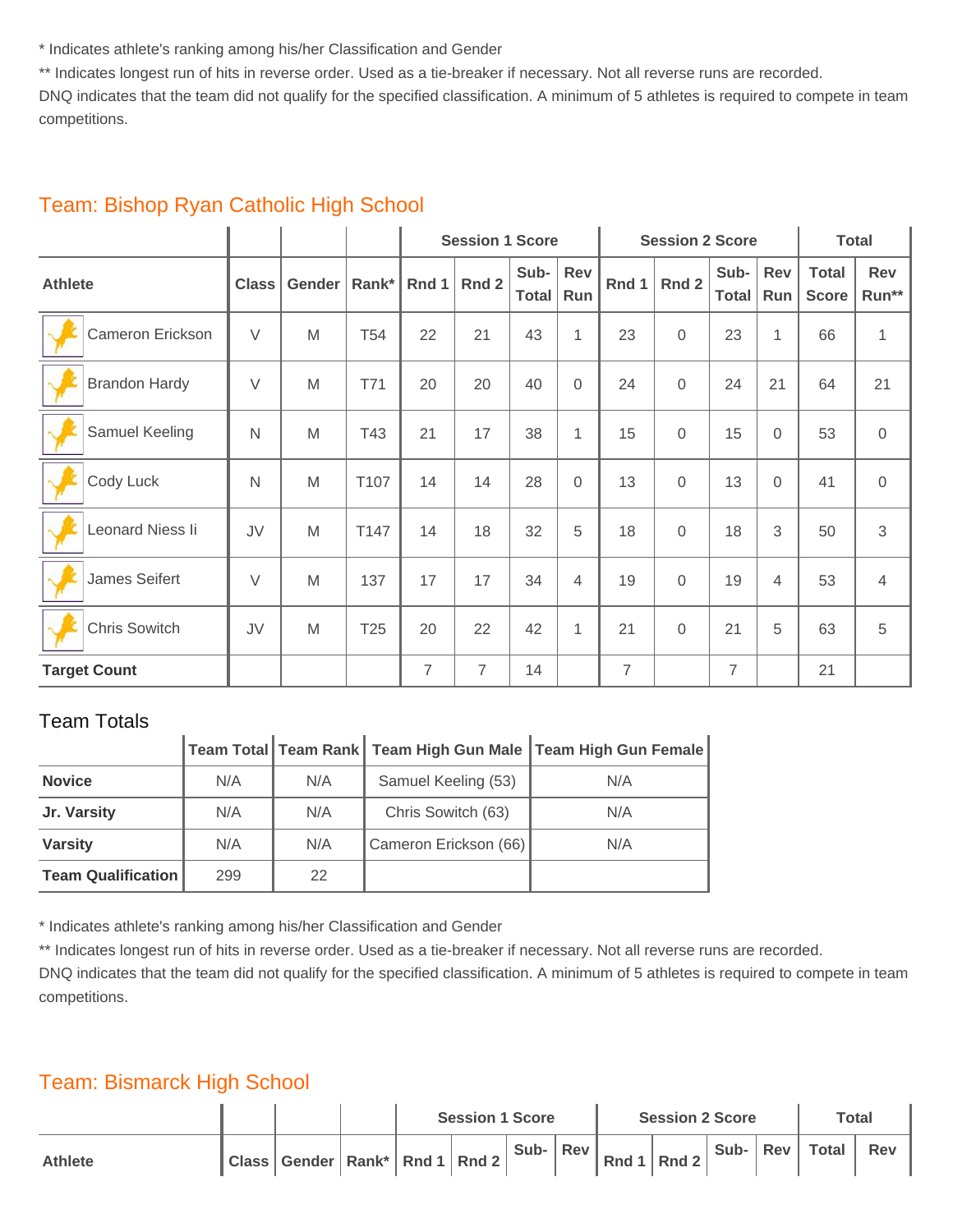|                                             |    |   |                |    |    | <b>Total</b> | Run |    |          | Total |                | Run   Score | Run**          |
|---------------------------------------------|----|---|----------------|----|----|--------------|-----|----|----------|-------|----------------|-------------|----------------|
| <b>CERTIFICATE</b><br><b>Hunter Allrich</b> | N  | M | <b>T6</b>      | 22 | 20 | 42           | 2   | 20 | $\Omega$ | 20    | 1              | 62          | 1              |
| CO<br>William Gebhardt                      | JV | M | T <sub>5</sub> | 21 | 23 | 44           | 5   | 23 | $\Omega$ | 23    | 18             | 67          | 18             |
| CON<br>Jaime Schmidt                        | N  | F | T37            | 14 | 14 | 28           | 0   | 11 | $\Omega$ | 11    | $\overline{0}$ | 39          | $\overline{0}$ |
| CAI<br><b>Tyler Schmidt</b>                 | N  | M | T107           | 13 | 12 | 25           | 0   | 16 | $\Omega$ | 16    | $\Omega$       | 41          | $\overline{0}$ |
| E<br>Zac Steinke                            | JV | M | T104           | 21 | 15 | 36           | 0   | 18 | $\Omega$ | 18    | 4              | 54          | 4              |
| <b>Target Count</b>                         |    |   |                | 5  | 5  | 10           |     | 5  |          | 5     |                | 15          |                |

## **Team Total Team Rank Team High Gun Male Team High Gun Female**

| <b>Novice</b>             | N/A | N/A | Hunter Allrich (62)   | Jaime Schmidt (39) |
|---------------------------|-----|-----|-----------------------|--------------------|
| Jr. Varsity               | N/A | N/A | William Gebhardt (67) | N/A                |
| <b>Varsity</b>            | N/A | N/A | N/A                   | N/A                |
| <b>Team Qualification</b> | 263 | 28  |                       |                    |

\* Indicates athlete's ranking among his/her Classification and Gender

\*\* Indicates longest run of hits in reverse order. Used as a tie-breaker if necessary. Not all reverse runs are recorded.

DNQ indicates that the team did not qualify for the specified classification. A minimum of 5 athletes is required to compete in team competitions.

## Team: Central Cass High School

|                                |              |                        |                 |    | <b>Session 1 Score</b> |                         |                  |       | <b>Session 2 Score</b> |                      | <b>Total</b>      |                              |                     |
|--------------------------------|--------------|------------------------|-----------------|----|------------------------|-------------------------|------------------|-------|------------------------|----------------------|-------------------|------------------------------|---------------------|
| <b>Athlete</b>                 | <b>Class</b> | Gender   Rank*   Rnd 1 |                 |    | Rnd 2                  | Sub- Rev<br>Total   Run |                  | Rnd 1 | Rnd 2                  | Sub-<br><b>Total</b> | <b>Rev</b><br>Run | <b>Total</b><br><b>Score</b> | <b>Rev</b><br>Run** |
| R<br>Ethan Baril               | JV           | M                      | T72             | 17 | 17                     | 34                      | $\Omega$         | 23    | $\Omega$               | 23                   | $\overline{2}$    | 57                           | $\overline{2}$      |
| R<br><b>Travis Bladow</b>      | JV           | M                      | T121            | 16 | 20                     | 36                      | 0                | 17    | $\Omega$               | 17                   | 4                 | 53                           | 4                   |
| R<br><b>Brett Christianson</b> | V            | M                      | T <sub>19</sub> | 24 | 25                     | 49                      | 40               | 21    | $\Omega$               | 21                   | $\Omega$          | 70                           | $\overline{0}$      |
| 12<br>Jared Heuer              | JV           | M                      | T104            | 20 | 17                     | 37                      | 3                | 17    | $\mathbf 0$            | 17                   | $\overline{2}$    | 54                           | $\overline{2}$      |
| E<br>Devin Klingbeil           | $\vee$       | M                      | 3               | 24 | 24                     | 48                      | 5                | 25    | $\Omega$               | 25                   | 25                | 73                           | 30                  |
| R<br>Madisin Knutson           | JV           | F                      | T12             | 14 | 21                     | 35                      | $\overline{2}$   | 22    | $\overline{0}$         | 22                   | 3                 | 57                           | 3                   |
| <b>Emily Loegering</b>         | JV           | F                      | T20             | 16 | 19                     | 35                      | $\boldsymbol{0}$ | 18    | $\mathbf 0$            | 18                   | 4                 | 53                           | 4                   |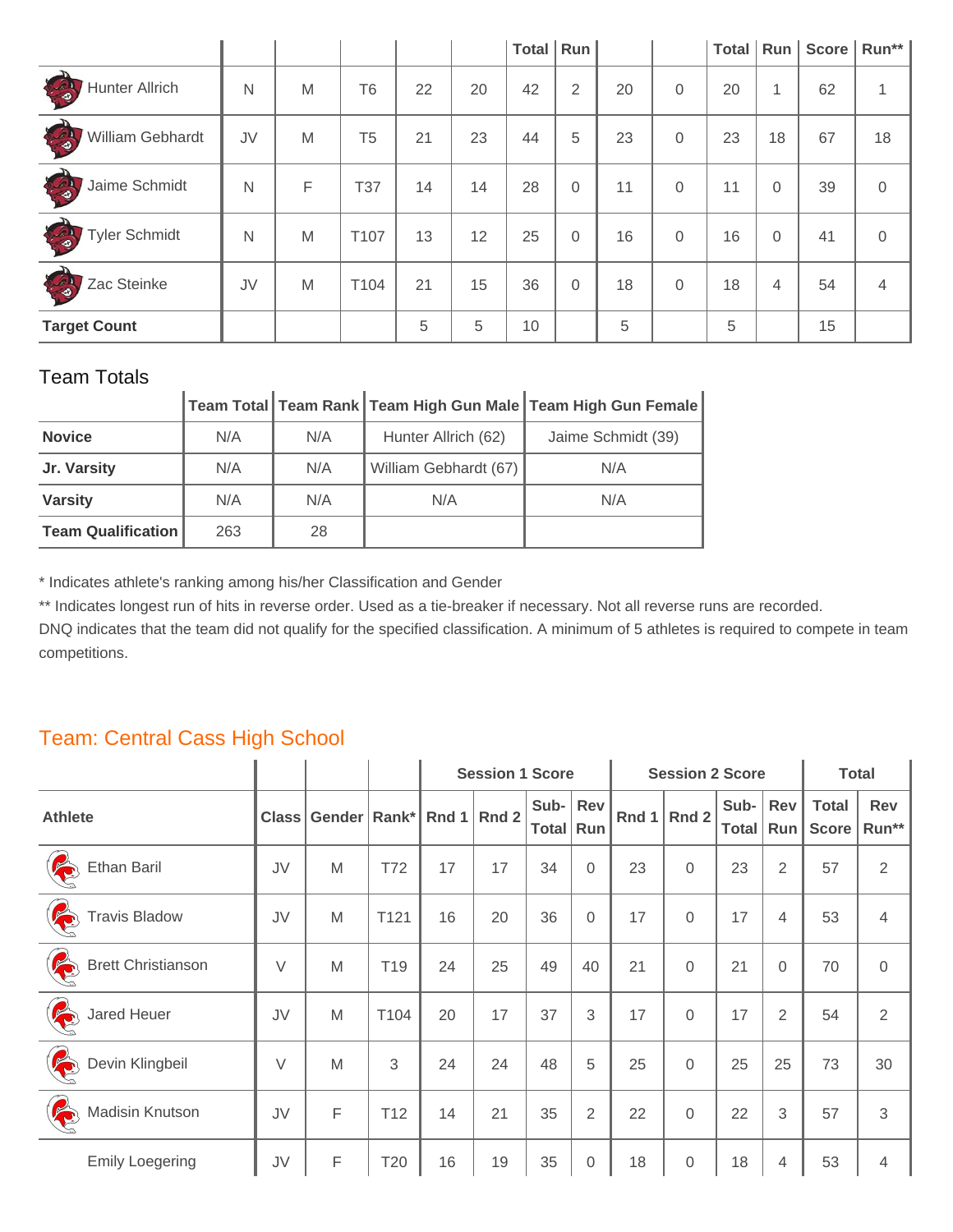| E                        |        |   |                 |    |    |    |          |    |             |    |                |    |                |
|--------------------------|--------|---|-----------------|----|----|----|----------|----|-------------|----|----------------|----|----------------|
| R<br>Grace Loegering     | $\vee$ | F | T5              | 21 | 20 | 41 | $\Omega$ | 21 | 0           | 21 | $\overline{2}$ | 62 | 2              |
| E<br>Cameron Radermacher | $\vee$ | M | T127            | 19 | 19 | 38 | 2        | 19 | 0           | 19 | $\overline{0}$ | 57 | $\overline{0}$ |
| R<br>Christian Schlecht  | V      | M | T45             | 22 | 23 | 45 | 2        | 22 | $\Omega$    | 22 | 9              | 67 | 9              |
| I<br>Ben South           | V      | M | T <sub>19</sub> | 24 | 23 | 47 | 1        | 23 | $\mathbf 0$ | 23 | 2              | 70 | 2              |
| <b>Target Count</b>      |        |   |                 | 11 | 11 | 22 |          | 11 |             | 11 |                | 33 |                |

|                           |     |     |                      | ∣Team Total ॑ Team Rank │ Team High Gun Male │ Team High Gun Female │ |
|---------------------------|-----|-----|----------------------|-----------------------------------------------------------------------|
| <b>Novice</b>             | N/A | N/A | N/A                  | N/A                                                                   |
| Jr. Varsity               | N/A | N/A | Ethan Baril (57)     | Madisin Knutson (57)                                                  |
| <b>Varsity</b>            | N/A | N/A | Devin Klingbeil (73) | Grace Loegering (62)                                                  |
| <b>Team Qualification</b> | 342 |     |                      |                                                                       |

\* Indicates athlete's ranking among his/her Classification and Gender

\*\* Indicates longest run of hits in reverse order. Used as a tie-breaker if necessary. Not all reverse runs are recorded.

DNQ indicates that the team did not qualify for the specified classification. A minimum of 5 athletes is required to compete in team competitions.

#### Team: Central High School

|                                                             |              |        |                 | <b>Session 1 Score</b> |       |                      |                   |       | <b>Session 2 Score</b> |                      | <b>Total</b>      |                              |                     |
|-------------------------------------------------------------|--------------|--------|-----------------|------------------------|-------|----------------------|-------------------|-------|------------------------|----------------------|-------------------|------------------------------|---------------------|
| <b>Athlete</b>                                              | <b>Class</b> | Gender |                 | Rank* Rnd 1            | Rnd 2 | Sub-<br><b>Total</b> | <b>Rev</b><br>Run | Rnd 1 | Rnd 2                  | Sub-<br><b>Total</b> | <b>Rev</b><br>Run | <b>Total</b><br><b>Score</b> | <b>Rev</b><br>Run** |
| $\bullet$<br>Benjimen Anderson<br>TRAP TEAM                 | JV           | M      | T160            | 20                     | 16    | 36                   | $\overline{0}$    | 12    | $\Omega$               | 12                   | $\Omega$          | 48                           | $\mathbf 0$         |
| TRAP TEAM<br>Michael Anderson                               | $\mathsf{N}$ | M      | T43             | 17                     | 16    | 33                   | 1                 | 20    | 0                      | 20                   | 4                 | 53                           | $\overline{4}$      |
| $\bullet$<br>Erik Argall<br>TRAP TEAM                       | V            | M      | T <sub>4</sub>  | 25                     | 25    | 50                   | 50                | 23    | $\overline{0}$         | 23                   | 10                | 73                           | 10                  |
| $\#16H$<br>$\bullet$<br><b>Blake Clemetson</b><br>TRAP TEAM | JV           | M      | T <sub>25</sub> | 20                     | 20    | 40                   | $\overline{0}$    | 23    | 0                      | 23                   | 1                 | 63                           | 1                   |
| <b>Brody Defoe</b><br>TRAP TEAM                             | N            | M      | <b>T77</b>      | 18                     | 14    | 32                   | 1                 | 16    | 0                      | 16                   | 4                 | 48                           | $\overline{4}$      |
| $\bullet$<br>Aidan Fire<br>TRAP TEAM                        | $\vee$       | M      | <b>T28</b>      | 23                     | 23    | 46                   | 19                | 23    | 0                      | 23                   | 15                | 69                           | 15                  |
| $\#16H$<br>$\bullet$<br>Gabby Fischer<br>TRAP TEAM          | $\vee$       | F      | $\mathbf{1}$    | 23                     | 24    | 47                   | 8                 | 24    | 0                      | 24                   | 19                | 71                           | 19                  |
|                                                             |              |        |                 |                        |       |                      |                   |       |                        |                      |                   |                              |                     |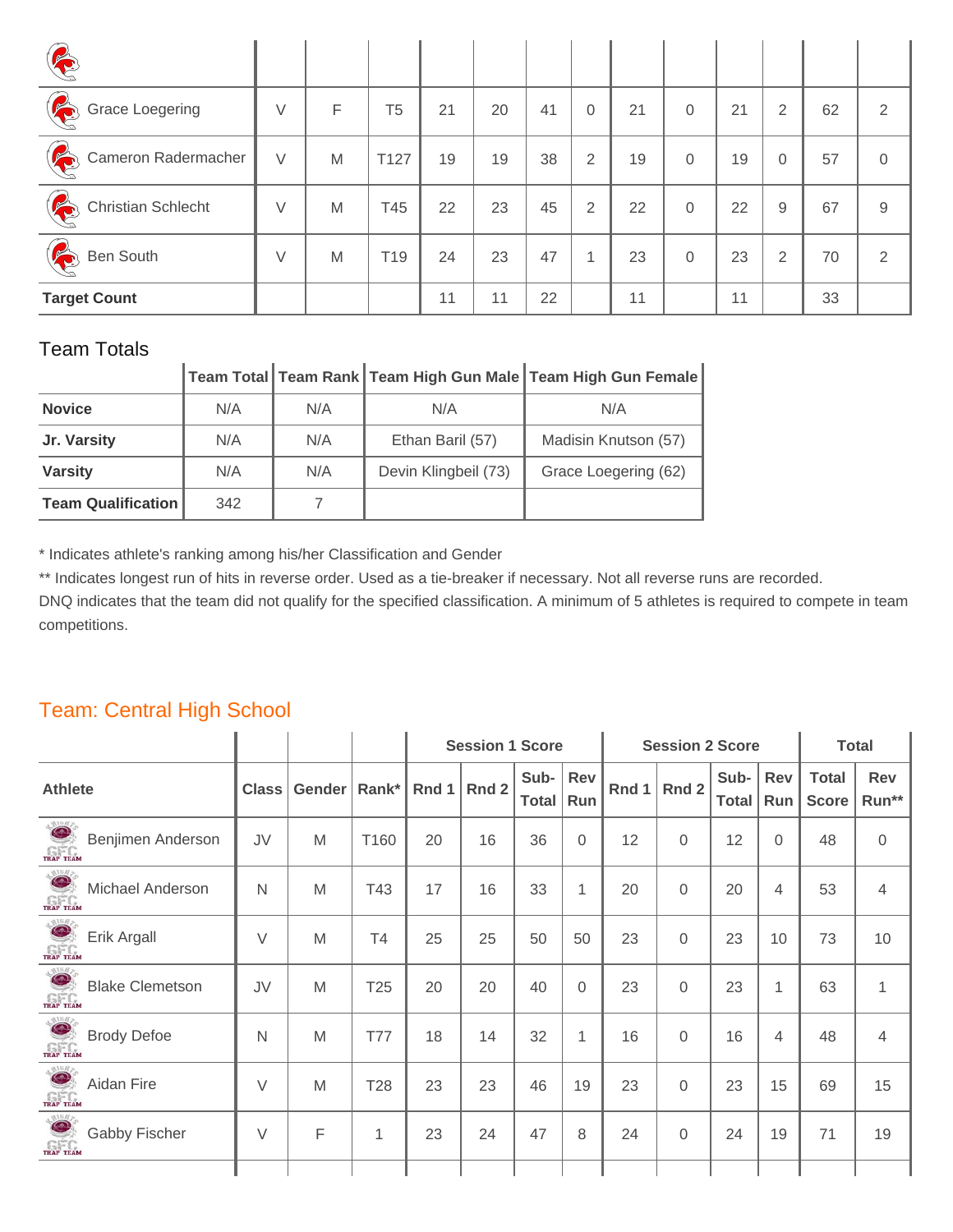| <b>Bryar Hanson</b><br>TRAP TEAM               | $\vee$       | M | T4              | 24 | 24          | 48 | $\overline{2}$ | 25 | $\mathbf 0$ | 25 | 25             | 73 | 27                  |
|------------------------------------------------|--------------|---|-----------------|----|-------------|----|----------------|----|-------------|----|----------------|----|---------------------|
| Connor Hanson<br><b>ELECTRIC</b>               | $\mathsf{N}$ | M | <b>T69</b>      | 18 | 14          | 32 | $\mathbf 0$    | 17 | $\mathbf 0$ | 17 | $\overline{0}$ | 49 | $\mathbf 0$         |
| TRAP TEAM<br>Alec Held                         | $\mathsf{N}$ | M | <b>T63</b>      | 15 | 17          | 32 | $\mathbf 0$    | 18 | $\mathbf 0$ | 18 | $\overline{0}$ | 50 | $\mathbf 0$         |
| TRAP TEAM<br>Jacob Knudson                     | $\mathsf{N}$ | M | <b>T77</b>      | 18 | 16          | 34 | $\mathbf 0$    | 14 | $\mathbf 0$ | 14 | $\overline{0}$ | 48 | $\mathsf{O}\xspace$ |
| TRAP TEAM<br>Whitney Kornkven                  | N            | F | T41             | 13 | 14          | 27 | $\mathbf 0$    | 10 | $\mathbf 0$ | 10 | $\overline{0}$ | 37 | $\mathsf{O}\xspace$ |
| TRAP TEAM<br>Samuel Lembke                     | $\mathsf{N}$ | M | T92             | 19 | $\mathbf 9$ | 28 | $\mathbf 0$    | 17 | $\mathbf 0$ | 17 | 3              | 45 | $\sqrt{3}$          |
| TRAP TEAM<br>Johny Lindemann                   | V            | M | T112            | 19 | 21          | 40 | 3              | 19 | $\mathbf 0$ | 19 | $\overline{2}$ | 59 | $\overline{2}$      |
| TRAP TEAM<br><b>Trey McClain</b>               | V            | M | T <sub>19</sub> | 24 | 22          | 46 | 8              | 24 | 0           | 24 | $\overline{7}$ | 70 | $\overline{7}$      |
| TRAP TEAM<br><b>Bryce Nelson</b>               | $\vee$       | M | T45             | 24 | 21          | 45 | $\overline{2}$ | 22 | 0           | 22 | 12             | 67 | 12                  |
| TRAP TEAM<br><b>Chance Olson</b>               | JV           | M | T169            | 15 | 13          | 28 | $\mathbf 0$    | 16 | $\mathbf 0$ | 16 | $\Omega$       | 44 | $\mathbf 0$         |
| TRAP TEAM<br>Logan Olson                       | V            | M | T71             | 22 | 21          | 43 | $\mathbf 0$    | 21 | $\mathbf 0$ | 21 | 5              | 64 | $\sqrt{5}$          |
| TRAP TEAM<br>Dominic Otto                      | JV           | M | T135            | 16 | 17          | 33 | $\mathbf{1}$   | 18 | 0           | 18 | $\overline{2}$ | 51 | $\overline{2}$      |
| TRAP TEAM<br>Jake Ritterman                    | N            | M | T <sub>12</sub> | 16 | 21          | 37 | 11             | 22 | 0           | 22 | $\overline{2}$ | 59 | $\overline{2}$      |
| TRAP TEAM<br>Kenny Schmidt                     | JV           | M | T <sub>5</sub>  | 22 | 23          | 45 | 5              | 22 | 0           | 22 | 12             | 67 | 12                  |
| $\bullet$<br><b>Ethan Shulind</b><br>TRAP TEAM | $\vee$       | M | <b>T63</b>      | 23 | 21          | 44 | $\overline{2}$ | 21 | 0           | 21 | $\overline{0}$ | 65 | $\mathbf 0$         |
| TRAP TEAM<br><b>Tucker Vasichek</b>            | JV           | M | 179             | 15 | $\,6$       | 21 | $\overline{2}$ | 13 | 0           | 13 | $\overline{0}$ | 34 | $\mathbf 0$         |
| <b>Target Count</b>                            |              |   |                 | 23 | 23          | 46 |                | 23 |             | 23 |                | 69 |                     |

## **Team Total Team Rank Team High Gun Male Team High Gun Female**

| <b>Novice</b>             | N/A | N/A | Jake Ritterman (59) | Whitney Kornkven (37) |
|---------------------------|-----|-----|---------------------|-----------------------|
| Jr. Varsity               | N/A | N/A | Kenny Schmidt (67)  | N/A                   |
| <b>Varsity</b>            | N/A | N/A | Bryar Hanson (73)   | Gabby Fischer (71)    |
| <b>Team Qualification</b> | 356 |     |                     |                       |

\* Indicates athlete's ranking among his/her Classification and Gender

\*\* Indicates longest run of hits in reverse order. Used as a tie-breaker if necessary. Not all reverse runs are recorded.

DNQ indicates that the team did not qualify for the specified classification. A minimum of 5 athletes is required to compete in team competitions.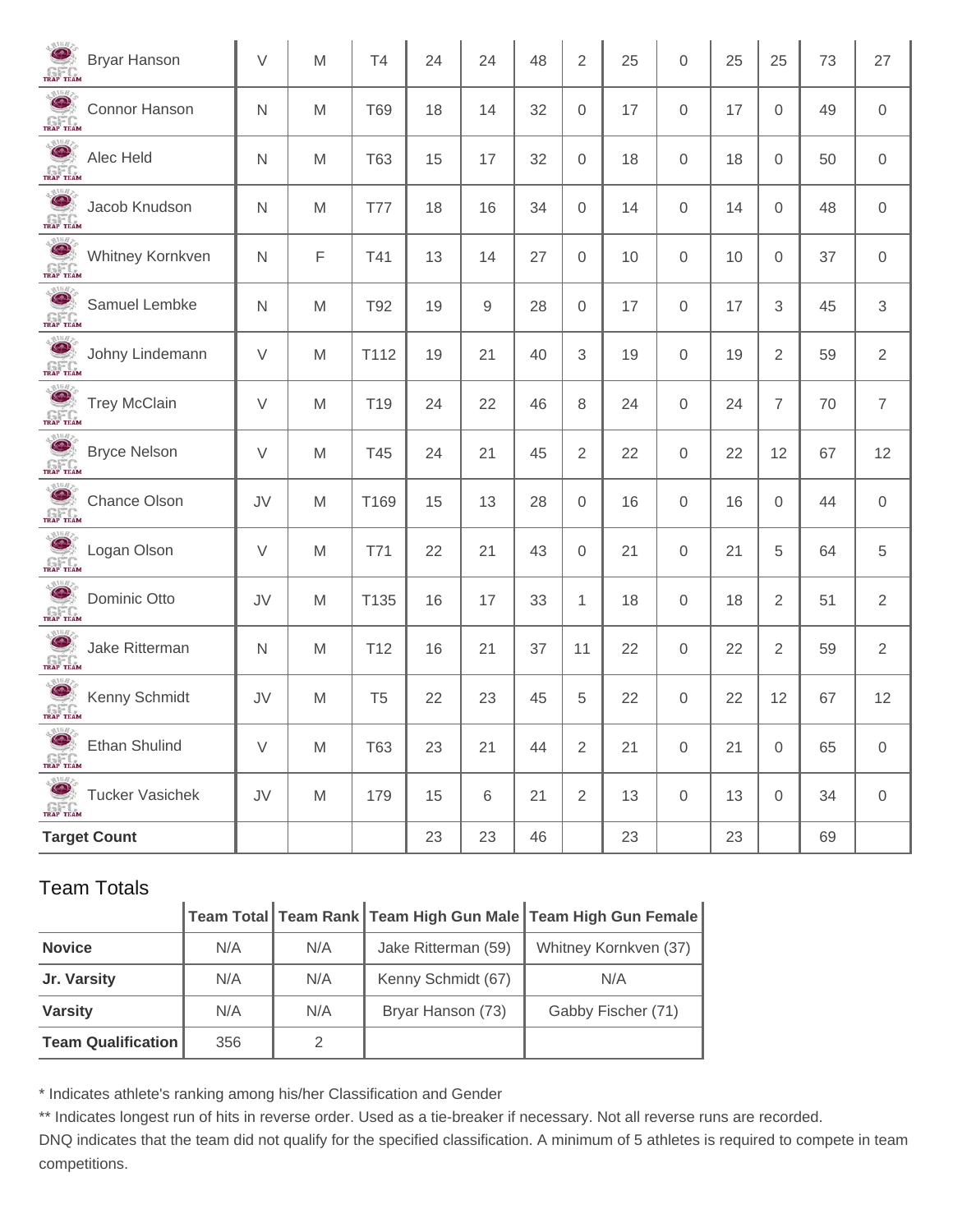## Team: Century High School

|                     |              |                                                                                                            |                 |       | <b>Session 1 Score</b> |                      | <b>Session 2 Score</b> |       | <b>Total</b>   |                      |                |                              |                     |
|---------------------|--------------|------------------------------------------------------------------------------------------------------------|-----------------|-------|------------------------|----------------------|------------------------|-------|----------------|----------------------|----------------|------------------------------|---------------------|
| <b>Athlete</b>      | <b>Class</b> | Gender                                                                                                     | Rank*           | Rnd 1 | Rnd <sub>2</sub>       | Sub-<br><b>Total</b> | Rev<br>Run             | Rnd 1 | Rnd 2          | Sub-<br><b>Total</b> | Rev<br>Run     | <b>Total</b><br><b>Score</b> | <b>Rev</b><br>Run** |
| Brian Chaussee      | $\mathsf{N}$ | M                                                                                                          | T107            | 12    | 15                     | 27                   | $\mathsf{O}\xspace$    | 14    | $\Omega$       | 14                   | $\Omega$       | 41                           | $\overline{0}$      |
| Cameron Evanson     | JV           | M                                                                                                          | T93             | 20    | 16                     | 36                   | $\mathbf{1}$           | 19    | 0              | 19                   | $\mathbf{1}$   | 55                           | $\mathbf{1}$        |
| Lane Grant          | JV           | $\mathsf{M}% _{T}=\mathsf{M}_{T}\!\left( a,b\right) ,\ \mathsf{M}_{T}=\mathsf{M}_{T}\!\left( a,b\right) ,$ | T104            | 17    | 21                     | 38                   | 12                     | 16    | $\mathbf 0$    | 16                   | 5              | 54                           | 5                   |
| Marshall Grant      | JV           | M                                                                                                          | T121            | 21    | 19                     | 40                   | $\mathbf{1}$           | 13    | 0              | 13                   | 1              | 53                           | $\mathbf{1}$        |
| Landon Haugen       | JV           | $\mathsf{M}% _{T}=\mathsf{M}_{T}\!\left( a,b\right) ,\ \mathsf{M}_{T}=\mathsf{M}_{T}\!\left( a,b\right) ,$ | T121            | 16    | 19                     | 35                   | 5                      | 18    | $\mathbf 0$    | 18                   | 0              | 53                           | $\mathsf{O}\xspace$ |
| Riley Haugen        | $\mathsf{N}$ | M                                                                                                          | T <sub>12</sub> | 20    | 20                     | 40                   | 3                      | 19    | $\overline{0}$ | 19                   | $\overline{7}$ | 59                           | $\overline{7}$      |
| Blaine Howard       | $\vee$       | $\mathsf{M}% _{T}=\mathsf{M}_{T}\!\left( a,b\right) ,\ \mathsf{M}_{T}=\mathsf{M}_{T}\!\left( a,b\right) ,$ | T <sub>19</sub> | 23    | 23                     | 46                   | 21                     | 24    | $\mathbf 0$    | 24                   | 18             | 70                           | 18                  |
| Ethan Knopp         | JV           | M                                                                                                          | <b>T80</b>      | 19    | 19                     | 38                   | $\mathsf{O}\xspace$    | 18    | $\overline{0}$ | 18                   | 3              | 56                           | $\sqrt{3}$          |
| Alizabeth Krick     | $\mathsf{N}$ | $\mathsf F$                                                                                                | <b>T6</b>       | 19    | 20                     | 39                   | $\mathsf{O}\xspace$    | 17    | $\mathbf 0$    | 17                   | 1              | 56                           | $\mathbf{1}$        |
| Chris Peterson      | JV           | M                                                                                                          | T121            | 13    | 21                     | 34                   | $\mathsf{O}\xspace$    | 19    | $\overline{0}$ | 19                   | 4              | 53                           | $\overline{4}$      |
| <b>Target Count</b> |              |                                                                                                            |                 | 10    | 10                     | 20                   |                        | 10    |                | 10                   |                | 30                           |                     |

#### Team Totals

|                           |     |     |                    | Team Total Team Rank Team High Gun Male Team High Gun Female |
|---------------------------|-----|-----|--------------------|--------------------------------------------------------------|
| <b>Novice</b>             | N/A | N/A | Riley Haugen (59)  | Alizabeth Krick (56)                                         |
| Jr. Varsity               | N/A | N/A | Ethan Knopp (56)   | N/A                                                          |
| <b>Varsity</b>            | N/A | N/A | Blaine Howard (70) | N/A                                                          |
| <b>Team Qualification</b> | 296 | 24  |                    |                                                              |

\* Indicates athlete's ranking among his/her Classification and Gender

\*\* Indicates longest run of hits in reverse order. Used as a tie-breaker if necessary. Not all reverse runs are recorded.

DNQ indicates that the team did not qualify for the specified classification. A minimum of 5 athletes is required to compete in team competitions.

#### Team: Davies High School

 $\Gamma = \Gamma = -\Gamma = 1$ 

 $\overline{1}$ 

 $\mathbf{I}$ 

 $\overline{\phantom{a}}$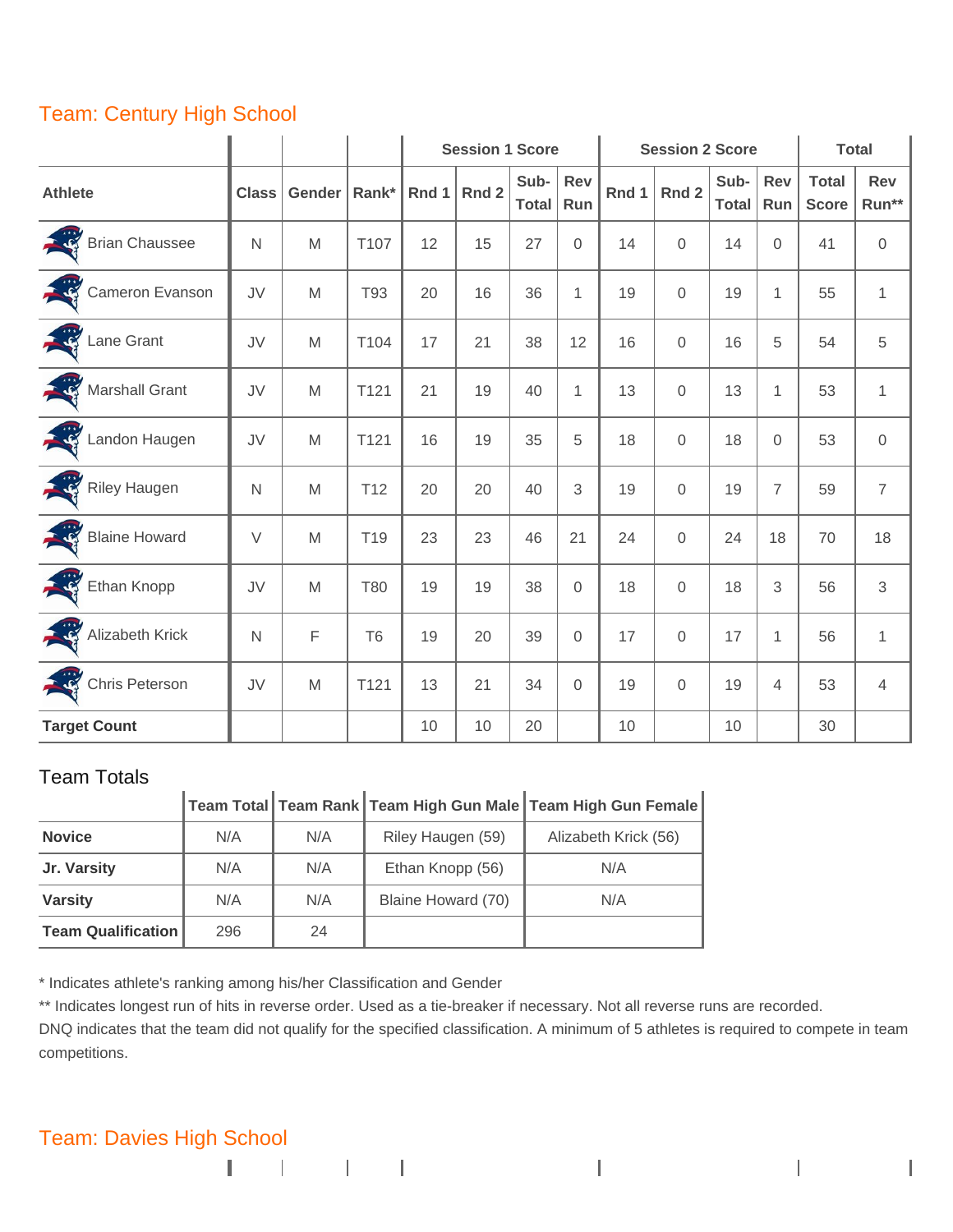|                                                                                                                          |              |                                                                                                            |                 | <b>Session 1 Score</b> |       |                      |                     |                | <b>Session 2 Score</b> |                      | <b>Total</b>     |                              |                     |
|--------------------------------------------------------------------------------------------------------------------------|--------------|------------------------------------------------------------------------------------------------------------|-----------------|------------------------|-------|----------------------|---------------------|----------------|------------------------|----------------------|------------------|------------------------------|---------------------|
| <b>Athlete</b>                                                                                                           | <b>Class</b> | Gender                                                                                                     | Rank*           | Rnd 1                  | Rnd 2 | Sub-<br><b>Total</b> | Rev<br>Run          | Rnd 1          | Rnd 2                  | Sub-<br><b>Total</b> | Rev<br>Run       | <b>Total</b><br><b>Score</b> | <b>Rev</b><br>Run** |
| DAVIES<br>Nick Anderson                                                                                                  | N            | M                                                                                                          | <b>T57</b>      | 17                     | 14    | 31                   | $\overline{2}$      | 20             | $\mathbf 0$            | 20                   | $\overline{0}$   | 51                           | $\mathsf{O}\xspace$ |
| DAVIES<br><b>Taiton Axtman</b>                                                                                           | N            | M                                                                                                          | T <sub>6</sub>  | 21                     | 20    | 41                   | $\mathbf{1}$        | 21             | 0                      | 21                   | 17               | 62                           | 17                  |
| <b>DATES</b> Gage Bachmann                                                                                               | JV           | M                                                                                                          | T29             | 20                     | 23    | 43                   | 6                   | 19             | 0                      | 19                   | 1                | 62                           | 1                   |
| DAVIES<br>Isaac Balvitsch                                                                                                | $\vee$       | M                                                                                                          | T112            | 15                     | 23    | 38                   | $\mathbf{2}$        | 21             | $\mathbf 0$            | 21                   | 1                | 59                           | 1                   |
| DAVIES<br>Zach Belk                                                                                                      | N            | M                                                                                                          | T43             | 16                     | 18    | 34                   | 3                   | 19             | $\boldsymbol{0}$       | 19                   | $\mathbf 0$      | 53                           | $\mathsf{O}\xspace$ |
| DAVIES<br>Evan Bernhardson                                                                                               | $\vee$       | M                                                                                                          | T127            | 22                     | 19    | 41                   | $\overline{7}$      | 16             | $\mathbf{0}$           | 16                   | 3                | 57                           | 3                   |
| DAVIES<br>Mason Brekke                                                                                                   | JV           | M                                                                                                          | T104            | 18                     | 17    | 35                   | $\mathsf{O}\xspace$ | 19             | $\mathbf{0}$           | 19                   | 6                | 54                           | 6                   |
| <b>DATIS</b> Miles Brekke                                                                                                | $\vee$       | M                                                                                                          | 143             | 14                     | 18    | 32                   | 5                   | 15             | $\boldsymbol{0}$       | 15                   | 3                | 47                           | 3                   |
| <b>DAVIES</b> Luke Bullinger                                                                                             | N            | M                                                                                                          | T <sub>15</sub> | 21                     | 17    | 38                   | 1                   | 20             | $\mathbf 0$            | 20                   | $\mathbf 1$      | 58                           | $\mathbf{1}$        |
| DAVIES<br><b>Ethan Campbell</b>                                                                                          | JV           | M                                                                                                          | <b>T38</b>      | 21                     | 21    | 42                   | 4                   | 19             | $\mathbf 0$            | 19                   | $\mathbf 0$      | 61                           | 0                   |
| <b>DATES</b> Derek Demers                                                                                                | N            | M                                                                                                          | T123            | 12                     | 12    | 24                   | 3                   | 13             | 0                      | 13                   | 0                | 37                           | 0                   |
| DAVIES<br><b>Tyler Grensteiner</b>                                                                                       | JV           | M                                                                                                          | T72             | 18                     | 18    | 36                   | $\overline{2}$      | 21             | $\boldsymbol{0}$       | 21                   | $\mathbf{1}$     | 57                           | 1                   |
| $\sum_{i=1}^{n}$<br>$\frac{1}{\left \bigwedge_{\mathfrak{m}\text{ in }\mathfrak{S}}\mathfrak{m}\right }$ Braydon Iverson | JV           | M                                                                                                          | <b>T62</b>      | 19                     | 20    | 39                   | 8                   | 19             | $\mathbf 0$            | 19                   | 5                | 58                           | 5                   |
| <b>DAVILS</b> Michael Kelly                                                                                              | $\vee$       | ${\sf M}$                                                                                                  | <b>T35</b>      | 25                     | 22    | 47                   | 3                   | 21             | $\mathbf 0$            | 21                   | 10               | 68                           | 10                  |
| <b>DAVITS</b> Luke Kiser                                                                                                 | $\mathsf{N}$ | M                                                                                                          | T <sub>15</sub> | 20                     | 22    | 42                   | 6                   | 16             | $\mathsf{O}\xspace$    | 16                   | $\mathbf{1}$     | 58                           | 1                   |
| <b>DAVIES</b> Kayla Klein                                                                                                | ${\sf N}$    | $\mathsf F$                                                                                                | 62              | $\mathbf{1}$           | 4     | 5                    | $\mathsf{O}\xspace$ | $\overline{7}$ | $\mathbf 0$            | $\overline{7}$       | $\boldsymbol{0}$ | 12                           | $\mathbf 0$         |
| <b>DAVILS</b> Dylan Lahaise                                                                                              | JV           | $\mathsf{M}% _{T}=\mathsf{M}_{T}\!\left( a,b\right) ,\ \mathsf{M}_{T}=\mathsf{M}_{T}\!\left( a,b\right) ,$ | <b>T80</b>      | 19                     | 17    | 36                   | $\mathbf{1}$        | 20             | $\mathsf{O}\xspace$    | 20                   | 5                | 56                           | 5                   |
| <b>DAVITS</b> Dylan Mahoney                                                                                              | JV           | M                                                                                                          | T135            | 18                     | 16    | 34                   | $\mathbf{1}$        | 17             | $\mathsf{O}\xspace$    | 17                   | $\sqrt{2}$       | 51                           | $\overline{2}$      |
| <b>DAVILS</b> Firas Omar                                                                                                 | $\mathsf{N}$ | M                                                                                                          | T43             | 14                     | 20    | 34                   | $\overline{4}$      | 19             | $\mathbf 0$            | 19                   | 3                | 53                           | 3                   |
| DAVIES<br>Josh Peterson                                                                                                  | ${\sf N}$    | $\mathsf{M}% _{T}=\mathsf{M}_{T}\!\left( a,b\right) ,\ \mathsf{M}_{T}=\mathsf{M}_{T}\!\left( a,b\right) ,$ | T <sub>9</sub>  | 20                     | 21    | 41                   | $\mathsf{O}\xspace$ | 20             | $\mathsf{O}\xspace$    | 20                   | 5                | 61                           | 5                   |
| $\frac{1}{\left \bigwedge_{\mathfrak{n}\text{ is a set of }\mathfrak{g}\right }}$ Cameron Rheault                        | $\vee$       | ${\sf M}$                                                                                                  | T109            | 20                     | 21    | 41                   | $\boldsymbol{0}$    | 19             | $\mathsf{O}\xspace$    | 19                   | 6                | 60                           | 6                   |
|                                                                                                                          |              |                                                                                                            |                 |                        |       |                      |                     |                |                        |                      |                  |                              |                     |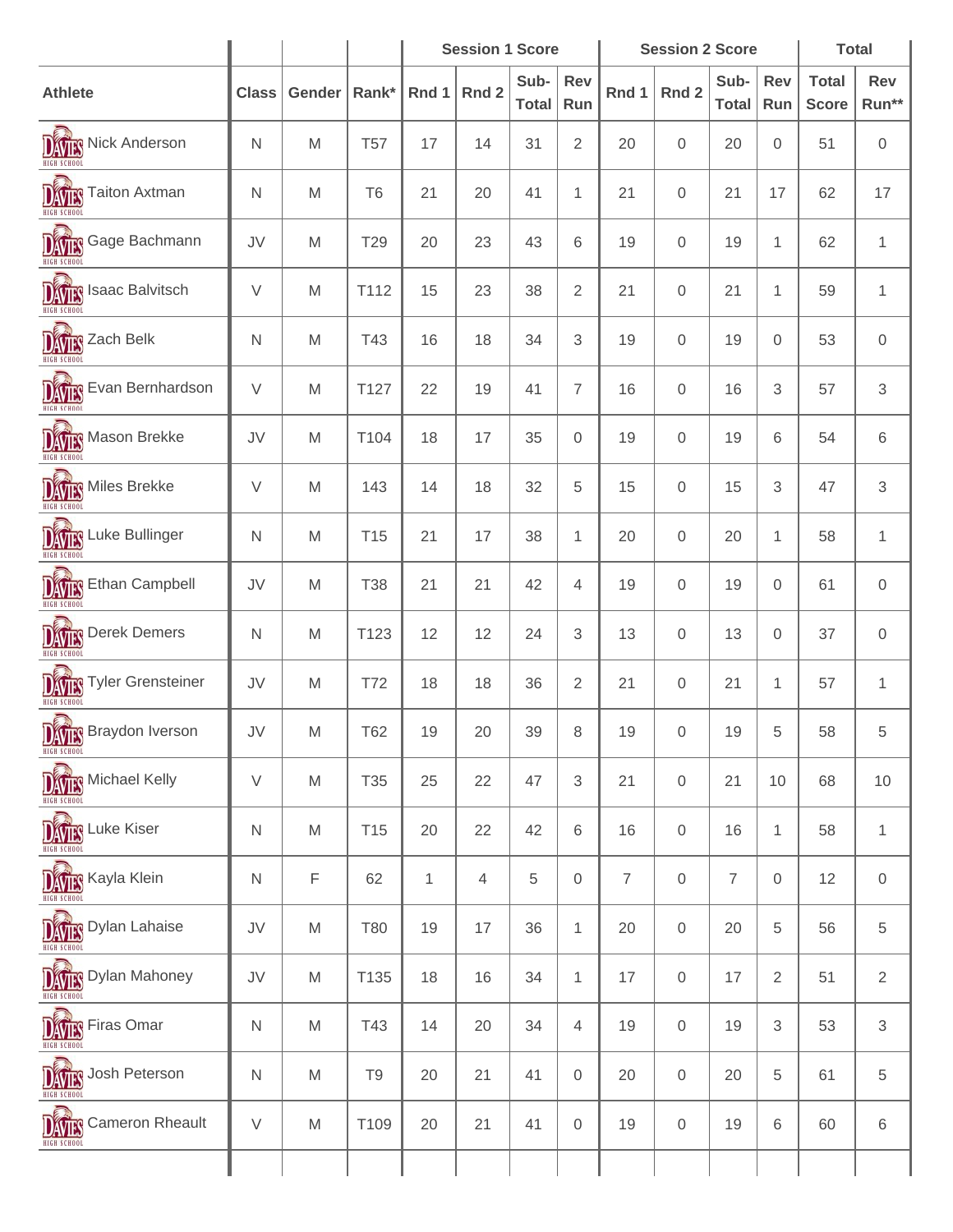| <b>DATES</b> Blake Sagert                                                                  | JV | M | T62  | 21 | 19 | 40 | 2  | 18 | $\Omega$ | 18 | 1              | 58 |                |
|--------------------------------------------------------------------------------------------|----|---|------|----|----|----|----|----|----------|----|----------------|----|----------------|
| DAVIES<br><b>Ethan Saunders</b><br>HIGH SCHOO                                              | JV | M | T62  | 20 | 18 | 38 | 2  | 20 | $\Omega$ | 20 | $\overline{2}$ | 58 | 2              |
| <b>DATES</b> Kinzie Thomas                                                                 | JV | F | 5    | 18 | 22 | 40 | 3  | 22 | $\Omega$ | 22 | 4              | 62 | $\overline{4}$ |
| DAVIES<br>Zachary Wadholm<br><b>HIGH SCHOOL</b>                                            | JV | M | T104 | 18 | 17 | 35 | 9  | 19 | $\Omega$ | 19 | 7              | 54 | $\overline{7}$ |
| $\frac{1}{\left \frac{1}{\left \frac{1}{\left(1+\delta\right)\right }\right }}$ Dylan Wahl | JV | M | T16  | 20 | 23 | 43 | 7  | 21 | $\Omega$ | 21 | 2              | 64 | 2              |
| <b>DATES</b> Jared Winter                                                                  | JV | M | T29  | 18 | 22 | 40 | 17 | 22 | 0        | 22 | 6              | 62 | 6              |
| <b>Target Count</b>                                                                        |    |   |      | 27 | 27 | 54 |    | 27 |          | 27 |                | 81 |                |

|                           |     |     |                    | │Team Total │Team Rank │Team High Gun Male │Team High Gun Female │ |
|---------------------------|-----|-----|--------------------|--------------------------------------------------------------------|
| <b>Novice</b>             | N/A | N/A | Taiton Axtman (62) | Kayla Klein (12)                                                   |
| Jr. Varsity               | N/A | N/A | Dylan Wahl (64)    | Kinzie Thomas (62)                                                 |
| <b>Varsity</b>            | N/A | N/A | Michael Kelly (68) | N/A                                                                |
| <b>Team Qualification</b> | 318 | 16  |                    |                                                                    |

\* Indicates athlete's ranking among his/her Classification and Gender

\*\* Indicates longest run of hits in reverse order. Used as a tie-breaker if necessary. Not all reverse runs are recorded.

DNQ indicates that the team did not qualify for the specified classification. A minimum of 5 athletes is required to compete in team competitions.

#### Team: Devils Lake High School

|                    |        |                                |                |    | <b>Session 1 Score</b> |                         |                |    | <b>Session 2 Score</b> |                     |                | <b>Total</b>                 |              |
|--------------------|--------|--------------------------------|----------------|----|------------------------|-------------------------|----------------|----|------------------------|---------------------|----------------|------------------------------|--------------|
| <b>Athlete</b>     |        | Class Gender Rank* Rnd 1 Rnd 2 |                |    |                        | Sub- Rev<br>Total   Run |                |    | Rnd $1$ Rnd 2          | Sub-<br>Total   Run | Rev            | <b>Total</b><br><b>Score</b> | Rev<br>Run** |
| Landen Blanchfield | $\vee$ | M                              | T96            | 20 | 21                     | 41                      | $\overline{7}$ | 21 | $\Omega$               | 21                  | 8              | 62                           | 8            |
| Sean Clementich    | N      | M                              | T69            | 14 | 20                     | 34                      | $\Omega$       | 15 | $\Omega$               | 15                  | 0              | 49                           | $\Omega$     |
| Barrett Connor     | JV     | M                              | T104           | 18 | 18                     | 36                      | 3              | 18 | $\Omega$               | 18                  | 0              | 54                           | $\Omega$     |
| Dylan Durbin       | $\vee$ | M                              | T16            | 23 | 23                     | 46                      | 9              | 25 | $\Omega$               | 25                  | 25             | 71                           | 34           |
| Derek Elverud      | N      | M                              | T63            | 16 | 17                     | 33                      | $\Omega$       | 17 | $\Omega$               | 17                  | 1              | 50                           | $\mathbf{1}$ |
| Bryer Erickson     | $\vee$ | M                              | T <sub>8</sub> | 25 | 24                     | 49                      | $\overline{7}$ | 23 | $\mathbf 0$            | 23                  | $\overline{2}$ | 72                           | 2            |
|                    |        |                                |                |    |                        |                         |                |    |                        |                     |                |                              |              |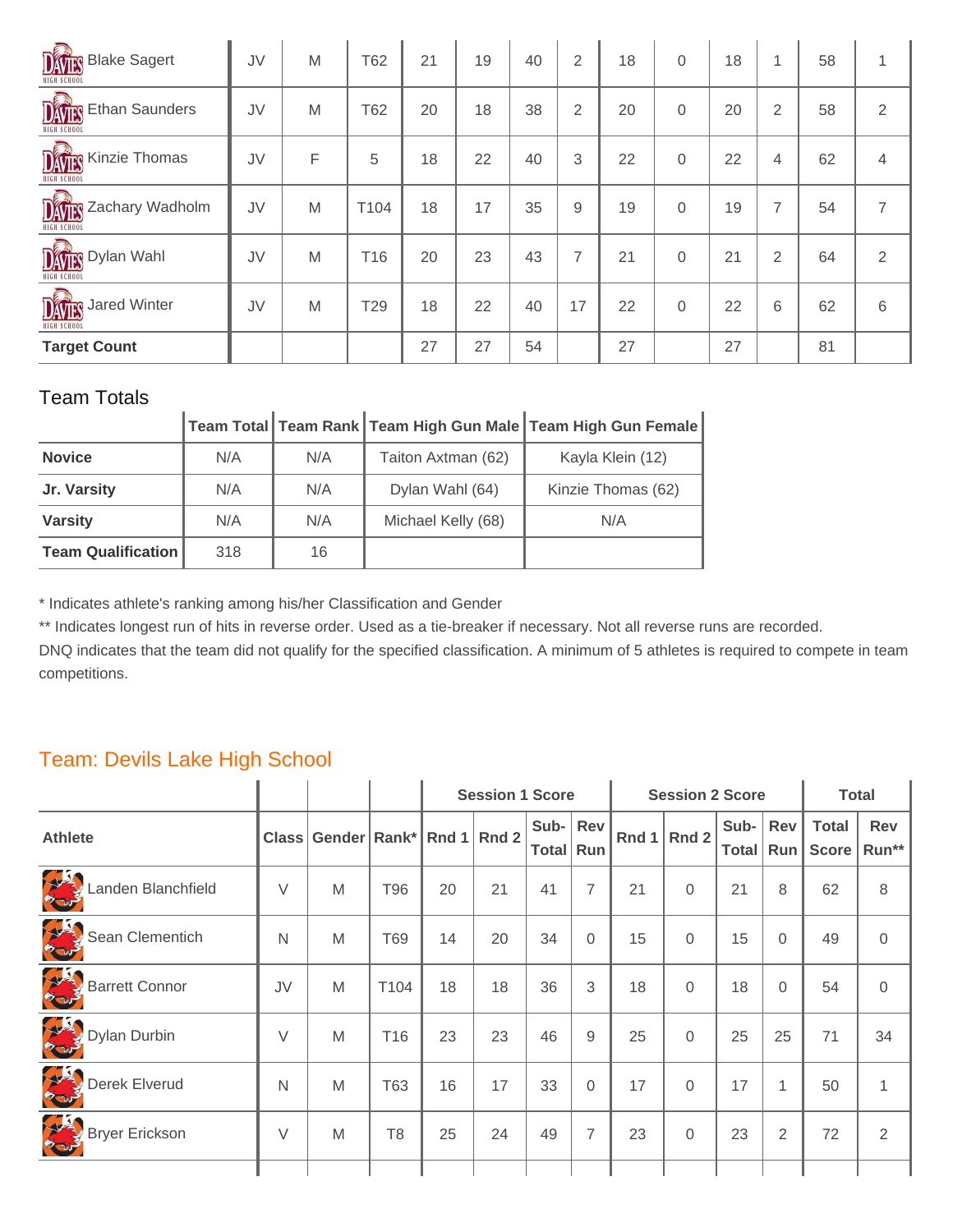| Spencer Frith                    | $\vee$       | M                                                                                                          | T <sub>16</sub> | 24 | 23 | 47 | 6              | 24 | $\Omega$            | 24 | 16             | 71 | 16             |
|----------------------------------|--------------|------------------------------------------------------------------------------------------------------------|-----------------|----|----|----|----------------|----|---------------------|----|----------------|----|----------------|
| Forrest Hanson                   | V            | M                                                                                                          | <b>T28</b>      | 22 | 23 | 45 | 3              | 24 | 0                   | 24 | 21             | 69 | 21             |
| Mason Hanson                     | $\vee$       | M                                                                                                          | <b>T28</b>      | 21 | 24 | 45 | 5              | 24 | 0                   | 24 | 11             | 69 | 11             |
| Madelyn Longtin                  | JV           | F                                                                                                          | 11              | 19 | 18 | 37 | $\mathbf{1}$   | 21 | 0                   | 21 | 12             | 58 | 12             |
| Zach Mertens                     | V            | M                                                                                                          | T103            | 21 | 19 | 40 | $\Omega$       | 21 | 0                   | 21 | 6              | 61 | 6              |
| N W W<br>Zach Ohma               | JV           | M                                                                                                          | T104            | 15 | 19 | 34 | $\overline{7}$ | 20 | 0                   | 20 | $\mathbf{0}$   | 54 | $\mathbf 0$    |
| Hunter Pavek                     | JV           | M                                                                                                          | T <sub>25</sub> | 20 | 22 | 42 | 21             | 21 | 0                   | 21 | $\Omega$       | 63 | $\overline{0}$ |
| Riley Schlieve                   | $\mathsf{N}$ | M                                                                                                          | T127            | 6  | 17 | 23 | 3              | 13 | 0                   | 13 | $\overline{4}$ | 36 | $\overline{4}$ |
| Max Schuh                        | V            | M                                                                                                          | <b>T63</b>      | 23 | 21 | 44 | 3              | 21 | 0                   | 21 | 6              | 65 | 6              |
| Damon Sobolik                    | V            | M                                                                                                          | <b>T87</b>      | 22 | 22 | 44 | 21             | 19 | 0                   | 19 | 6              | 63 | 6              |
| Kayla Sobolik                    | $\mathsf{N}$ | F                                                                                                          | T <sub>4</sub>  | 16 | 21 | 37 | $\overline{2}$ | 21 | 0                   | 21 | 5              | 58 | 5              |
| Jayce Trana                      | JV           | M                                                                                                          | <b>T38</b>      | 21 | 23 | 44 | 9              | 17 | 0                   | 17 | $\mathbf 0$    | 61 | $\mathbf 0$    |
| Emma Van Steenvoort              | JV           | F                                                                                                          | T <sub>16</sub> | 21 | 19 | 40 | $\mathbf{1}$   | 16 | 0                   | 16 | $\mathbf 0$    | 56 | $\mathbf 0$    |
| Makayla VanSteenvoort            | JV           | F                                                                                                          | T <sub>6</sub>  | 23 | 19 | 42 | 3              | 18 | 0                   | 18 | 6              | 60 | 6              |
| <b>REAL</b><br><b>Brody Vose</b> | V            | $\mathsf{M}% _{T}=\mathsf{M}_{T}\!\left( a,b\right) ,\ \mathsf{M}_{T}=\mathsf{M}_{T}\!\left( a,b\right) ,$ | T71             | 23 | 21 | 44 | 1              | 20 | $\boldsymbol{0}$    | 20 | 0              | 64 | 0              |
| Marit Wang                       | $\vee$       | F                                                                                                          | T <sub>5</sub>  | 20 | 22 | 42 | 6              | 20 | $\mathsf{O}\xspace$ | 20 | $\overline{2}$ | 62 | $\overline{2}$ |
| Peter Wang                       | JV           | M                                                                                                          | T104            | 13 | 20 | 33 | $\overline{7}$ | 21 | $\mathsf{O}\xspace$ | 21 | $\overline{7}$ | 54 | $\overline{7}$ |
| Bridger Wayman                   | $\mathsf{N}$ | M                                                                                                          | 11              | 21 | 19 | 40 | $\overline{2}$ | 20 | $\mathsf{O}\xspace$ | 20 | $\overline{4}$ | 60 | $\overline{4}$ |
| <b>Target Count</b>              |              |                                                                                                            |                 | 24 | 24 | 48 |                | 24 |                     | 24 |                | 72 |                |

|                           |     |     | Team Total Team Rank Team High Gun Male | <b>Team High Gun Female</b> |
|---------------------------|-----|-----|-----------------------------------------|-----------------------------|
| <b>Novice</b>             | N/A | N/A | Bridger Wayman (60)                     | Kayla Sobolik (58)          |
| Jr. Varsity               | N/A | N/A | Hunter Pavek (63)                       | Makayla VanSteenvoort (60)  |
| <b>Varsity</b>            | N/A | N/A | Bryer Erickson (72)                     | Marit Wang (62)             |
| <b>Team Qualification</b> | 352 | 3   |                                         |                             |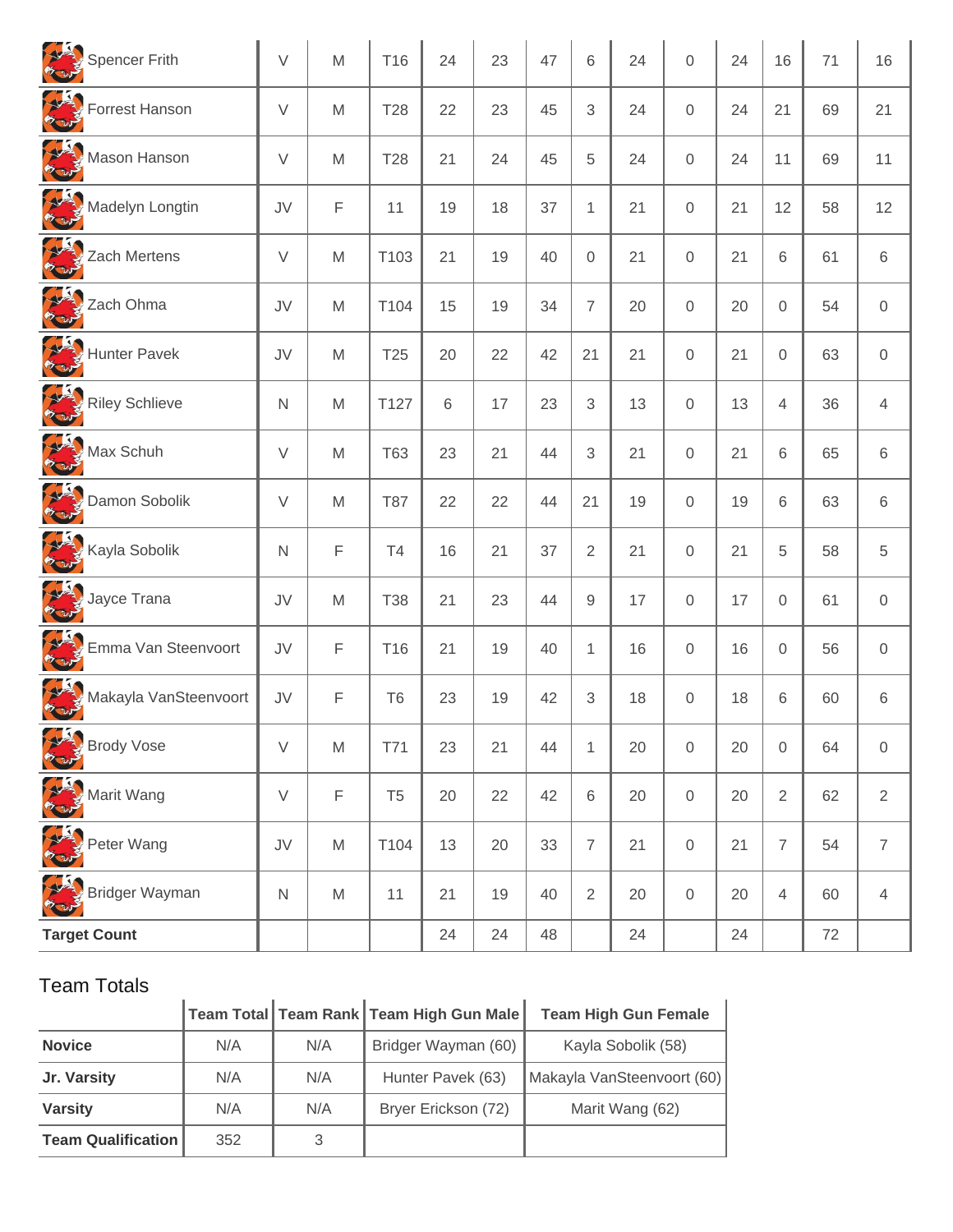\* Indicates athlete's ranking among his/her Classification and Gender

\*\* Indicates longest run of hits in reverse order. Used as a tie-breaker if necessary. Not all reverse runs are recorded.

DNQ indicates that the team did not qualify for the specified classification. A minimum of 5 athletes is required to compete in team competitions.

## Team: Enderlin High School

|                                  |                  |                                                                                                            |                 |        | <b>Session 1 Score</b> |               |                  |       | <b>Session 2 Score</b> |                      |                | <b>Total</b>                 |                |
|----------------------------------|------------------|------------------------------------------------------------------------------------------------------------|-----------------|--------|------------------------|---------------|------------------|-------|------------------------|----------------------|----------------|------------------------------|----------------|
| <b>Athlete</b>                   | <b>Class</b>     | Gender                                                                                                     | Rank*           | Rnd 1  | Rnd 2                  | Sub-<br>Total | Rev<br>Run       | Rnd 1 | Rnd 2                  | Sub-<br><b>Total</b> | Rev<br>Run     | <b>Total</b><br><b>Score</b> | Rev<br>Run**   |
| PRODUCTS<br>Jonathan Anderson    | JV               | M                                                                                                          | T155            | 15     | 19                     | 34            | 0                | 15    | $\mathbf 0$            | 15                   | 3              | 49                           | $\sqrt{3}$     |
| Carson Bartholomay               | JV               | M                                                                                                          | T49             | 22     | 19                     | 41            | 1                | 19    | $\mathbf 0$            | 19                   | $\overline{0}$ | 60                           | $\,0\,$        |
| 高<br><b>Clay Briss</b>           | $\vee$           | M                                                                                                          | T109            | 20     | 22                     | 42            | $\overline{4}$   | 18    | $\mathbf 0$            | 18                   | $\mathbf{1}$   | 60                           | $\mathbf{1}$   |
| N<br><b>Colby Fraase</b>         | $\vee$           | M                                                                                                          | T133            | 21     | 15                     | 36            | 1                | 19    | $\mathbf 0$            | 19                   | 2              | 55                           | $\overline{2}$ |
| N<br>Kathleen Gilbertson         | JV               | F                                                                                                          | $\overline{2}$  | 20     | 24                     | 44            | 23               | 21    | $\mathbf 0$            | 21                   | $\overline{4}$ | 65                           | $\overline{4}$ |
| Genevieve Gruba                  | $\mathsf{N}$     | F                                                                                                          | 55              | 4      | 11                     | 15            | $\boldsymbol{0}$ | 12    | $\mathbf 0$            | 12                   | 2              | 27                           | $\mathbf{2}$   |
| 豪<br>Zane Gruba                  | JV               | M                                                                                                          | 164             | 16     | 18                     | 34            | $\mathbf{1}$     | 13    | $\mathbf 0$            | 13                   | $\mathbf{1}$   | 47                           | $\mathbf{1}$   |
| T<br>Mari Hanson                 | $\mathsf{N}$     | F                                                                                                          | T43             | 11     | 10                     | 21            | 0                | 14    | $\mathbf 0$            | 14                   | 1              | 35                           | $\mathbf{1}$   |
| 扇<br>Colten Iwen                 | $\mathsf{N}$     | $\mathsf{M}% _{T}=\mathsf{M}_{T}\!\left( a,b\right) ,\ \mathsf{M}_{T}=\mathsf{M}_{T}\!\left( a,b\right) ,$ | T107            | 17     | 12                     | 29            | 3                | 12    | $\mathbf 0$            | 12                   | 1              | 41                           | $\mathbf{1}$   |
| 高<br>Autumn Jensen               | JV               | F                                                                                                          | T <sub>23</sub> | 14     | 22                     | 36            | 12               | 14    | $\mathbf 0$            | 14                   | $\overline{0}$ | 50                           | $\,0\,$        |
| 大地<br>Dustin Kasowski            | JV               | M                                                                                                          | T93             | 20     | 17                     | 37            | $\mathbf{1}$     | 18    | $\mathbf 0$            | 18                   | $\mathbf{1}$   | 55                           | $\mathbf{1}$   |
| N<br><b>Tyler Marschke</b>       | JV               | M                                                                                                          | T121            | 16     | 19                     | 35            | 1                | 18    | $\mathbf 0$            | 18                   | 2              | 53                           | $\overline{2}$ |
| Jacquelyn McCleary               | JV               | F                                                                                                          | T23             | $17\,$ | 16                     | 33            | $\overline{c}$   | 17    | $\mathbf 0$            | 17                   | 2              | 50                           | $\overline{2}$ |
| Jaeden McCleary                  | ${\sf J}{\sf V}$ | M                                                                                                          | T104            | 17     | 15                     | 32            | $\mathbf 1$      | 22    | $\mathbf 0$            | 22                   | $\mathbf{1}$   | 54                           | $\mathbf{1}$   |
| <b>Children</b><br>Lane McCleary | $\mathsf{N}$     | $\mathsf{M}% _{T}=\mathsf{M}_{T}\!\left( a,b\right) ,\ \mathsf{M}_{T}=\mathsf{M}_{T}\!\left( a,b\right) ,$ | <b>T98</b>      | 15     | 13                     | 28            | $\mathbf{1}$     | 16    | $\mathsf{O}\xspace$    | 16                   | $\overline{2}$ | 44                           | $\overline{2}$ |
| RE<br><b>Brooke Michaelson</b>   | $\mathsf{N}$     | F                                                                                                          | T <sub>13</sub> | 16     | 15                     | 31            | 3                | 19    | $\mathsf{O}\xspace$    | 19                   | 0              | 50                           | $\,0\,$        |
| ogan Mulder                      | JV               | M                                                                                                          | T167            | 16     | 13                     | 29            | $\mathbf 0$      | 16    | $\mathbf 0$            | 16                   | 0              | 45                           | $\,0\,$        |
|                                  |                  |                                                                                                            |                 |        |                        |               |                  |       |                        |                      |                |                              |                |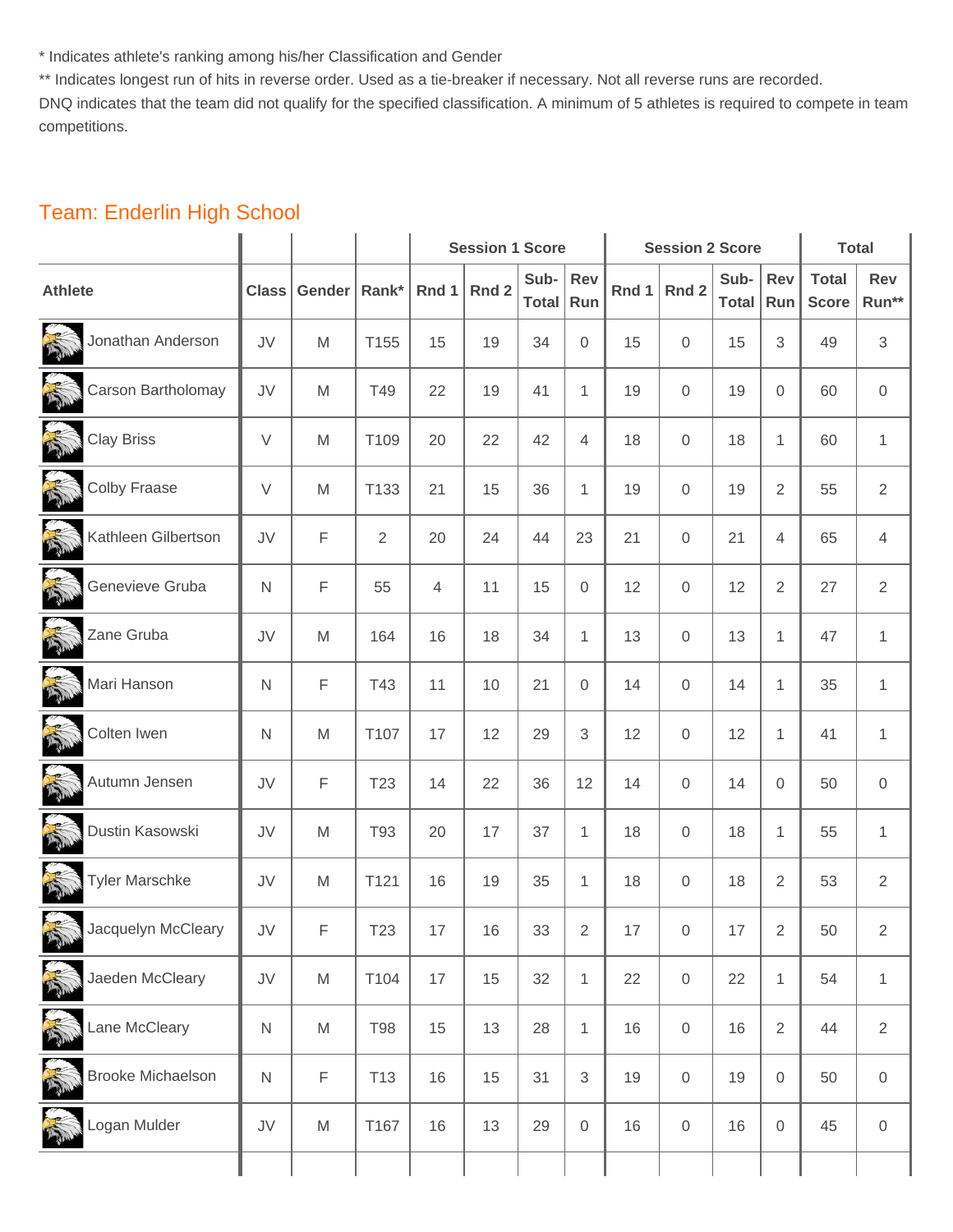| R<br>Michael Ripplinger       | $\vee$ | M | T <sub>131</sub> | 17 | 21 | 38 | $\overline{0}$ | 18 | $\Omega$ | 18 | 3              | 56 | 3              |
|-------------------------------|--------|---|------------------|----|----|----|----------------|----|----------|----|----------------|----|----------------|
| Miranda Skramstad             | N      | F | T <sub>20</sub>  | 17 | 15 | 32 | 2              | 15 | $\Omega$ | 15 | 6              | 47 | 6              |
| 美<br><b>Brian Steinmetz</b>   | JV     | M | T <sub>16</sub>  | 23 | 17 | 40 | $\overline{A}$ | 24 | $\Omega$ | 24 | 10             | 64 | 10             |
| <b>REA</b><br>Staci Trangsrud | JV     | F | T20              | 17 | 20 | 37 | 2              | 16 | $\Omega$ | 16 | 4              | 53 | 4              |
| 高<br>Dakota Worrell           | $\vee$ | M | T <sub>121</sub> | 19 | 19 | 38 | 1              | 20 | $\Omega$ | 20 | $\overline{2}$ | 58 | $\overline{2}$ |
| Donald Worrell                | N      | M | T144             | 9  | 9  | 18 | $\mathbf 0$    | 8  | $\Omega$ | 8  | $\Omega$       | 26 | $\Omega$       |
| <b>Target Count</b>           |        |   |                  | 23 | 23 | 46 |                | 23 |          | 23 |                | 69 |                |

|                           |     |     |                      | Team Total Team Rank Team High Gun Male Team High Gun Female |
|---------------------------|-----|-----|----------------------|--------------------------------------------------------------|
| <b>Novice</b>             | N/A | N/A | Lane McCleary (44)   | Brooke Michaelson (50)                                       |
| Jr. Varsity               | N/A | N/A | Brian Steinmetz (64) | Kathleen Gilbertson (65)                                     |
| <b>Varsity</b>            | N/A | N/A | Clay Briss (60)      | N/A                                                          |
| <b>Team Qualification</b> | 307 | 17  |                      |                                                              |

\* Indicates athlete's ranking among his/her Classification and Gender

\*\* Indicates longest run of hits in reverse order. Used as a tie-breaker if necessary. Not all reverse runs are recorded.

DNQ indicates that the team did not qualify for the specified classification. A minimum of 5 athletes is required to compete in team competitions.

# Team: Fairmount High School

| $\checkmark$                 |              |                |                  |                |                        |                         |              |         |                        |                             |                |                       |                     |
|------------------------------|--------------|----------------|------------------|----------------|------------------------|-------------------------|--------------|---------|------------------------|-----------------------------|----------------|-----------------------|---------------------|
|                              |              |                |                  |                | <b>Session 1 Score</b> |                         |              |         | <b>Session 2 Score</b> |                             |                | <b>Total</b>          |                     |
| <b>Athlete</b>               | <b>Class</b> | Gender   Rank* |                  | Rnd 1          | Rnd 2                  | Sub- Rev<br>Total   Run |              | Rnd $1$ | Rnd 2                  | Sub- $\vert$<br>Total   Run | Rev            | <b>Total</b><br>Score | <b>Rev</b><br>Run** |
| <b>Dillon Bentzin</b>        | N            | M              | T136             | 10             | 13                     | 23                      | 1            | 10      | $\mathbf 0$            | 10                          | $\overline{2}$ | 33                    | $\overline{2}$      |
| Caiden Bernard               | $\mathsf{N}$ | M              | T <sub>133</sub> | 15             | 9                      | 24                      | 2            | 10      | $\mathbf 0$            | 10                          | $\Omega$       | 34                    | 0                   |
| <b>Desiree Carter</b>        | $\mathsf{N}$ | F              | T31              | 15             | 14                     | 29                      | 29           | 13      | $\overline{0}$         | 13                          | 2              | 42                    | 2                   |
| Dawson Ceroll                | JV           | M              | T <sub>135</sub> | 19             | 17                     | 36                      |              | 15      | $\mathbf 0$            | 15                          | 1              | 51                    | 1                   |
| <b>Emery Ceroll</b>          | N            | M              | 150              | $\overline{4}$ | 5                      | 9                       | $\Omega$     | 8       | $\Omega$               | 8                           | $\Omega$       | 17                    | $\overline{0}$      |
| <b>Christopher Davenport</b> | JV           | M              | T165             | 16             | 18                     | 34                      | $\mathbf{1}$ | 12      | $\overline{0}$         | 12                          | 2              | 46                    | $\overline{2}$      |
|                              |              |                |                  |                |                        |                         |              |         |                        |                             |                |                       |                     |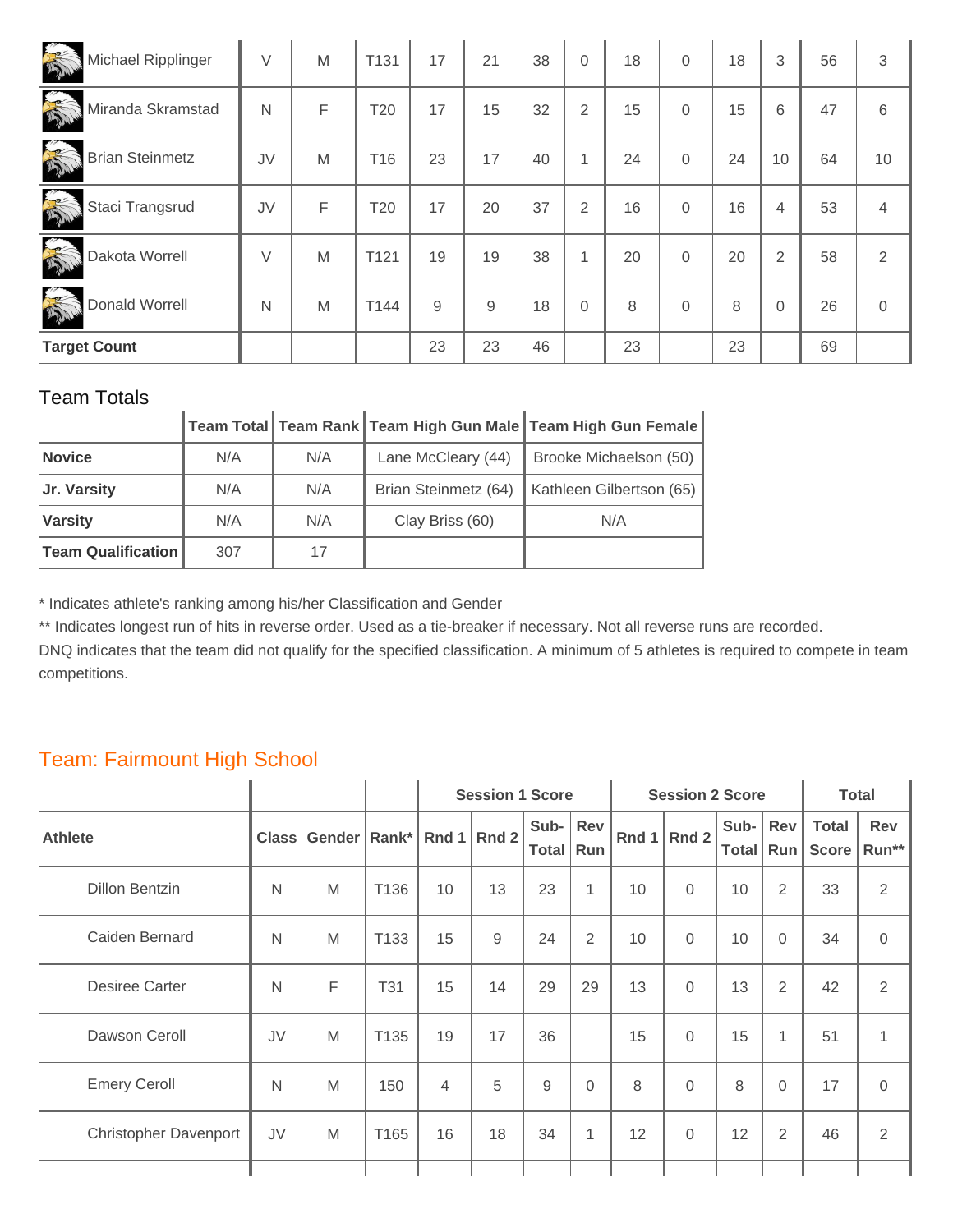| Casey Litton           | N | M | T127 | 14 | 11 | 25 | и        | 11 | $\Omega$       | 11 | $\Omega$       | 36 | 0 |
|------------------------|---|---|------|----|----|----|----------|----|----------------|----|----------------|----|---|
| Mary Rupp              | N | F | T24  | 17 | 16 | 33 | 2        | 13 | $\overline{0}$ | 13 | 3              | 46 | 3 |
| Nathan Swanson         | N | M | T101 | 17 | 13 | 30 |          | 13 | $\mathbf{0}$   | 13 | $\overline{0}$ | 43 | 0 |
| <b>Emmerson Taylor</b> | N | M | T19  | 19 | 20 | 39 | $\Omega$ | 18 | $\Omega$       | 18 |                | 57 |   |
| <b>Target Count</b>    |   |   |      | 10 | 10 | 20 |          | 10 |                | 10 |                | 30 |   |

|                           |     |     |                      | │<br>│Team Total│Team Rank│Team High Gun Male│Team High Gun Female |
|---------------------------|-----|-----|----------------------|--------------------------------------------------------------------|
| <b>Novice</b>             | N/A | N/A | Emmerson Taylor (57) | Mary Rupp (46)                                                     |
| Jr. Varsity               | N/A | N/A | Dawson Ceroll (51)   | N/A                                                                |
| <b>Varsity</b>            | N/A | N/A | N/A                  | N/A                                                                |
| <b>Team Qualification</b> | 243 | 32  |                      |                                                                    |

\* Indicates athlete's ranking among his/her Classification and Gender

\*\* Indicates longest run of hits in reverse order. Used as a tie-breaker if necessary. Not all reverse runs are recorded.

DNQ indicates that the team did not qualify for the specified classification. A minimum of 5 athletes is required to compete in team competitions.

## Team: Fargo North High School

|                  |              |        |                 |                | <b>Session 1 Score</b> |               |                  |       | <b>Session 2 Score</b> |                      |                   |                              | <b>Total</b>        |
|------------------|--------------|--------|-----------------|----------------|------------------------|---------------|------------------|-------|------------------------|----------------------|-------------------|------------------------------|---------------------|
| <b>Athlete</b>   | <b>Class</b> | Gender | Rank*           | Rnd 1          | Rnd 2                  | Sub-<br>Total | Rev<br>Run       | Rnd 1 | Rnd 2                  | Sub-<br><b>Total</b> | <b>Rev</b><br>Run | <b>Total</b><br><b>Score</b> | <b>Rev</b><br>Run** |
| Charlie Beyer    | $\mathsf{N}$ | M      | T <sub>19</sub> | 20             | 18                     | 38            | $\overline{0}$   | 19    | $\overline{0}$         | 19                   | 1                 | 57                           | 1                   |
| Alex Brandt      | $\mathsf{N}$ | M      | T130            | 10             | 15                     | 25            | $\mathbf 1$      | 10    | 0                      | 10                   | $\overline{2}$    | 35                           | $\overline{2}$      |
| Grace Fluge      | JV           | F      | T <sub>12</sub> | 18             | 21                     | 39            | 11               | 18    | $\overline{0}$         | 18                   | $\overline{2}$    | 57                           | $\overline{2}$      |
| Levi Swenson     | $\mathsf{N}$ | M      | T130            | $\overline{7}$ | 11                     | 18            | $\mathbf 0$      | 17    | $\overline{0}$         | 17                   | $\Omega$          | 35                           | $\mathbf 0$         |
| Jaden Thoreson   | $\mathsf{N}$ | M      | <b>T69</b>      | 15             | 16                     | 31            | 1                | 18    | 0                      | 18                   | 1                 | 49                           | 1                   |
| Cody Triebold    | $\mathsf{N}$ | M      | T49             | 18             | 19                     | 37            | 6                | 15    | 0                      | 15                   | 1                 | 52                           | 1                   |
| Jacob Triebold   | $\mathsf{N}$ | M      | T116            | 17             | 11                     | 28            | $\boldsymbol{0}$ | 11    | $\Omega$               | 11                   | 1                 | 39                           | 1                   |
| Hunter Van Raden | JV           | M      | <b>T62</b>      | 19             | 20                     | 39            | 5                | 19    | 0                      | 19                   | 8                 | 58                           | $\,8\,$             |
|                  |              |        |                 |                |                        |               |                  |       |                        |                      |                   |                              |                     |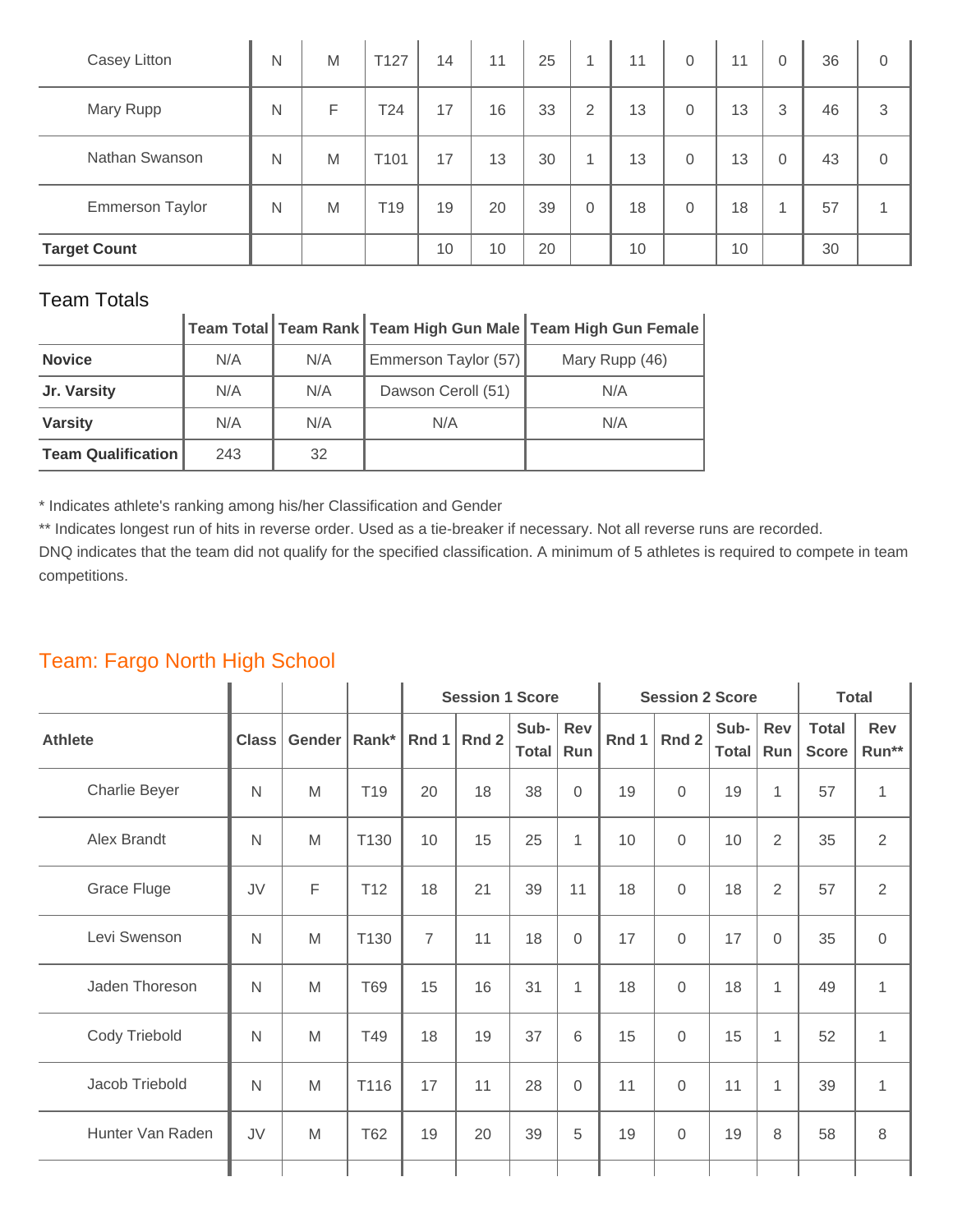| <u>_</u> | <b>Target Count</b> |  |  |  |  |  | 16 |  |  |  |  |  |  |  |
|----------|---------------------|--|--|--|--|--|----|--|--|--|--|--|--|--|
|----------|---------------------|--|--|--|--|--|----|--|--|--|--|--|--|--|

|                           |     |     |                       | $\vert$ Team Total $\vert$ Team Rank $\vert$ Team High Gun Male $\vert$ Team High Gun Female $\vert$ |
|---------------------------|-----|-----|-----------------------|------------------------------------------------------------------------------------------------------|
| <b>Novice</b>             | N/A | N/A | Charlie Beyer (57)    | N/A                                                                                                  |
| Jr. Varsity               | N/A | N/A | Hunter Van Raden (58) | Grace Fluge (57)                                                                                     |
| <b>Varsity</b>            | N/A | N/A | N/A                   | N/A                                                                                                  |
| <b>Team Qualification</b> | 273 | 26  |                       |                                                                                                      |

\* Indicates athlete's ranking among his/her Classification and Gender

\*\* Indicates longest run of hits in reverse order. Used as a tie-breaker if necessary. Not all reverse runs are recorded.

DNQ indicates that the team did not qualify for the specified classification. A minimum of 5 athletes is required to compete in team competitions.

#### Team: Garrison High School

|                                  |              |        |                | <b>Session 1 Score</b><br><b>Session 2 Score</b> |       |                      |                     | <b>Total</b> |                |                      |                   |                              |                     |
|----------------------------------|--------------|--------|----------------|--------------------------------------------------|-------|----------------------|---------------------|--------------|----------------|----------------------|-------------------|------------------------------|---------------------|
| <b>Athlete</b>                   | <b>Class</b> | Gender | Rank*          | Rnd 1                                            | Rnd 2 | Sub-<br><b>Total</b> | <b>Rev</b><br>Run   | Rnd 1        | Rnd 2          | Sub-<br><b>Total</b> | <b>Rev</b><br>Run | <b>Total</b><br><b>Score</b> | Rev<br>Run**        |
| 四<br><b>Bailey Bauer</b>         | JV           | M      | <b>T55</b>     | 17                                               | 20    | 37                   | $\overline{2}$      | 22           | $\overline{0}$ | 22                   | $\mathbf 0$       | 59                           | $\mathsf{O}\xspace$ |
| <b>ALC</b><br><b>Alexis Betz</b> | JV           | F      | T <sub>9</sub> | 19                                               | 21    | 40                   | $\mathsf{O}\xspace$ | 19           | $\mathbf 0$    | 19                   | 4                 | 59                           | $\overline{4}$      |
| I<br><b>Troy Betz</b>            | $\vee$       | M      | T112           | 18                                               | 20    | 38                   | $\mathbf{1}$        | 21           | $\mathbf 0$    | 21                   | 4                 | 59                           | $\overline{4}$      |
| Alex Houser                      | $\mathsf{N}$ | F      | 3              | 17                                               | 22    | 39                   | $\overline{7}$      | 20           | $\mathbf 0$    | 20                   | 0                 | 59                           | $\mathsf{O}\xspace$ |
| Aaron Johnson                    | $\vee$       | M      | T71            | 21                                               | 24    | 45                   | 20                  | 19           | $\mathbf 0$    | 19                   | 5                 | 64                           | $\sqrt{5}$          |
| Seth Kerzmann                    | $\vee$       | M      | T121           | 16                                               | 20    | 36                   | $\mathbf{1}$        | 22           | $\mathbf 0$    | 22                   | $\mathbf{1}$      | 58                           | $\mathbf{1}$        |
| Evan Klein                       | $\vee$       | M      | T127           | 20                                               | 16    | 36                   | $\mathbf{1}$        | 21           | $\mathbf{0}$   | 21                   | $\mathbf{0}$      | 57                           | $\mathbf 0$         |
| Casyn Kolden                     | $\vee$       | M      | <b>T63</b>     | 17                                               | 23    | 40                   | $\mathbf{1}$        | 25           | $\mathbf 0$    | 25                   | 25                | 65                           | 26                  |
| Kasey Kolden                     | JV           | M      | T135           | 19                                               | 16    | 35                   | $\mathbf{1}$        | 16           | $\mathbf 0$    | 16                   | $\mathbf 0$       | 51                           | $\mathsf{O}\xspace$ |
| 四<br><b>Blake Majeres</b>        | $\mathsf{N}$ | M      | T89            | 18                                               | 13    | 31                   | $\mathbf{1}$        | 15           | $\mathbf 0$    | 15                   | $\overline{0}$    | 46                           | $\mathbf 0$         |
| Cade Majeres                     | N            | M      | T19            | 18                                               | 19    | 37                   | $\boldsymbol{0}$    | 20           | $\mathbf 0$    | 20                   | 6                 | 57                           | 6                   |
| <b>Riley Mautz</b>               | $\vee$       | M      | <b>T96</b>     | 19                                               | 21    | 40                   | $\overline{2}$      | 22           | $\mathbf 0$    | 22                   | $\overline{7}$    | 62                           | $\overline{7}$      |
|                                  |              |        |                |                                                  |       |                      |                     |              |                |                      |                   |                              |                     |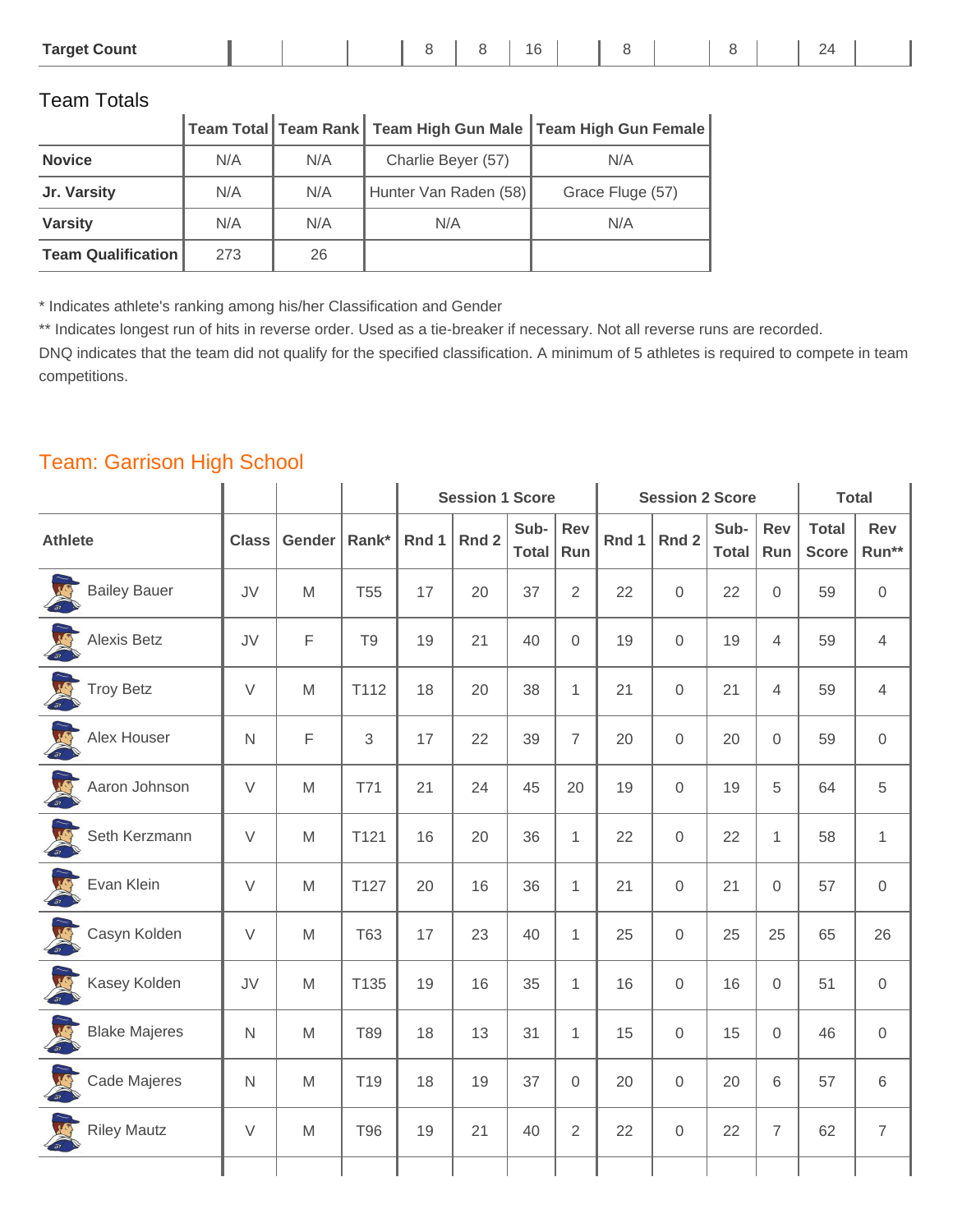| Lane Sayler                      | V      | M | T139            | 15 | 16 | 31 | 3              | 19 | $\mathbf 0$    | 19 | 4              | 50 | $\overline{4}$ |
|----------------------------------|--------|---|-----------------|----|----|----|----------------|----|----------------|----|----------------|----|----------------|
| REA<br><b>Tucker Seidler</b>     | JV     | M | T93             | 20 | 16 | 36 | $\mathbf{1}$   | 19 | $\overline{0}$ | 19 | 5              | 55 | 5              |
| REA<br>Johnathan Souza           | $\vee$ | M | T139            | 20 | 14 | 34 | $\mathbf{1}$   | 16 | $\overline{0}$ | 16 | $\mathbf{1}$   | 50 | $\mathbf{1}$   |
| <b>TRIPS</b><br>Kelsey Stumvoll  | $\vee$ | F | $\overline{2}$  | 23 | 24 | 47 | 3              | 23 | $\overline{0}$ | 23 | 11             | 70 | 11             |
| <b>TRACK</b><br>Jake Torno       | $\vee$ | M | T133            | 21 | 16 | 37 | 5              | 18 | $\overline{0}$ | 18 | 4              | 55 | $\overline{4}$ |
| <b>TRACK</b><br>Josh Torno       | JV     | M | T80             | 19 | 15 | 34 | $\mathbf 0$    | 22 | $\mathbf 0$    | 22 | $\overline{2}$ | 56 | 2              |
| Kolin Westman                    | JV     | M | T72             | 21 | 20 | 41 | $\mathbf 0$    | 16 | $\mathbf{0}$   | 16 | $\overline{2}$ | 57 | $\overline{2}$ |
| <b>CONTROL</b><br>Austin Wyman   | JV     | M | T80             | 20 | 18 | 38 | 4              | 18 | $\overline{0}$ | 18 | 3              | 56 | $\sqrt{3}$     |
| <b>Company</b><br>Katelyn Youngs | JV     | F | T <sub>12</sub> | 19 | 21 | 40 | $\overline{2}$ | 17 | $\mathbf 0$    | 17 | 3              | 57 | $\mathfrak{Z}$ |
| <b>Target Count</b>              |        |   |                 | 21 | 21 | 42 |                | 21 |                | 21 |                | 63 |                |

|                           |     |     |                   | Team Total   Team Rank   Team High Gun Male   Team High Gun Female |
|---------------------------|-----|-----|-------------------|--------------------------------------------------------------------|
| <b>Novice</b>             | N/A | N/A | Cade Majeres (57) | Alex Houser (59)                                                   |
| Jr. Varsity               | N/A | N/A | Bailey Bauer (59) | Alexis Betz (59)                                                   |
| <b>Varsity</b>            | N/A | N/A | Casyn Kolden (65) | Kelsey Stumvoll (70)                                               |
| <b>Team Qualification</b> | 320 | 15  |                   |                                                                    |

\* Indicates athlete's ranking among his/her Classification and Gender

\*\* Indicates longest run of hits in reverse order. Used as a tie-breaker if necessary. Not all reverse runs are recorded.

DNQ indicates that the team did not qualify for the specified classification. A minimum of 5 athletes is required to compete in team competitions.

#### Team: Grafton High School

|                        |              |        |                       | <b>Session 1 Score</b> |               |               |                | <b>Session 2 Score</b> | <b>Total</b> |      |     |                                     |              |
|------------------------|--------------|--------|-----------------------|------------------------|---------------|---------------|----------------|------------------------|--------------|------|-----|-------------------------------------|--------------|
| <b>Athlete</b>         | <b>Class</b> | Gender | $\vert$ Rank* $\vert$ |                        | Rnd 1   Rnd 2 | Sub-<br>Total | Rev<br>Run     |                        | Rnd 1 Rnd 2  | Sub- | Rev | <b>Total</b><br>Total   Run   Score | Rev<br>Run** |
| <b>Conner Carriere</b> | V            | M      | T71                   | 20                     | 20            | 40            | 6              | 24                     | $\Omega$     | 24   |     | 64                                  |              |
| <b>Trevor Hove</b>     | N            | M      | T4                    | 19                     | 23            | 42            | 11             | 21                     | $\Omega$     | 21   | 8   | 63                                  | 8            |
| Gavin Kirkeby          | JV           | M      | T <sub>171</sub>      | 15                     | 11            | 26            | $\overline{0}$ | 16                     | $\Omega$     | 16   | 3   | 42                                  | 3            |
|                        |              |        |                       |                        |               |               |                |                        |              |      |     |                                     |              |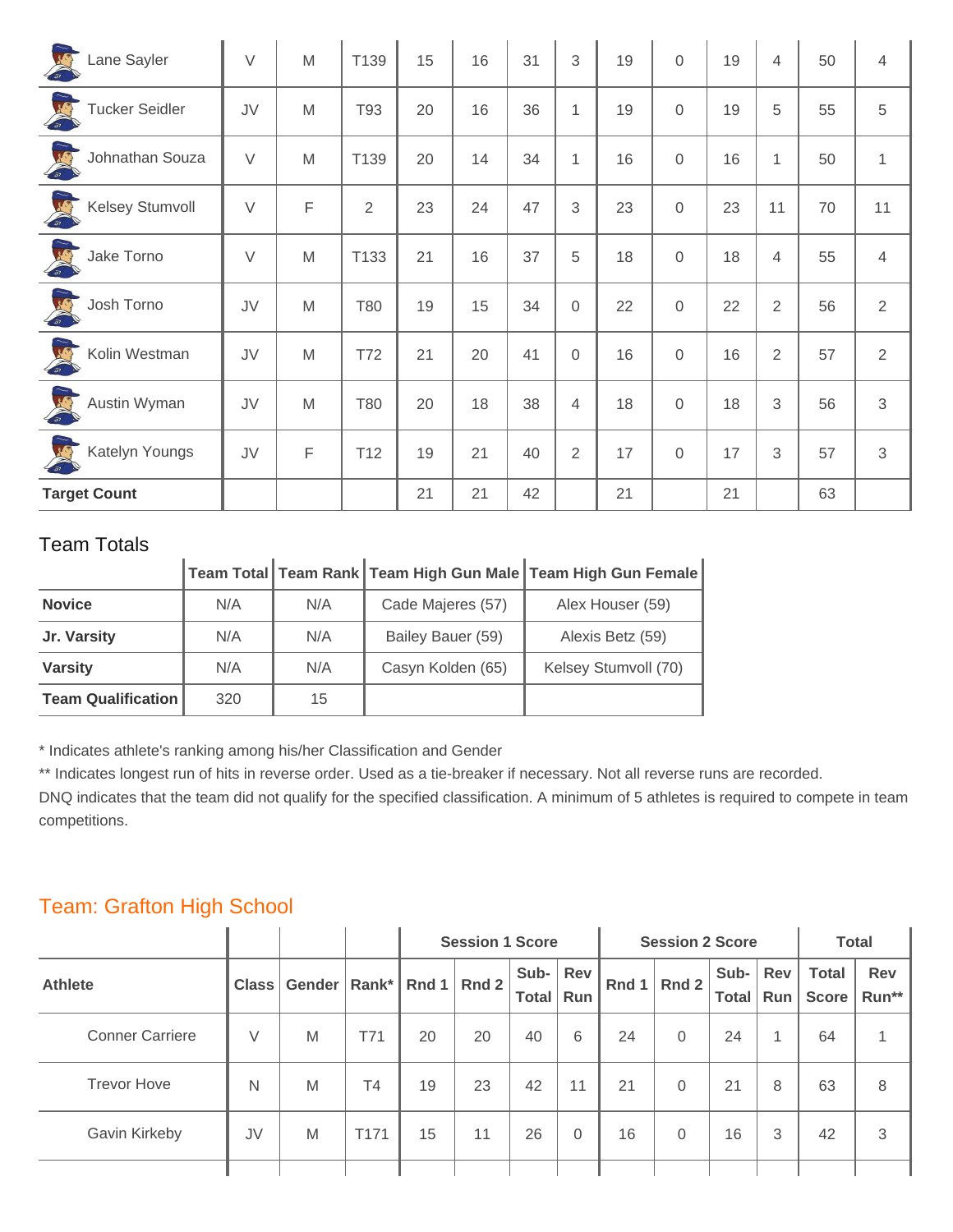| John Schumacher     | JV | M | T93  | 18 | 19 | 37 | 5              | 18 | $\Omega$       | 18 | 4  | 55 | 4  |
|---------------------|----|---|------|----|----|----|----------------|----|----------------|----|----|----|----|
| Seth Suda           | V  | M | T103 | 20 | 19 | 39 | 3              | 22 | $\overline{0}$ | 22 | 10 | 61 | 10 |
| Anders Thompson     | JV | M | T62  | 23 | 19 | 42 | $\overline{2}$ | 16 | $\Omega$       | 16 | 2  | 58 | っ  |
| <b>Target Count</b> |    |   |      | 6  | 6  | 12 |                | 6  |                | 6  |    | 18 |    |

|                           |     |     |                      | Team Total Team Rank   Team High Gun Male   Team High Gun Female |
|---------------------------|-----|-----|----------------------|------------------------------------------------------------------|
| <b>Novice</b>             | N/A | N/A | Trevor Hove (63)     | N/A                                                              |
| Jr. Varsity               | N/A | N/A | Anders Thompson (58) | N/A                                                              |
| <b>Varsity</b>            | N/A | N/A | Conner Carriere (64) | N/A                                                              |
| <b>Team Qualification</b> | 301 | 21  |                      |                                                                  |

\* Indicates athlete's ranking among his/her Classification and Gender

\*\* Indicates longest run of hits in reverse order. Used as a tie-breaker if necessary. Not all reverse runs are recorded.

DNQ indicates that the team did not qualify for the specified classification. A minimum of 5 athletes is required to compete in team competitions.

## Team: Hankinson High School

|                          |              |        |            | <b>Session 1 Score</b> |       |                      |                   | <b>Session 2 Score</b> | <b>Total</b>   |                      |                |                              |                     |
|--------------------------|--------------|--------|------------|------------------------|-------|----------------------|-------------------|------------------------|----------------|----------------------|----------------|------------------------------|---------------------|
| <b>Athlete</b>           | <b>Class</b> | Gender | Rank*      | Rnd 1                  | Rnd 2 | Sub-<br><b>Total</b> | <b>Rev</b><br>Run | Rnd 1                  | Rnd 2          | Sub-<br><b>Total</b> | Rev<br>Run     | <b>Total</b><br><b>Score</b> | <b>Rev</b><br>Run** |
| Logan Anderson           | $\mathsf{N}$ | M      | <b>T98</b> | 17                     | 13    | 30                   | $\mathbf{1}$      | 14                     | $\mathbf 0$    | 14                   | 3              | 44                           | $\sqrt{3}$          |
| <b>Colton Beeson</b>     | $\mathsf{N}$ | M      | T139       | 12                     | 10    | 22                   | $\mathbf 0$       | 10                     | $\mathbf 0$    | 10                   | 0              | 32                           | $\mathbf 0$         |
| Chase Bladow             | $\mathsf{N}$ | M      | T36        | 16                     | 21    | 37                   | $\overline{2}$    | 17                     | $\mathbf 0$    | 17                   | 0              | 54                           | $\mathbf 0$         |
| Ryan Kath                | N            | M      | <b>T57</b> | 18                     | 17    | 35                   | 5                 | 16                     | $\mathbf 0$    | 16                   | 8              | 51                           | $\,8\,$             |
| <b>Hunter Medenwaldt</b> | $\mathsf{N}$ | M      | T104       | 14                     | 14    | 28                   | $\mathbf 1$       | 14                     | $\mathbf 0$    | 14                   | 0              | 42                           | $\mathbf 0$         |
| Dalton Ohm               | $\mathsf{N}$ | M      | T146       | $\overline{7}$         | 10    | 17                   | 1                 | 8                      | $\overline{0}$ | 8                    | $\Omega$       | 25                           | $\mathbf 0$         |
| Morgan Ohm               | $\mathsf{N}$ | F      | 33         | 16                     | 10    | 26                   | $\mathbf 0$       | 15                     | $\mathbf 0$    | 15                   | 5              | 41                           | $\sqrt{5}$          |
| Ethan Peterson           | $\mathsf{N}$ | M      | T130       | 12                     | 14    | 26                   | 1                 | 9                      | $\overline{0}$ | 9                    | 1              | 35                           | 1                   |
| <b>Gunner Puetz</b>      | $\mathsf{N}$ | M      | T123       | 14                     | 14    | 28                   | $\mathbf 0$       | $\hbox{9}$             | $\mathbf 0$    | $9\,$                | $\overline{0}$ | 37                           | $\mathbf 0$         |
|                          |              |        |            |                        |       |                      |                   |                        |                |                      |                |                              |                     |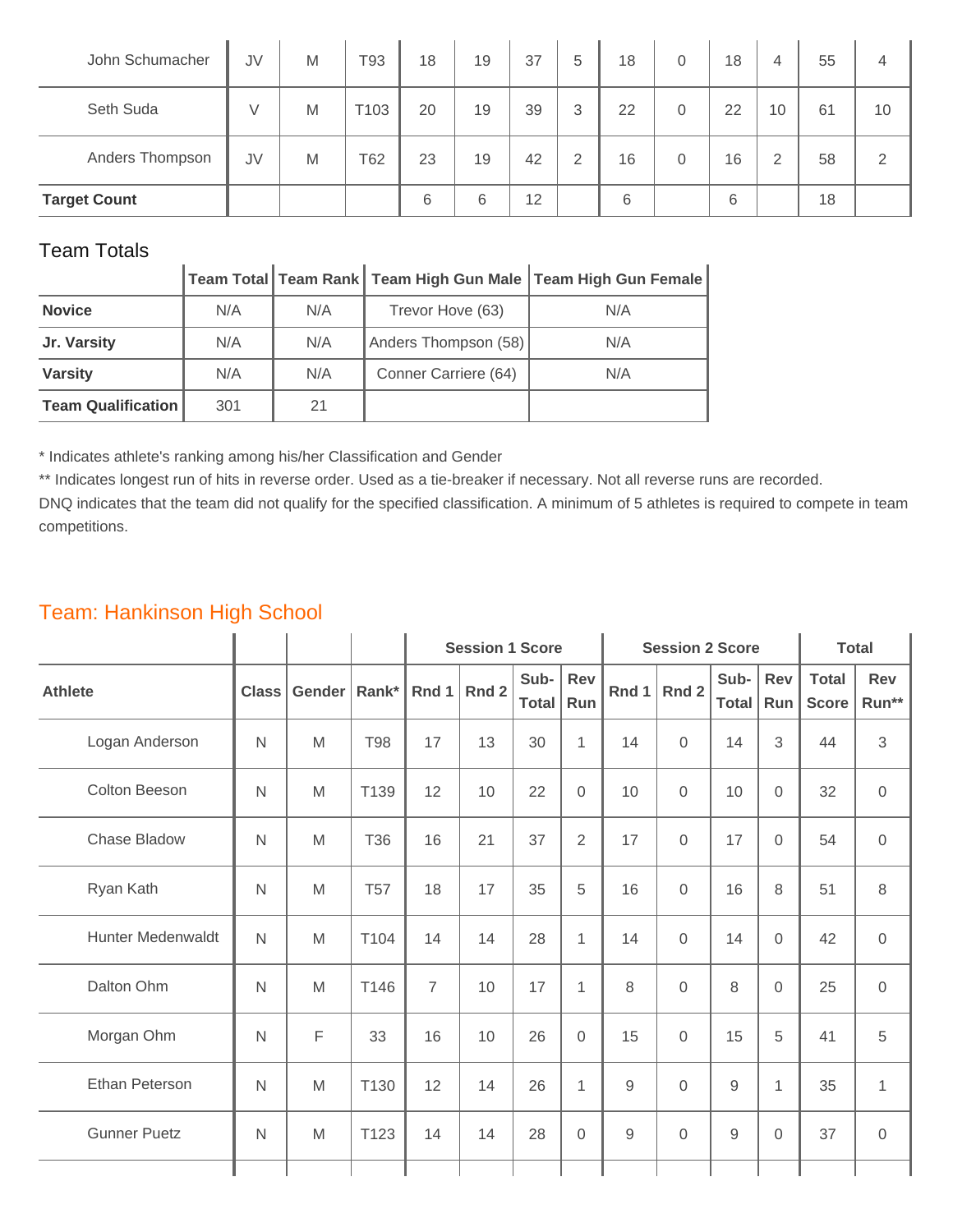| Savannah Puetz       | N  |   | 61   |       | 4  | $-11$ |   | ↷<br>ت | 0 | $\mathbf{r}$<br>J | 0 | 14 |  |
|----------------------|----|---|------|-------|----|-------|---|--------|---|-------------------|---|----|--|
| <b>Rylan Sanders</b> | JV | M | T147 | 18    | 18 | 36    | 5 | 14     |   | 14                |   | 50 |  |
| <b>Target Count</b>  |    |   |      | $-11$ | 11 | 22    |   | 44     |   | 11                |   | 33 |  |

|                           |     |     |                    | Team Total   Team Rank   Team High Gun Male   Team High Gun Female |
|---------------------------|-----|-----|--------------------|--------------------------------------------------------------------|
| <b>Novice</b>             | N/A | N/A | Chase Bladow (54)  | Morgan Ohm (41)                                                    |
| Jr. Varsity               | N/A | N/A | Rylan Sanders (50) | N/A                                                                |
| <b>Varsity</b>            | N/A | N/A | N/A                | N/A                                                                |
| <b>Team Qualification</b> | 241 | 34  |                    |                                                                    |

\* Indicates athlete's ranking among his/her Classification and Gender

\*\* Indicates longest run of hits in reverse order. Used as a tie-breaker if necessary. Not all reverse runs are recorded.

DNQ indicates that the team did not qualify for the specified classification. A minimum of 5 athletes is required to compete in team competitions.

#### Team: Kindred High School

|                      |                         |              |        |                 | <b>Session 1 Score</b> |       |               |                | <b>Session 2 Score</b> |              | <b>Total</b>         |                   |                              |                     |
|----------------------|-------------------------|--------------|--------|-----------------|------------------------|-------|---------------|----------------|------------------------|--------------|----------------------|-------------------|------------------------------|---------------------|
| <b>Athlete</b>       |                         | <b>Class</b> | Gender | Rank*           | Rnd 1                  | Rnd 2 | Sub-<br>Total | Rev<br>Run     | Rnd 1                  | Rnd 2        | Sub-<br><b>Total</b> | <b>Rev</b><br>Run | <b>Total</b><br><b>Score</b> | <b>Rev</b><br>Run** |
| <b>All Contracts</b> | Austin Anderson         | JV           | M      | T147            | 20                     | 15    | 35            | $\mathbf 0$    | 15                     | $\Omega$     | 15                   | 3                 | 50                           | 3                   |
|                      | <b>Dilon Filler</b>     | N            | M      | T123            | 9                      | 10    | 19            | $\mathbf 0$    | 18                     | $\mathbf{0}$ | 18                   | 0                 | 37                           | $\overline{0}$      |
|                      | Joey Filler             | $\mathsf{N}$ | M      | <b>T31</b>      | 13                     | 20    | 33            | 3              | 22                     | $\mathbf{0}$ | 22                   | 6                 | 55                           | $6\,$               |
|                      | Noah Fleischfresser     | N            | M      | <b>T57</b>      | 15                     | 16    | 31            | 4              | 20                     | $\Omega$     | 20                   | 0                 | 51                           | $\mathbf 0$         |
|                      | Levi Gilbertson         | N            | M      | 1               | 23                     | 23    | 46            | 1              | 23                     | $\Omega$     | 23                   | 16                | 69                           | 16                  |
|                      | Landen Heuer            | JV           | M      | T <sub>11</sub> | 23                     | 23    | 46            | $\overline{2}$ | 19                     | $\Omega$     | 19                   | 2                 | 65                           | 2                   |
|                      | Kai Kjar                | JV           | M      | T147            | 20                     | 17    | 37            | $\mathbf 0$    | 13                     | $\Omega$     | 13                   | 0                 | 50                           | $\mathbf 0$         |
|                      | <b>Ashton Laverdure</b> | N            | M      | <b>T69</b>      | 16                     | 16    | 32            | $\overline{2}$ | 17                     | $\Omega$     | 17                   | 0                 | 49                           | $\overline{0}$      |
|                      | <b>Brant Mead</b>       | N            | M      | <b>T77</b>      | 14                     | 15    | 29            | $\mathbf 0$    | 19                     | $\Omega$     | 19                   | 6                 | 48                           | 6                   |
| <b>AND</b>           | Alex Moffet             | $\mathsf{N}$ | M      | 142             | 9                      | 8     | 17            | $\mathbf 0$    | 12                     | $\mathbf 0$  | 12                   | 8                 | 29                           | 8                   |
|                      |                         |              |        |                 |                        |       |               |                |                        |              |                      |                   |                              |                     |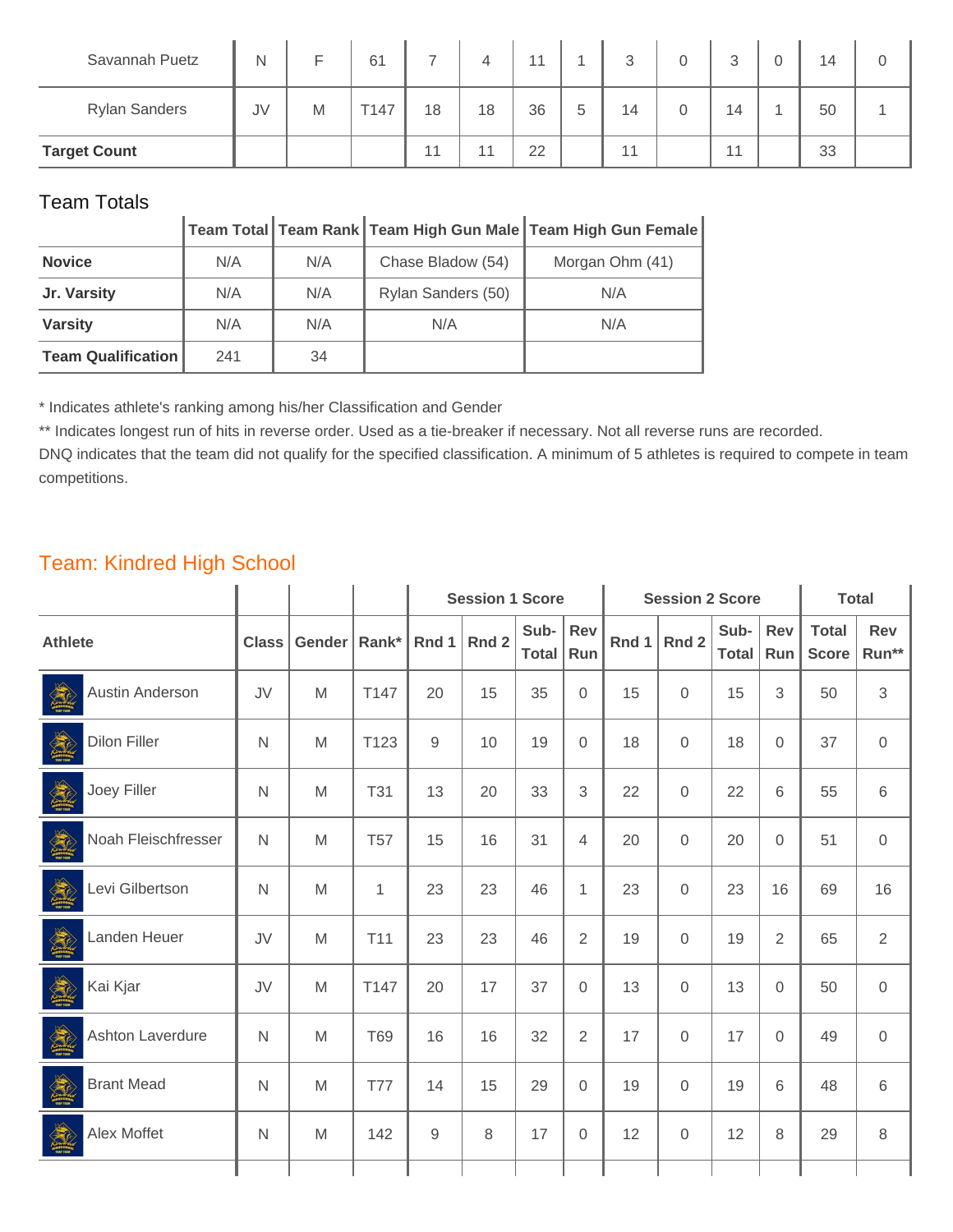| Christopher Moffet    | $\mathsf{N}$ | M | T <sub>9</sub>  | 19 | 21         | 40 | $\mathbf{1}$   | 21 | $\overline{0}$ | 21 | 5              | 61 | 5              |
|-----------------------|--------------|---|-----------------|----|------------|----|----------------|----|----------------|----|----------------|----|----------------|
| Dylan Olson           | JV           | M | T <sub>9</sub>  | 22 | 24         | 46 | $\mathbf 0$    | 20 | $\mathbf{0}$   | 20 | $\overline{7}$ | 66 | $\overline{7}$ |
| Jack Olson            | $\mathsf{N}$ | M | T83             | 13 | 16         | 29 | $\mathbf 1$    | 18 | $\mathbf 0$    | 18 | 1              | 47 | $\mathbf{1}$   |
| <b>Tatum Olson</b>    | $\mathsf{N}$ | F | 58              | 5  | $\hbox{9}$ | 14 | $\mathbf 0$    | 5  | $\mathbf 0$    | 5  | 0              | 19 | $\mathbf 0$    |
| Danny Pfeifer         | JV           | M | T135            | 20 | 16         | 36 | $\mathbf 0$    | 15 | $\mathbf 0$    | 15 | $\mathbf 0$    | 51 | $\mathbf 0$    |
| <b>Connor Rolland</b> | $\mathsf{N}$ | M | T49             | 17 | 17         | 34 | 5              | 18 | $\mathbf 0$    | 18 | 0              | 52 | $\mathbf 0$    |
| Sawyer Rolland        | $\vee$       | M | T <sub>35</sub> | 22 | 25         | 47 | 25             | 21 | $\mathbf 0$    | 21 | 13             | 68 | 13             |
| Abigail Schmitz       | $\mathsf{N}$ | F | <b>T37</b>      | 16 | 10         | 26 | $\mathbf 0$    | 13 | $\mathbf 0$    | 13 | 1              | 39 | $\mathbf{1}$   |
| <b>Carter Schmitz</b> | JV           | M | <b>T55</b>      | 23 | 20         | 43 | $\overline{2}$ | 16 | $\mathbf{0}$   | 16 | 0              | 59 | $\mathbf 0$    |
| Jorgen Swenson        | $\mathsf{N}$ | M | T <sub>19</sub> | 19 | 20         | 39 | $\sqrt{3}$     | 18 | $\mathbf 0$    | 18 | $\overline{2}$ | 57 | $\overline{2}$ |
| Lex Torgerson         | JV           | M | T16             | 23 | 19         | 42 | $\mathbf{1}$   | 22 | $\mathbf 0$    | 22 | 3              | 64 | 3              |
| Kylie Vining          | $\mathsf{N}$ | F | T20             | 11 | 17         | 28 | 1              | 19 | $\mathbf 0$    | 19 | 0              | 47 | $\mathbf 0$    |
| <b>Target Count</b>   |              |   |                 | 22 | 22         | 44 |                | 22 |                | 22 |                | 66 |                |

| TUQITI TULGIO             |     |     |                      |                                                                                                      |
|---------------------------|-----|-----|----------------------|------------------------------------------------------------------------------------------------------|
|                           |     |     |                      | $\vert$ Team Total $\vert$ Team Rank $\vert$ Team High Gun Male $\vert$ Team High Gun Female $\vert$ |
| <b>Novice</b>             | N/A | N/A | Levi Gilbertson (69) | Kylie Vining (47)                                                                                    |
| Jr. Varsity               | N/A | N/A | Dylan Olson (66)     | N/A                                                                                                  |
| <b>Varsity</b>            | N/A | N/A | Sawyer Rolland (68)  | N/A                                                                                                  |
| <b>Team Qualification</b> | 332 | 14  |                      |                                                                                                      |

\* Indicates athlete's ranking among his/her Classification and Gender

\*\* Indicates longest run of hits in reverse order. Used as a tie-breaker if necessary. Not all reverse runs are recorded.

DNQ indicates that the team did not qualify for the specified classification. A minimum of 5 athletes is required to compete in team competitions.

#### Team: Larimore High School

 $\mathbb{Z}^2$ 

|                |                                                  |  | <b>Session 1 Score</b> |  | <b>Session 2 Score</b>                                                                                                                | <b>Total</b> |  |                                                      |     |
|----------------|--------------------------------------------------|--|------------------------|--|---------------------------------------------------------------------------------------------------------------------------------------|--------------|--|------------------------------------------------------|-----|
| <b>Athlete</b> | I Class Gender Rank* Rnd 1 Rnd 2 Total Run Rnd 1 |  |                        |  | $\begin{array}{c c c c} \n\end{array}$ Sub- $\begin{array}{c c} \n\end{array}$ Rev $\begin{array}{c c} \n\end{array}$ Rnd 2   _______ |              |  | Sub-   Rev   Total  <br>'Total   Run   Score   Run** | Rev |
|                |                                                  |  |                        |  |                                                                                                                                       |              |  |                                                      |     |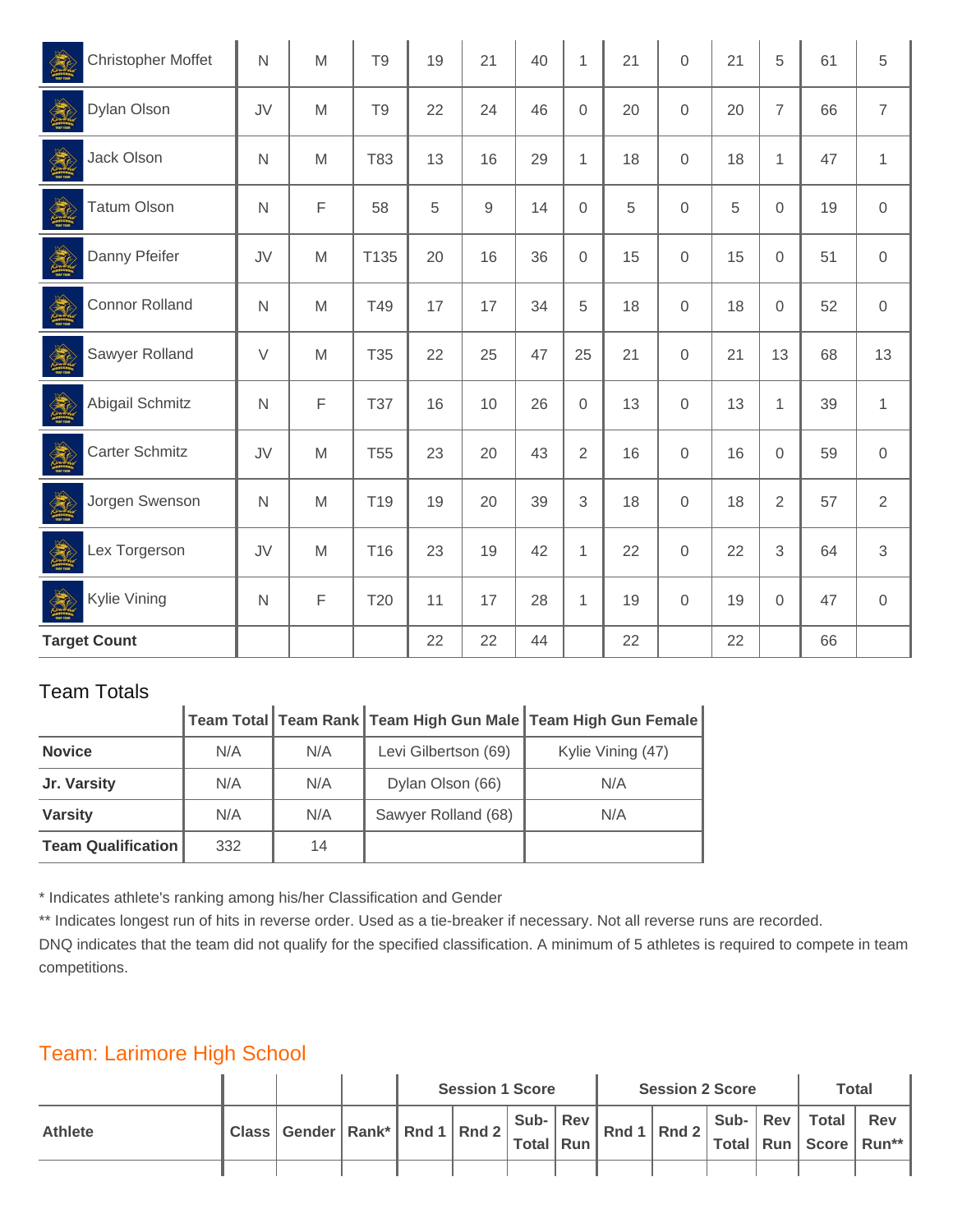| Chase Bacon          | JV             | M | T135            | 17         | 18 | 35 | 4              | 16 | $\overline{0}$ | 16 | $\mathbf{1}$   | 51 | $\mathbf{1}$   |
|----------------------|----------------|---|-----------------|------------|----|----|----------------|----|----------------|----|----------------|----|----------------|
| Morgan Bernardy      | $\overline{N}$ | F | T <sub>13</sub> | 16         | 14 | 30 | 1              | 20 | $\mathbf 0$    | 20 | 3              | 50 | 3              |
| <b>WARE IVY Daws</b> | $\mathsf{N}$   | F | T <sub>15</sub> | 17         | 16 | 33 | $\mathbf 0$    | 16 | $\overline{0}$ | 16 | $\mathbf{1}$   | 49 | $\mathbf{1}$   |
| Elijah Holter        | $\vee$         | M | T35             | 22         | 23 | 45 | 6              | 23 | $\overline{0}$ | 23 | $\overline{7}$ | 68 | $\overline{7}$ |
| Tyler Linneman       | $\vee$         | M | T139            | 18         | 15 | 33 | $\mathbf 0$    | 17 | $\mathbf{0}$   | 17 | 4              | 50 | $\overline{4}$ |
| Caitlin Nielsen      | $\overline{N}$ | F | T34             | 11         | 14 | 25 | 6              | 15 | $\mathbf{0}$   | 15 | $\mathbf{1}$   | 40 | $\mathbf{1}$   |
| Kaden Olson          | JV             | M | T160            | 15         | 18 | 33 | $\overline{2}$ | 15 | $\mathbf{0}$   | 15 | 3              | 48 | $\mathfrak{S}$ |
| Hannah Pietron       | JV             | F | T16             | 22         | 16 | 38 | $\mathbf{1}$   | 18 | $\mathbf{0}$   | 18 | $\overline{2}$ | 56 | $\overline{2}$ |
| Jacob Schempp        | $\vee$         | M | T4              | 25         | 25 | 50 | 50             | 23 | $\mathbf{0}$   | 23 | $\mathsf g$    | 73 | $\mathsf g$    |
| Ty Stromberg         | JV             | M | T147            | 19         | 15 | 34 | 3              | 16 | $\mathbf{0}$   | 16 | $\mathbf{1}$   | 50 | $\mathbf{1}$   |
| Macy Yahna           | $\overline{N}$ | F | 28              | $\hbox{9}$ | 19 | 28 | $\mathbf{1}$   | 17 | $\overline{0}$ | 17 | $\mathbf{1}$   | 45 | $\mathbf{1}$   |
| <b>Target Count</b>  |                |   |                 | 11         | 11 | 22 |                | 11 |                | 11 |                | 33 |                |

|                           |     |     |                    | │Team Total │Team Rank │Team High Gun Male │Team High Gun Female |
|---------------------------|-----|-----|--------------------|------------------------------------------------------------------|
| <b>Novice</b>             | N/A | N/A | N/A                | Morgan Bernardy (50)                                             |
| Jr. Varsity               | N/A | N/A | Chase Bacon (51)   | Hannah Pietron (56)                                              |
| <b>Varsity</b>            | N/A | N/A | Jacob Schempp (73) | N/A                                                              |
| <b>Team Qualification</b> | 298 | 23  |                    |                                                                  |

\* Indicates athlete's ranking among his/her Classification and Gender

\*\* Indicates longest run of hits in reverse order. Used as a tie-breaker if necessary. Not all reverse runs are recorded.

DNQ indicates that the team did not qualify for the specified classification. A minimum of 5 athletes is required to compete in team competitions.

## Team: Legacy High School

|                      |         |                                         |     | <b>Session 1 Score</b> |    |                  |  |    | <b>Session 2 Score</b> | <b>Total</b>     |              |                                                                                                                   |
|----------------------|---------|-----------------------------------------|-----|------------------------|----|------------------|--|----|------------------------|------------------|--------------|-------------------------------------------------------------------------------------------------------------------|
| <b>Athlete</b>       | Class I | J Gender Rank* Rnd 1 Rnd 2 Total Run R' |     |                        |    | Sub- $ $ Rev $ $ |  |    |                        | Sub- $ $ Rev $ $ | <b>Total</b> | Rev<br><sub>→</sub> Rnd 1 Rnd 2 $\vert$ $\frac{300}{\vert}$ Total $\vert$ Run $\vert$ Score $\vert$ Run** $\vert$ |
| 七番<br>Jackson Bryant | JV      | M                                       | T55 | 21                     | 19 | 40               |  | 19 |                        | 19               | 59           |                                                                                                                   |
|                      |         |                                         |     |                        |    |                  |  |    |                        |                  |              |                                                                                                                   |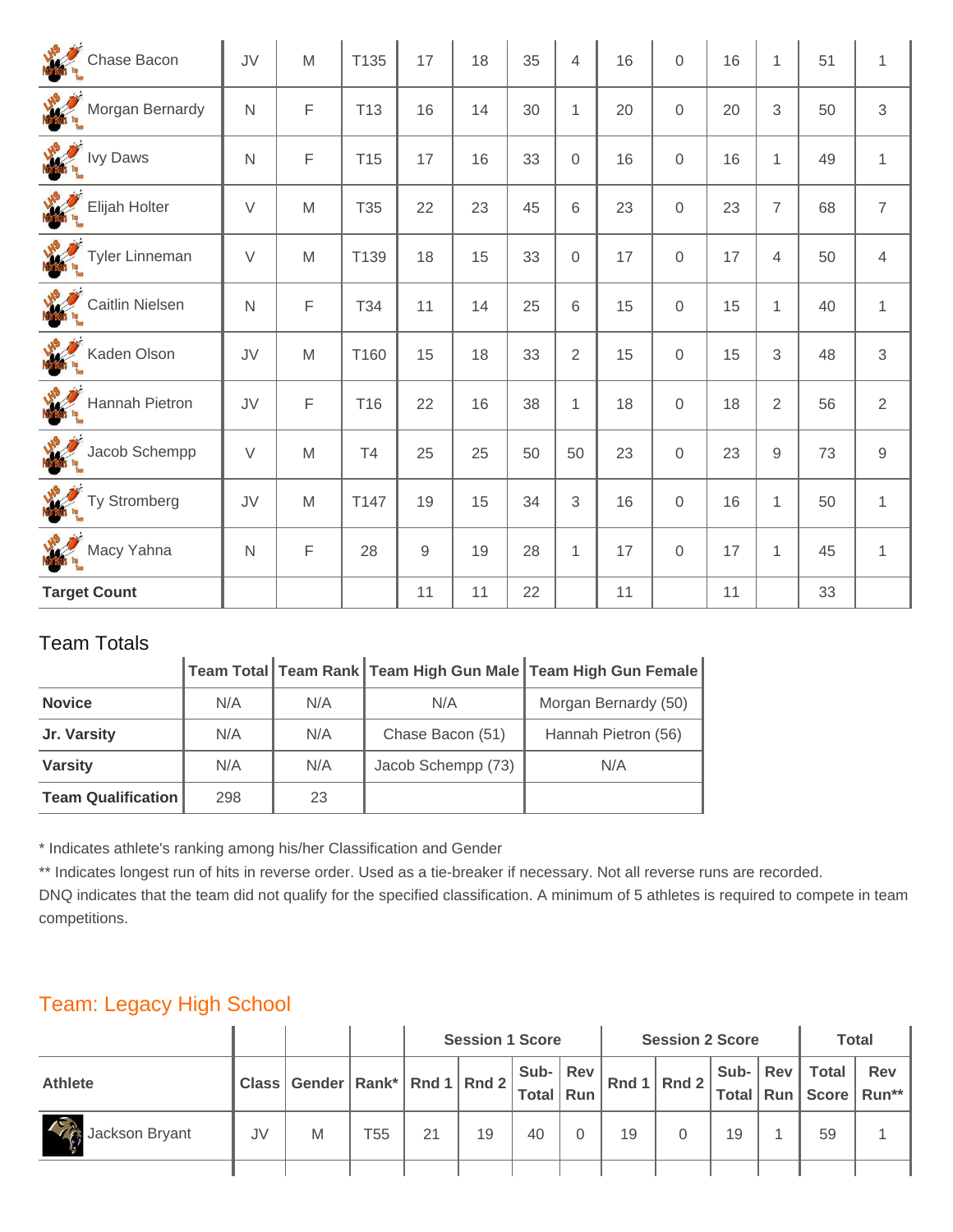| Ethan Grove                                      | JV           | M           | 178             | 11 | $\mathsf 9$ | 20 | $\mathbf 0$    | 16             | $\overline{0}$ | 16             | 0              | 36 | $\overline{0}$ |
|--------------------------------------------------|--------------|-------------|-----------------|----|-------------|----|----------------|----------------|----------------|----------------|----------------|----|----------------|
| Mckeon Honeyman                                  | <b>JV</b>    | M           | <b>T62</b>      | 22 | 18          | 40 | 12             | 18             | $\overline{0}$ | 18             | $\mathbf{1}$   | 58 | $\mathbf{1}$   |
| SE<br><b>Trevor Howard</b>                       | $\vee$       | M           | T63             | 24 | 24          | 48 | 19             | 17             | $\mathbf 0$    | 17             | $\Omega$       | 65 | $\mathbf 0$    |
| SE<br>Thomas Jacobson                            | $\mathsf{N}$ | M           | T <sub>29</sub> | 15 | 19          | 34 | $\overline{0}$ | 22             | $\Omega$       | 22             | 14             | 56 | 14             |
| <b>CANADA</b><br>Sean Joyce                      | $\mathsf{N}$ | M           | <b>T31</b>      | 20 | 19          | 39 | $\overline{2}$ | 16             | $\mathbf 0$    | 16             | $\mathbf{1}$   | 55 | $\mathbf{1}$   |
| <b>CENTER</b><br>Jake Lang                       | $\mathsf{N}$ | M           | T107            | 20 | 14          | 34 | $\mathbf{1}$   | $\overline{7}$ | $\mathbf 0$    | $\overline{7}$ | 0              | 41 | $\mathbf 0$    |
| <b>CENT</b><br>Nicholas Nicholson                | JV           | M           | T135            | 20 | 17          | 37 | $\overline{0}$ | 14             | $\mathbf 0$    | 14             | $\Omega$       | 51 | $\mathbf 0$    |
| <b>CRANK</b><br>Kylie Paczkowski                 | $\mathsf{N}$ | $\mathsf F$ | <b>T37</b>      | 11 | 15          | 26 | $\overline{0}$ | 13             | $\mathbf 0$    | 13             | 0              | 39 | $\mathbf 0$    |
| <b>CARDINAL REPAIR</b><br><b>Chance Porsborg</b> | JV           | M           | T <sub>5</sub>  | 23 | 23          | 46 | $\mathsf 3$    | 21             | $\mathbf 0$    | 21             | $\Omega$       | 67 | $\mathbf 0$    |
| <b>CERTIFICATE</b><br><b>Isaiah Rexine</b>       | JV           | M           | T93             | 14 | 21          | 35 | $\overline{2}$ | 20             | $\mathbf 0$    | 20             | $\overline{2}$ | 55 | $\overline{2}$ |
| <b>CERTIFICATE</b><br>Jenna Thompson             | $\mathsf{N}$ | $\mathsf F$ | T41             | 16 | 11          | 27 | $\mathbf 0$    | 10             | $\mathbf 0$    | 10             | $\overline{2}$ | 37 | 2              |
| S<br>Nathan Weiler                               | $\mathsf{N}$ | M           | <b>T69</b>      | 13 | 19          | 32 | 6              | 17             | $\mathbf 0$    | 17             | $\mathbf{1}$   | 49 | $\mathbf{1}$   |
| <b>Target Count</b>                              |              |             |                 | 13 | 13          | 26 |                | 13             |                | 13             |                | 39 |                |

|                           |     |     |                      | Team Total   Team Rank   Team High Gun Male   Team High Gun Female |
|---------------------------|-----|-----|----------------------|--------------------------------------------------------------------|
| <b>Novice</b>             | N/A | N/A | Thomas Jacobson (56) | Kylie Paczkowski (39)                                              |
| Jr. Varsity               | N/A | N/A | Chance Porsborg (67) | N/A                                                                |
| <b>Varsity</b>            | N/A | N/A | Trevor Howard (65)   | N/A                                                                |
| <b>Team Qualification</b> | 305 | 19  |                      |                                                                    |

\* Indicates athlete's ranking among his/her Classification and Gender

\*\* Indicates longest run of hits in reverse order. Used as a tie-breaker if necessary. Not all reverse runs are recorded.

DNQ indicates that the team did not qualify for the specified classification. A minimum of 5 athletes is required to compete in team competitions.

#### Team: Milnor High School

|                |                                                        |  | <b>Session 1 Score</b> |                             |  | <b>Session 2 Score</b>                     | Total |  |                    |                                    |
|----------------|--------------------------------------------------------|--|------------------------|-----------------------------|--|--------------------------------------------|-------|--|--------------------|------------------------------------|
| <b>Athlete</b> | $ $ Class $ $ Gender $ $ Rank* $ $ Rnd 1 $ $ Rnd 2 $ $ |  |                        | Sub-   Rev  <br>Total   Run |  | $\vert$ Rnd 1 $\vert$ Rnd 2 $\vert$ $\sup$ |       |  | Sub-   Rev   Total | Rev<br>Total   Run   Score   Run** |
|                |                                                        |  |                        |                             |  |                                            |       |  |                    |                                    |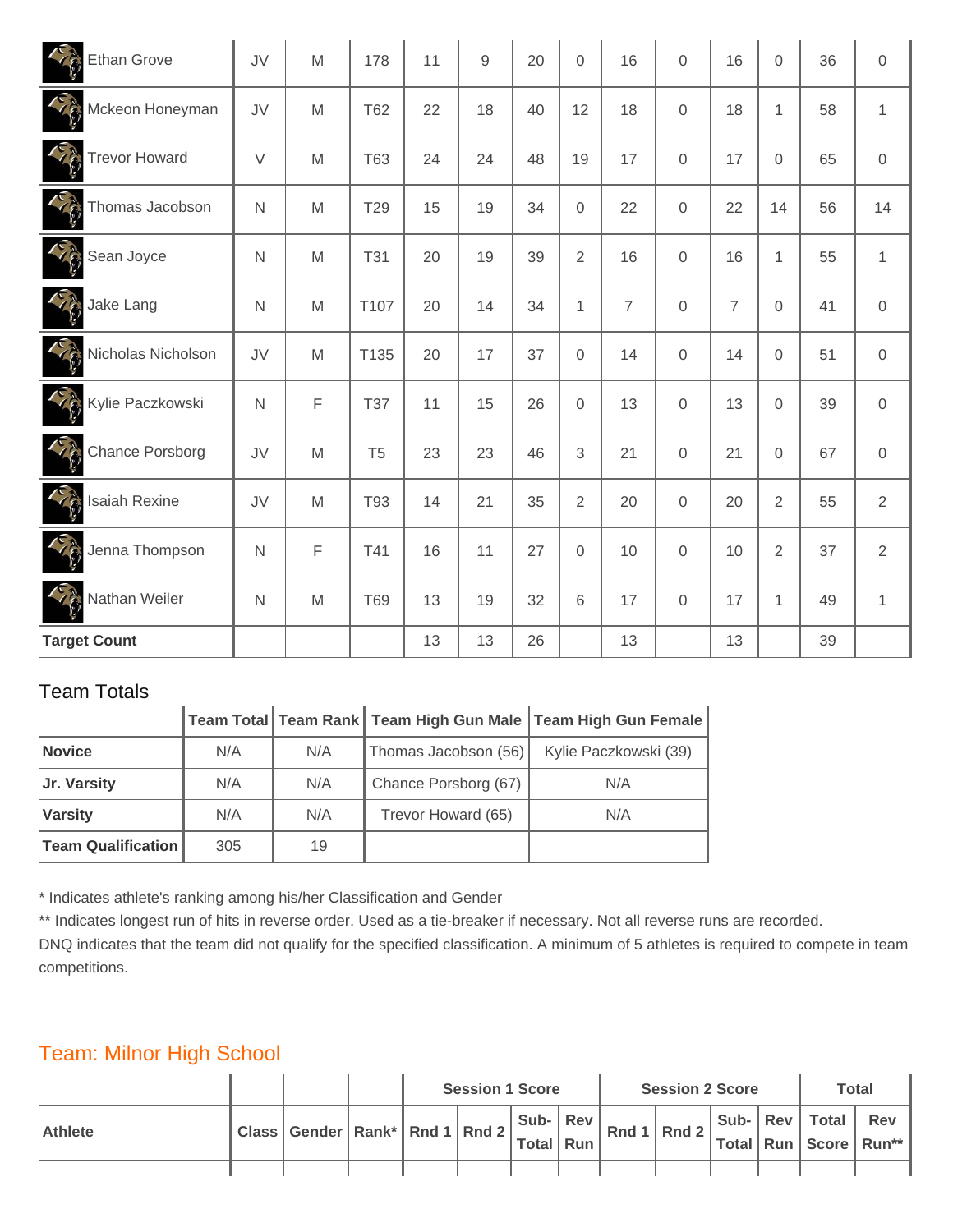| Hailey Axtman            | $\mathsf{N}$ | F           | T <sub>15</sub> | 14             | 17 | 31 | $\mathbf{1}$    | 18             | $\overline{0}$      | 18             | $\overline{0}$ | 49 | $\mathsf{O}\xspace$ |
|--------------------------|--------------|-------------|-----------------|----------------|----|----|-----------------|----------------|---------------------|----------------|----------------|----|---------------------|
| Hannah Ciesynski         | $\mathsf{N}$ | F           | <b>T50</b>      | 13             | 11 | 24 | $\overline{0}$  | $\overline{7}$ | $\overline{0}$      | $\overline{7}$ | $\Omega$       | 31 | $\mathbf 0$         |
| <b>Brodie Crandall</b>   | $\mathsf{N}$ | M           | T119            | 12             | 13 | 25 | $\mathbf{1}$    | 13             | $\mathbf 0$         | 13             | $\overline{0}$ | 38 | $\mathbf 0$         |
| <b>Bryer Crandall</b>    | $\mathsf{N}$ | M           | <b>T57</b>      | 18             | 19 | 37 | $\overline{4}$  | 14             | $\mathbf 0$         | 14             | 3              | 51 | $\mathfrak{S}$      |
| Kari Fuhrman             | $\mathsf{N}$ | F           | <b>T48</b>      | $\,8\,$        | 11 | 19 | $\mathbf{1}$    | 13             | $\mathbf 0$         | 13             | 0              | 32 | $\mathsf{O}\xspace$ |
| Madison Hagen            | $\mathsf{N}$ | F           | T <sub>20</sub> | 17             | 12 | 29 | $\overline{2}$  | 18             | $\mathbf 0$         | 18             | 0              | 47 | $\mathbf 0$         |
| <b>Isaac Kottke</b>      | $\mathsf{N}$ | M           | <b>T63</b>      | 13             | 18 | 31 | 5               | 19             | $\mathbf 0$         | 19             | 3              | 50 | $\mathfrak{S}$      |
| <b>Brooklyn Lee</b>      | $\mathsf{N}$ | $\mathsf F$ | T46             | $\overline{7}$ | 12 | 19 | $\mathbf{1}$    | 15             | $\mathbf 0$         | 15             | $\mathbf{1}$   | 34 | $\mathbf{1}$        |
| Payton Lien              | JV           | M           | T11             | 23             | 21 | 44 | $6\phantom{1}6$ | 21             | $\overline{0}$      | 21             | 5              | 65 | 5                   |
| <b>Trystin Neustel</b>   | $\mathsf{N}$ | $\mathsf F$ | 54              | 10             | 11 | 21 | $\mathbf 0$     | $\overline{7}$ | $\mathbf 0$         | $\overline{7}$ | $\mathbf{1}$   | 28 | $\mathbf{1}$        |
| <b>Bradley Schumaier</b> | $\mathsf{N}$ | M           | <b>T77</b>      | 13             | 17 | 30 | $\mathbf{1}$    | 18             | $\mathbf 0$         | 18             | $\overline{2}$ | 48 | $\overline{2}$      |
| John Strouse             | $\mathsf{N}$ | M           | T83             | 19             | 17 | 36 | $\mathbf 0$     | 11             | $\mathsf{O}\xspace$ | 11             | $\mathbf 0$    | 47 | $\mathbf 0$         |
| <b>Target Count</b>      |              |             |                 | 12             | 12 | 24 |                 | 12             |                     | 12             |                | 36 |                     |

| TGAILL LULAIS             |     |     |                     |                                                                                                 |
|---------------------------|-----|-----|---------------------|-------------------------------------------------------------------------------------------------|
|                           |     |     |                     | $\mid$ Team Total $\mid$ Team Rank $\mid$ Team High Gun Male $\mid$ Team High Gun Female $\mid$ |
| <b>Novice</b>             | N/A | N/A | Bryer Crandall (51) | Hailey Axtman (49)                                                                              |
| Jr. Varsity               | N/A | N/A | Payton Lien (65)    | N/A                                                                                             |
| <b>Varsity</b>            | N/A | N/A | N/A                 | N/A                                                                                             |
| <b>Team Qualification</b> | 263 | 29  |                     |                                                                                                 |

\* Indicates athlete's ranking among his/her Classification and Gender

\*\* Indicates longest run of hits in reverse order. Used as a tie-breaker if necessary. Not all reverse runs are recorded.

DNQ indicates that the team did not qualify for the specified classification. A minimum of 5 athletes is required to compete in team competitions.

#### Team: Minto High School

|                |                                                  |  | <b>Session 1 Score</b> |  |  | <b>Session 2 Score</b>                                                                                                            | <b>Total</b> |  |                                                      |     |
|----------------|--------------------------------------------------|--|------------------------|--|--|-----------------------------------------------------------------------------------------------------------------------------------|--------------|--|------------------------------------------------------|-----|
| <b>Athlete</b> | I Class Gender Rank* Rnd 1 Rnd 2 Total Run Rnd " |  |                        |  |  | $\begin{array}{c c} \mid \textsf{Sub-} & \mid \textsf{Rev} \mid \textsf{Rnd 1} & \mid \textsf{Rnd 2} \mid \_ & \cdot \end{array}$ |              |  | Sub-   Rev   Total  <br>'Total   Run   Score   Run** | Rev |
|                |                                                  |  |                        |  |  |                                                                                                                                   |              |  |                                                      |     |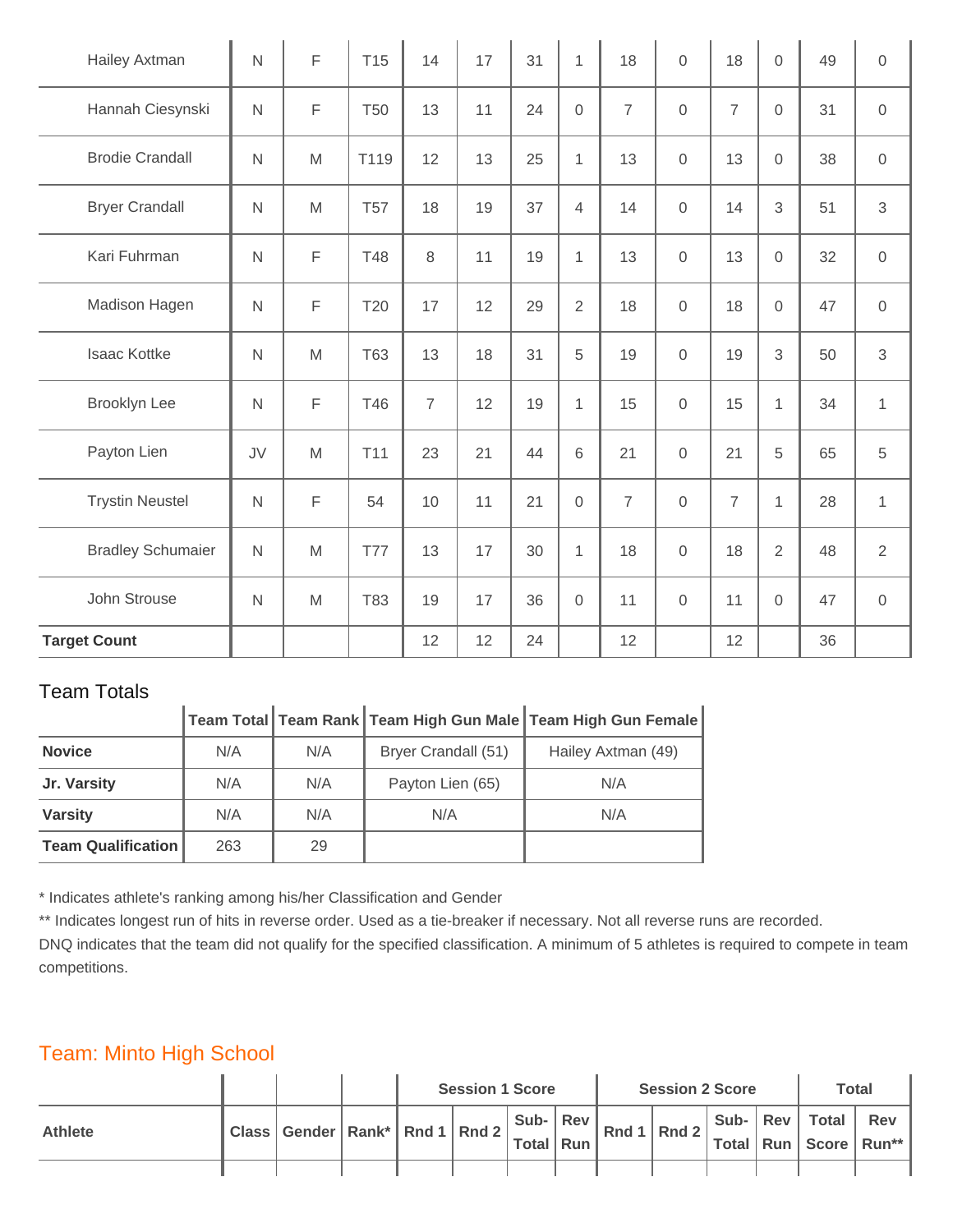| THIRD TRAP<br>Kane Gerszewski                        | V  | M | T71 | 23 | 21 | 44 | 7 | 20 | 0 | 20 | 3 | 64 | 3 |
|------------------------------------------------------|----|---|-----|----|----|----|---|----|---|----|---|----|---|
| minag.<br><b>Alexis Nice</b><br><b>STATE OF BRAN</b> | JV | F | T12 | 16 | 20 | 36 | 4 | 21 | 0 | 21 |   | 57 |   |
| <b>THIRDER</b><br>Anton Osowski                      | N  | M | T36 | 17 | 18 | 35 |   | 19 | 0 | 19 | 3 | 54 | 3 |
| <b>Target Count</b>                                  |    |   |     | 3  | 3  | 6  |   | 3  |   | 3  |   | 9  |   |

|                           |            |            |                      | Team Total Team Rank   Team High Gun Male   Team High Gun Female |
|---------------------------|------------|------------|----------------------|------------------------------------------------------------------|
| <b>Novice</b>             | N/A        | N/A        | Anton Osowski (54)   | N/A                                                              |
| Jr. Varsity               | N/A        | N/A        | N/A                  | Alexis Nice (57)                                                 |
| <b>Varsity</b>            | N/A        | N/A        | Kane Gerszewski (64) | N/A                                                              |
| <b>Team Qualification</b> | <b>DNQ</b> | <b>DNQ</b> |                      |                                                                  |

\* Indicates athlete's ranking among his/her Classification and Gender

\*\* Indicates longest run of hits in reverse order. Used as a tie-breaker if necessary. Not all reverse runs are recorded.

DNQ indicates that the team did not qualify for the specified classification. A minimum of 5 athletes is required to compete in team competitions.

## Team: Munich High School

|                        |              |        |                | <b>Session 1 Score</b> |       |               |            |       | <b>Session 2 Score</b> | <b>Total</b>         |              |                              |                     |
|------------------------|--------------|--------|----------------|------------------------|-------|---------------|------------|-------|------------------------|----------------------|--------------|------------------------------|---------------------|
| <b>Athlete</b>         | <b>Class</b> | Gender | Rank*          | Rnd 1                  | Rnd 2 | Sub-<br>Total | Rev<br>Run | Rnd 1 | Rnd 2                  | Sub-<br><b>Total</b> | Rev<br>Run   | <b>Total</b><br><b>Score</b> | <b>Rev</b><br>Run** |
| Ordale Morstad         | $\vee$       | M      | $\overline{2}$ | 23                     | 25    | 48            | 46         | 25    | $\Omega$               | 25                   | 25           | 73                           | 71                  |
| Drew Simpson           | N            | M      | T101           | 14                     | 10    | 24            | 3          | 19    | $\Omega$               | 19                   | 1            | 43                           | $\mathbf{1}$        |
| Erika Simpson          | $\mathsf{N}$ | F      | T18            | 10                     | 20    | 30            | 5          | 18    | $\Omega$               | 18                   | 1            | 48                           | 1                   |
| Jackson Skaar          | JV           | M      | T160           | 20                     | 14    | 34            | 5          | 14    | $\Omega$               | 14                   | 0            | 48                           | $\mathbf 0$         |
| <b>Brooklyn Wenzel</b> | $\mathsf{N}$ | F      | T24            | 17                     | 15    | 32            | 1          | 14    | $\Omega$               | 14                   | $\mathbf{1}$ | 46                           | 1                   |
| <b>Target Count</b>    |              |        |                | 5                      | 5     | 10            |            | 5     |                        | 5                    |              | 15                           |                     |

#### Team Totals

|                |     |     |                     | Team Total Team Rank Team High Gun Male Team High Gun Female |
|----------------|-----|-----|---------------------|--------------------------------------------------------------|
| <b>Novice</b>  | N/A | N/A | Drew Simpson (43)   | Erika Simpson (48)                                           |
| Jr. Varsity    | N/A | N/A | Jackson Skaar (48)  | N/A                                                          |
| <b>Varsity</b> | N/A | N/A | Ordale Morstad (73) | N/A                                                          |
|                |     |     |                     |                                                              |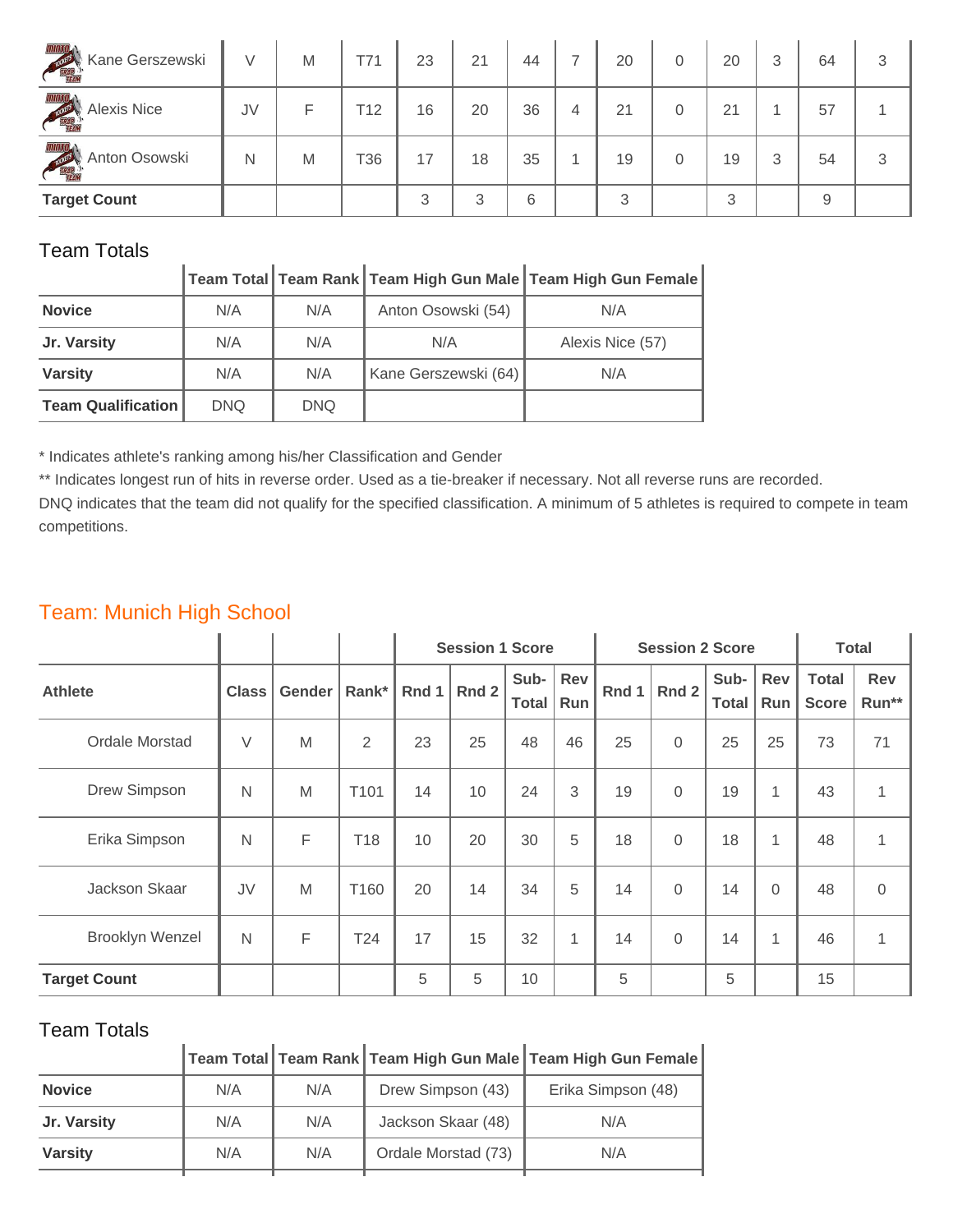| <b>Team Qualification  </b> | 258 | u. |  |  |
|-----------------------------|-----|----|--|--|
|-----------------------------|-----|----|--|--|

\* Indicates athlete's ranking among his/her Classification and Gender

\*\* Indicates longest run of hits in reverse order. Used as a tie-breaker if necessary. Not all reverse runs are recorded.

DNQ indicates that the team did not qualify for the specified classification. A minimum of 5 athletes is required to compete in team competitions.

#### Team: Nedrose High School

|                  |              |                                                                                                            |                 |       | <b>Session 1 Score</b> |                      |                   |       | <b>Session 2 Score</b> |                      | <b>Total</b>   |                              |                     |
|------------------|--------------|------------------------------------------------------------------------------------------------------------|-----------------|-------|------------------------|----------------------|-------------------|-------|------------------------|----------------------|----------------|------------------------------|---------------------|
| <b>Athlete</b>   | <b>Class</b> | Gender                                                                                                     | Rank*           | Rnd 1 | Rnd <sub>2</sub>       | Sub-<br><b>Total</b> | <b>Rev</b><br>Run | Rnd 1 | Rnd <sub>2</sub>       | Sub-<br><b>Total</b> | Rev<br>Run     | <b>Total</b><br><b>Score</b> | Rev<br>Run**        |
| Jarret Brekhus   | JV           | $\mathsf{M}% _{T}=\mathsf{M}_{T}\!\left( a,b\right) ,\ \mathsf{M}_{T}=\mathsf{M}_{T}\!\left( a,b\right) ,$ | T11             | 22    | 21                     | 43                   | 0                 | 22    | 0                      | 22                   | 1              | 65                           | $\mathbf{1}$        |
| Ashton Davis     | $\mathsf{N}$ | $\mathsf{M}% _{T}=\mathsf{M}_{T}\!\left( a,b\right) ,\ \mathsf{M}_{T}=\mathsf{M}_{T}\!\left( a,b\right) ,$ | <b>T63</b>      | 18    | 18                     | 36                   | $\overline{2}$    | 14    | 0                      | 14                   | 1              | 50                           | $\mathbf{1}$        |
| Kelly Eggen      | JV           | $\mathsf{M}% _{T}=\mathsf{M}_{T}\!\left( a,b\right) ,\ \mathsf{M}_{T}=\mathsf{M}_{T}\!\left( a,b\right) ,$ | T29             | 23    | 21                     | 44                   | 4                 | 18    | $\mathsf{O}\xspace$    | 18                   | $\mathbf 0$    | 62                           | $\mathsf{O}\xspace$ |
| Damian Emly      | $\mathsf{N}$ | $\mathsf{M}% _{T}=\mathsf{M}_{T}\!\left( a,b\right) ,\ \mathsf{M}_{T}=\mathsf{M}_{T}\!\left( a,b\right) ,$ | <b>T69</b>      | 19    | 11                     | 30                   | 0                 | 19    | $\mathbf 0$            | 19                   | 4              | 49                           | 4                   |
| Jadin Flexhaug   | JV           | F                                                                                                          | 4               | 20    | 24                     | 44                   | 18                | 19    | $\boldsymbol{0}$       | 19                   | 3              | 63                           | 3                   |
| Alexander Hansen | JV           | $\mathsf{M}% _{T}=\mathsf{M}_{T}\!\left( a,b\right) ,\ \mathsf{M}_{T}=\mathsf{M}_{T}\!\left( a,b\right) ,$ | T104            | 21    | 14                     | 35                   | $\mathbf 1$       | 19    | 0                      | 19                   | $\mathbf 0$    | 54                           | $\mathbf 0$         |
| Garrett Hansen   | $\mathsf{N}$ | $\mathsf{M}% _{T}=\mathsf{M}_{T}\!\left( a,b\right) ,\ \mathsf{M}_{T}=\mathsf{M}_{T}\!\left( a,b\right) ,$ | T <sub>15</sub> | 18    | 20                     | 38                   | 0                 | 20    | 0                      | 20                   | 0              | 58                           | $\mathbf 0$         |
| Benson Huber     | JV           | M                                                                                                          | T121            | 16    | 19                     | 35                   | $\overline{2}$    | 18    | $\mathbf 0$            | 18                   | 3              | 53                           | $\,3$               |
| Cutter Koetter   | JV           | $\mathsf{M}% _{T}=\mathsf{M}_{T}\!\left( a,b\right) ,\ \mathsf{M}_{T}=\mathsf{M}_{T}\!\left( a,b\right) ,$ | T174            | 15    | 12                     | 27                   | $\overline{2}$    | 13    | $\boldsymbol{0}$       | 13                   | $\mathbf 1$    | 40                           | 1                   |
| Austyn Kraus     | JV           | M                                                                                                          | <b>T80</b>      | 17    | 19                     | 36                   | $\mathbf{1}$      | 20    | 0                      | 20                   | $\overline{4}$ | 56                           | 4                   |
| Madison Lehner   | JV           | $\mathsf F$                                                                                                | T <sub>9</sub>  | 21    | 23                     | 44                   | 10                | 15    | 0                      | 15                   | 1              | 59                           | $\mathbf{1}$        |
| Ethan Miller     | JV           | $\mathsf{M}% _{T}=\mathsf{M}_{T}\!\left( a,b\right) ,\ \mathsf{M}_{T}=\mathsf{M}_{T}\!\left( a,b\right) ,$ | <b>T93</b>      | 19    | 17                     | 36                   | $\mathbf 1$       | 19    | 0                      | 19                   | 5              | 55                           | 5                   |
| Noelle Overton   | N            | F.                                                                                                         | T46             | 14    | 10 <sup>1</sup>        | 24                   | $\mathbf{1}$      | 10    | $\Omega$               | 10                   | $\mathbf 0$    | 34                           | $\Omega$            |
| Sam Overton      | JV           | $\mathsf{M}% _{T}=\mathsf{M}_{T}\!\left( a,b\right) ,\ \mathsf{M}_{T}=\mathsf{M}_{T}\!\left( a,b\right) ,$ | T135            | 16    | 17                     | 33                   | 8                 | 18    | $\boldsymbol{0}$       | 18                   | 11             | 51                           | 11                  |
| Devin Ritchie    | JV           | $\mathsf{M}% _{T}=\mathsf{M}_{T}\!\left( a,b\right) ,\ \mathsf{M}_{T}=\mathsf{M}_{T}\!\left( a,b\right) ,$ | T104            | 19    | 17                     | 36                   | $\mathbf 1$       | 18    | $\mathsf{O}\xspace$    | 18                   | $\overline{2}$ | 54                           | $\overline{2}$      |
| Coy Schlosser    | $\mathsf{N}$ | $\mathsf{M}% _{T}=\mathsf{M}_{T}\!\left( a,b\right) ,\ \mathsf{M}_{T}=\mathsf{M}_{T}\!\left( a,b\right) ,$ | T139            | 10    | 11                     | 21                   | 0                 | 11    | $\boldsymbol{0}$       | 11                   | $\mathbf 0$    | 32                           | $\mathbf 0$         |
|                  |              |                                                                                                            |                 |       |                        |                      |                   |       |                        |                      |                |                              |                     |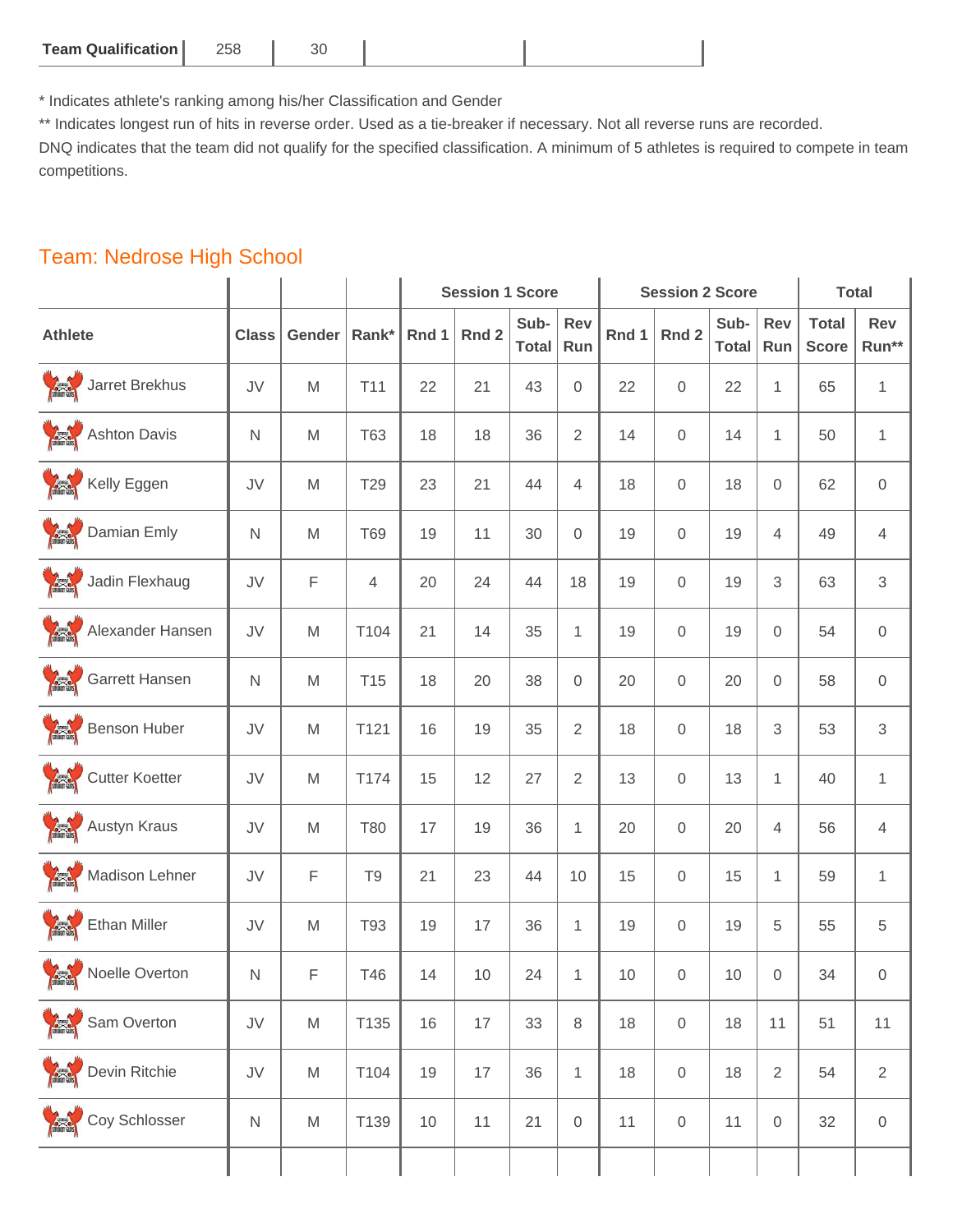| <b>Sincertains</b><br><b>Kristian Streitz</b>  | JV | M | 177  | 15 | 14 | 29 | $\overline{0}$ | 8  | 0 | 8  | 0              | 37 | 0        |
|------------------------------------------------|----|---|------|----|----|----|----------------|----|---|----|----------------|----|----------|
| <b>Comments</b><br>Logan Sutter                | N  | M | T136 | 13 | 8  | 21 | $\overline{0}$ | 12 | 0 | 12 | $\overline{2}$ | 33 | 2        |
| <b>Bank</b><br>Megan Sutter                    | N  | F | T43  | 15 | 7  | 22 | $\overline{0}$ | 13 | 0 | 13 | $\Omega$       | 35 | 0        |
| <b>Contract of the Second</b><br>Brennan Yunko | N  | M | T127 | 12 | 12 | 24 | $\overline{2}$ | 12 | 0 | 12 | $\Omega$       | 36 | $\Omega$ |
| <b>Target Count</b>                            |    |   |      | 20 | 20 | 40 |                | 20 |   | 20 |                | 60 |          |

| $\ddotsc$ |                                                              |  |  |
|-----------|--------------------------------------------------------------|--|--|
|           | Team Total Team Rank Team High Gun Male Team High Gun Female |  |  |

| <b>Novice</b>             | N/A | N/A | Garrett Hansen (58) | Megan Sutter (35)   |
|---------------------------|-----|-----|---------------------|---------------------|
| Jr. Varsity               | N/A | N/A | Jarret Brekhus (65) | Jadin Flexhaug (63) |
| <b>Varsity</b>            | N/A | N/A | N/A                 | N/A                 |
| <b>Team Qualification</b> | 307 | 18  |                     |                     |

\* Indicates athlete's ranking among his/her Classification and Gender

\*\* Indicates longest run of hits in reverse order. Used as a tie-breaker if necessary. Not all reverse runs are recorded.

DNQ indicates that the team did not qualify for the specified classification. A minimum of 5 athletes is required to compete in team competitions.

## Team: Oak Grove Lutheran High School

|                       |        |                                |                 |    | <b>Session 1 Score</b> |                       |              |    | <b>Session 2 Score</b> | <b>Total</b>         |            |                              |                     |
|-----------------------|--------|--------------------------------|-----------------|----|------------------------|-----------------------|--------------|----|------------------------|----------------------|------------|------------------------------|---------------------|
| <b>Athlete</b>        |        | Class Gender Rank* Rnd 1 Rnd 2 |                 |    |                        | Sub- Rev<br>Total Run |              |    | Rnd 1 Rnd 2            | Sub-<br><b>Total</b> | Rev<br>Run | <b>Total</b><br><b>Score</b> | <b>Rev</b><br>Run** |
| WILLIAM AHLFELDT      | JV     | M                              | <b>T55</b>      | 19 | 24                     | 43                    | 12           | 16 | $\mathbf{0}$           | 16                   | 6          | 59                           | 6                   |
| JONATHON ASCHE        | N      | M                              | <b>T57</b>      | 12 | 22                     | 34                    | $\Omega$     | 17 | $\mathbf 0$            | 17                   | 4          | 51                           | $\overline{4}$      |
| <b>BEN ASHEIM</b>     | $\vee$ | M                              | <b>T71</b>      | 23 | 21                     | 44                    | 2            | 20 | $\mathbf 0$            | 20                   | $\Omega$   | 64                           | $\overline{0}$      |
| <b>CALE BAUER</b>     | JV     | M                              | T104            | 17 | 20                     | 37                    | 4            | 17 | $\Omega$               | 17                   | 5          | 54                           | 5                   |
| <b>LUKE BERGSTROM</b> | $\vee$ | M                              | T <sub>19</sub> | 24 | 25                     | 49                    | 28           | 21 | $\mathbf{0}$           | 21                   | 3          | 70                           | 3                   |
| AEYANA BUCHANAN       | $\vee$ | F                              | 9               | 17 | 18                     | 35                    | $\mathbf{1}$ | 18 | $\mathbf 0$            | 18                   | 5          | 53                           | 5                   |
| <b>COLLIN DURBIN</b>  | JV     | M                              | 176             | 14 | 11                     | 25                    | 1            | 13 | $\mathbf 0$            | 13                   | 4          | 38                           | 4                   |
| <b>LEVI DURBIN</b>    | $\vee$ | M                              | T45             | 21 | 23                     | 44                    | 9            | 23 | $\mathbf 0$            | 23                   | 14         | 67                           | 14                  |
|                       |        |                                |                 |    |                        |                       |              |    |                        |                      |            |                              |                     |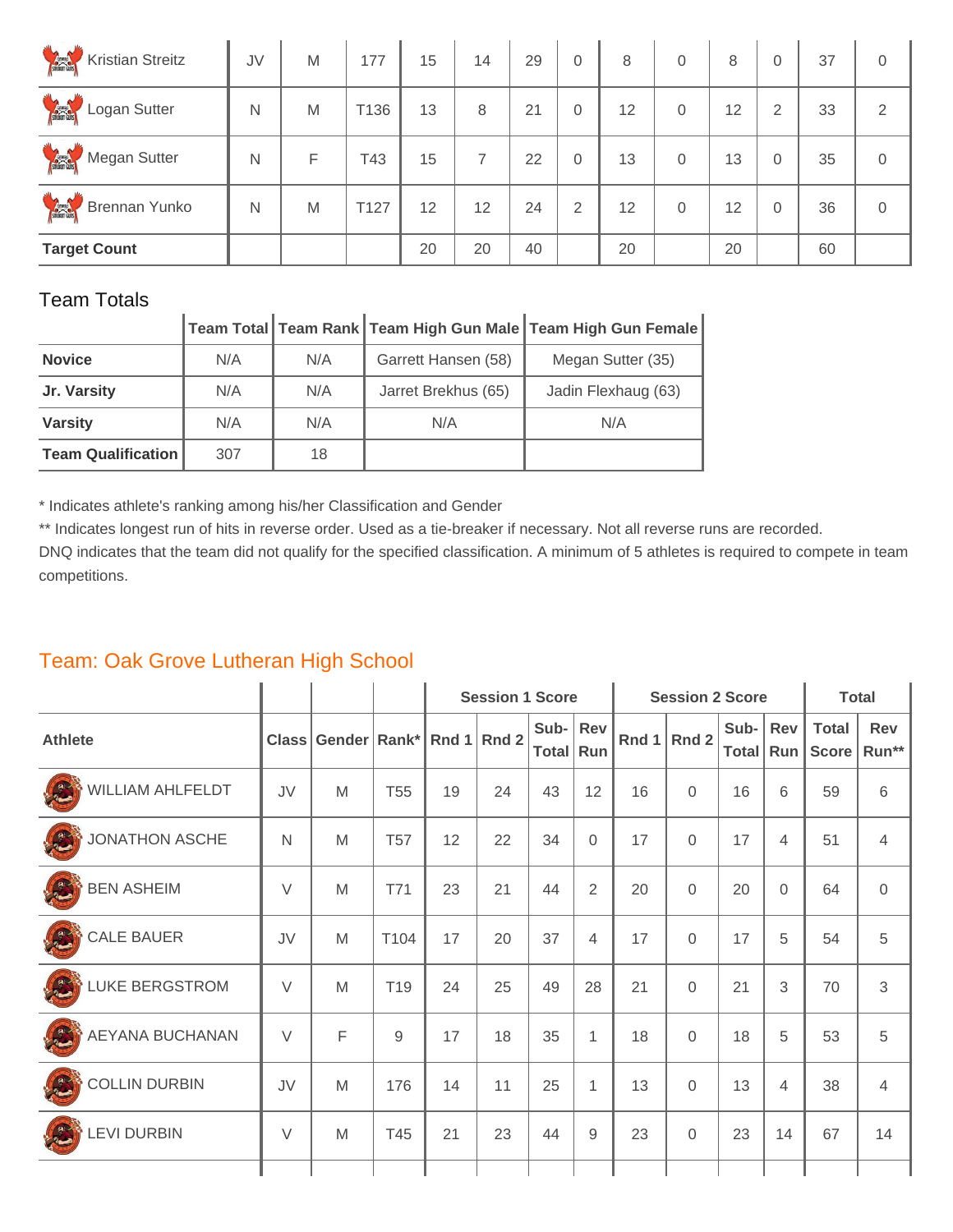| <b>SAM GARRITY</b>                         | JV               | M                                                                                                          | 4               | 22             | 23 | 45 | 3              | 23             | 0                   | 23             | 4              | 68 | 4                |
|--------------------------------------------|------------------|------------------------------------------------------------------------------------------------------------|-----------------|----------------|----|----|----------------|----------------|---------------------|----------------|----------------|----|------------------|
| $\mathbb{R}$<br><b>DANI HANSON</b>         | $\mathsf{N}$     | F                                                                                                          | 60              | $\overline{2}$ | 6  | 8  | $\overline{2}$ | $\overline{7}$ | $\mathsf{O}\xspace$ | $\overline{7}$ | $\mathbf 0$    | 15 | 0                |
| $\mathbf{C}$<br><b>KENNY HANSON</b>        | $\mathsf{N}$     | M                                                                                                          | T29             | 17             | 18 | 35 | $\Omega$       | 21             | 0                   | 21             | $\mathbf 0$    | 56 | $\mathbf 0$      |
| $x^2$<br><b>KYLE KEMPEL</b>                | $\vee$           | M                                                                                                          | <b>T87</b>      | 22             | 19 | 41 | 3              | 22             | 0                   | 22             | 5              | 63 | 5                |
| $\frac{a}{2}$<br><b>JACOB LANG</b>         | $\vee$           | M                                                                                                          | T <sub>8</sub>  | 24             | 23 | 47 | 20             | 25             | $\boldsymbol{0}$    | 25             | 25             | 72 | 45               |
| $\frac{1}{2}$<br><b>CHRISTIAN LARSON</b>   | $\mathsf{N}$     | M                                                                                                          | T43             | 16             | 20 | 36 | $\overline{7}$ | 17             | $\mathbf{0}$        | 17             | $\overline{7}$ | 53 | $\overline{7}$   |
| $\mathbf{R}$<br><b>INGRI MASTEL</b>        | $\mathsf{N}$     | F                                                                                                          | T <sub>15</sub> | 16             | 20 | 36 | 3              | 13             | 0                   | 13             | $\overline{2}$ | 49 | $\overline{2}$   |
| n<br><b>IAN MCKAY</b>                      | V                | M                                                                                                          | 136             | 16             | 20 | 36 | 6              | 18             | 0                   | 18             | 6              | 54 | 6                |
| <b>CAMERON MOE</b>                         | $\vee$           | M                                                                                                          | T71             | 21             | 23 | 44 | 12             | 20             | 0                   | 20             | 11             | 64 | 11               |
| $\mathbb{R}$<br><b>RYAN NELSON</b>         | $\vee$           | M                                                                                                          | <b>T87</b>      | 20             | 21 | 41 | 9              | 22             | $\mathsf{O}\xspace$ | 22             | $\overline{7}$ | 63 | $\overline{7}$   |
| $\frac{a}{2}$<br><b>CHRISTOPHER PARKS</b>  | $\vee$           | M                                                                                                          | T <sub>16</sub> | 25             | 23 | 48 | 6              | 23             | 0                   | 23             | 18             | 71 | 18               |
| $\mathbb{R}^2$<br><b>BENJAMIN PETERSON</b> | $\vee$           | M                                                                                                          | <b>T87</b>      | 22             | 21 | 43 | $\overline{4}$ | 20             | 0                   | 20             | $\overline{2}$ | 63 | $\overline{2}$   |
| $\mathbb{R}$<br><b>JESSE PETERSON</b>      | JV               | M                                                                                                          | T130            | 22             | 17 | 39 | $\overline{0}$ | 13             | $\boldsymbol{0}$    | 13             | $\mathbf 0$    | 52 | $\mathbf 0$      |
| $\mathbb{R}$<br><b>EVAN PYTLIK</b>         | JV               | M                                                                                                          | T130            | 17             | 18 | 35 | 5              | 17             | $\mathbf{0}$        | 17             | $\overline{0}$ | 52 | $\mathbf 0$      |
| <b>ALEX SCHLENKER</b><br>$\frac{1}{2}$     | $\vee$           | $\mathsf{M}% _{T}=\mathsf{M}_{T}\!\left( a,b\right) ,\ \mathsf{M}_{T}=\mathsf{M}_{T}\!\left( a,b\right) ,$ | T131            | 13             | 21 | 34 | $\mathbf 0$    | 22             | 0                   | 22             | 1              | 56 | $\mathbf{1}$     |
| $\frac{1}{2}$<br><b>JOSEPH STRINDEN</b>    | JV               | M                                                                                                          | T165            | 18             | 14 | 32 | $\overline{2}$ | 14             | $\boldsymbol{0}$    | 14             | 1              | 46 | $\mathbf{1}$     |
| $\int_{0}^{\infty}$<br>DALLAS SUNDERLAND   | JV               | M                                                                                                          | T49             | 18             | 21 | 39 | $\mathbf{1}$   | 21             | $\mathsf{O}\xspace$ | 21             | $\overline{7}$ | 60 | $\overline{7}$   |
| DAVIS SUNDERLAND                           | $\vee$           | M                                                                                                          | T19             | 25             | 22 | 47 | 10             | 23             | $\mathsf{O}\xspace$ | 23             | $\hbox{9}$     | 70 | $\boldsymbol{9}$ |
| $\int_{0}^{\infty}$<br>DYLAN SUNDERLAND    | JV               | M                                                                                                          | <b>T38</b>      | 21             | 19 | 40 | $\overline{2}$ | 21             | $\mathsf{O}\xspace$ | 21             | $\overline{4}$ | 61 | $\overline{4}$   |
| <b>GAVIN SUNDERLAND</b>                    | $\vee$           | M                                                                                                          | T45             | 22             | 24 | 46 | 18             | 21             | $\mathsf{O}\xspace$ | 21             | 4              | 67 | 4                |
| $\int_{0}^{\infty}$<br>HUNTER VOLDEN       | $\vee$           | M                                                                                                          | <b>T63</b>      | 22             | 22 | 44 | 0              | 21             | $\boldsymbol{0}$    | 21             | $\mathsf g$    | 65 | $\hbox{9}$       |
| JAYDEN YOUNGGREN                           | ${\sf J}{\sf V}$ | M                                                                                                          | T <sub>5</sub>  | 22             | 22 | 44 | 6              | 23             | $\mathsf{O}\xspace$ | 23             | 13             | 67 | 13               |
| <b>Target Count</b>                        |                  |                                                                                                            |                 | 30             | 30 | 60 |                | 30             |                     | 30             |                | 90 |                  |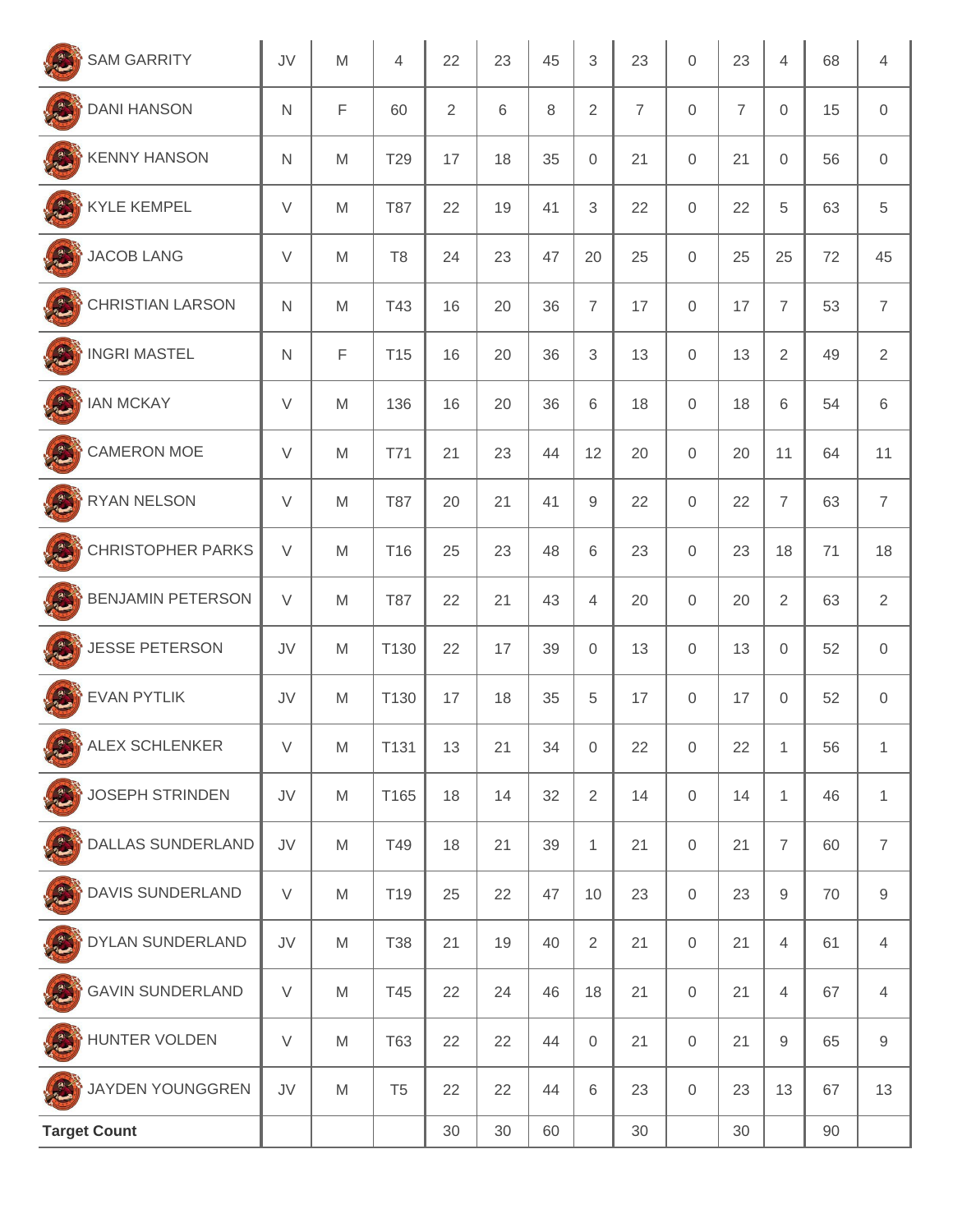|                           |     |     | Team Total   Team Rank   Team High Gun Male | <b>Team High Gun Female</b> |
|---------------------------|-----|-----|---------------------------------------------|-----------------------------|
| <b>Novice</b>             | N/A | N/A | KENNY HANSON (56)                           | <b>INGRI MASTEL (49)</b>    |
| Jr. Varsity               | N/A | N/A | SAM GARRITY (68)                            | N/A                         |
| <b>Varsity</b>            | N/A | N/A | JACOB LANG (72)                             | <b>AEYANA BUCHANAN (53)</b> |
| <b>Team Qualification</b> | 351 |     |                                             |                             |

\* Indicates athlete's ranking among his/her Classification and Gender

\*\* Indicates longest run of hits in reverse order. Used as a tie-breaker if necessary. Not all reverse runs are recorded.

DNQ indicates that the team did not qualify for the specified classification. A minimum of 5 athletes is required to compete in team competitions.

## Team: Red River High School

|              |        |                 | <b>Session 1 Score</b> |                  |                      |                |       | <b>Total</b>     |                      |                |                              |                |
|--------------|--------|-----------------|------------------------|------------------|----------------------|----------------|-------|------------------|----------------------|----------------|------------------------------|----------------|
| <b>Class</b> | Gender | Rank*           | Rnd 1                  | Rnd <sub>2</sub> | Sub-<br><b>Total</b> | Rev<br>Run     | Rnd 1 | Rnd <sub>2</sub> | Sub-<br><b>Total</b> | Rev<br>Run     | <b>Total</b><br><b>Score</b> | Rev<br>Run**   |
| JV           | M      | <b>T80</b>      | 17                     | 17               | 34                   | $\overline{0}$ | 22    | 0                | 22                   | 14             | 56                           | 14             |
| JV           | M      | <b>T93</b>      | 20                     | 19               | 39                   | $\mathbf 0$    | 16    | 0                | 16                   | $\Omega$       | 55                           | 0              |
| JV           | M      | T29             | 22                     | 20               | 42                   | $\overline{4}$ | 20    | 0                | 20                   | $\overline{2}$ | 62                           | $\overline{2}$ |
| $\vee$       | M      | T35             | 22                     | 23               | 45                   | 6              | 23    | $\Omega$         | 23                   | 8              | 68                           | 8              |
| $\vee$       | M      | T <sub>35</sub> | 23                     | 22               | 45                   | $\overline{2}$ | 23    | 0                | 23                   | 17             | 68                           | 17             |
| JV           | M      | <b>T80</b>      | 17                     | 17               | 34                   | 0              | 22    | $\overline{0}$   | 22                   | 19             | 56                           | 19             |
| $\mathsf{N}$ | F      | T11             | 17                     | 17               | 34                   | $\mathbf 0$    | 17    | 0                | 17                   | 1              | 51                           | $\mathbf{1}$   |
| JV           | M      | T155            | 19                     | 17               | 36                   | $\mathbf 0$    | 13    | $\Omega$         | 13                   | $\mathbf{1}$   | 49                           | $\mathbf{1}$   |
| $\vee$       | M      | T71             | 23                     | 20               | 43                   | 8              | 21    | 0                | 21                   | $\mathbf 0$    | 64                           | 0              |
| JV           | M      | <b>T62</b>      | 19                     | 19               | 38                   | $\mathbf 0$    | 20    | $\Omega$         | 20                   | $\Omega$       | 58                           | 0              |
| $\vee$       | M      | T112            | 16                     | 21               | 37                   | 3              | 22    | 0                | 22                   | 8              | 59                           | 8              |
| $\mathsf{N}$ | F      | $\overline{2}$  | 21                     | 22               | 43                   | 0              | 19    | $\Omega$         | 19                   | $\mathbf{1}$   | 62                           | 1              |
| JV           | M      | <b>T80</b>      | 20                     | 16               | 36                   | $\mathbf 0$    | 20    | 0                | 20                   | 1              | 56                           | $\mathbf{1}$   |
|              |        |                 |                        |                  |                      |                |       |                  |                      |                | <b>Session 2 Score</b>       |                |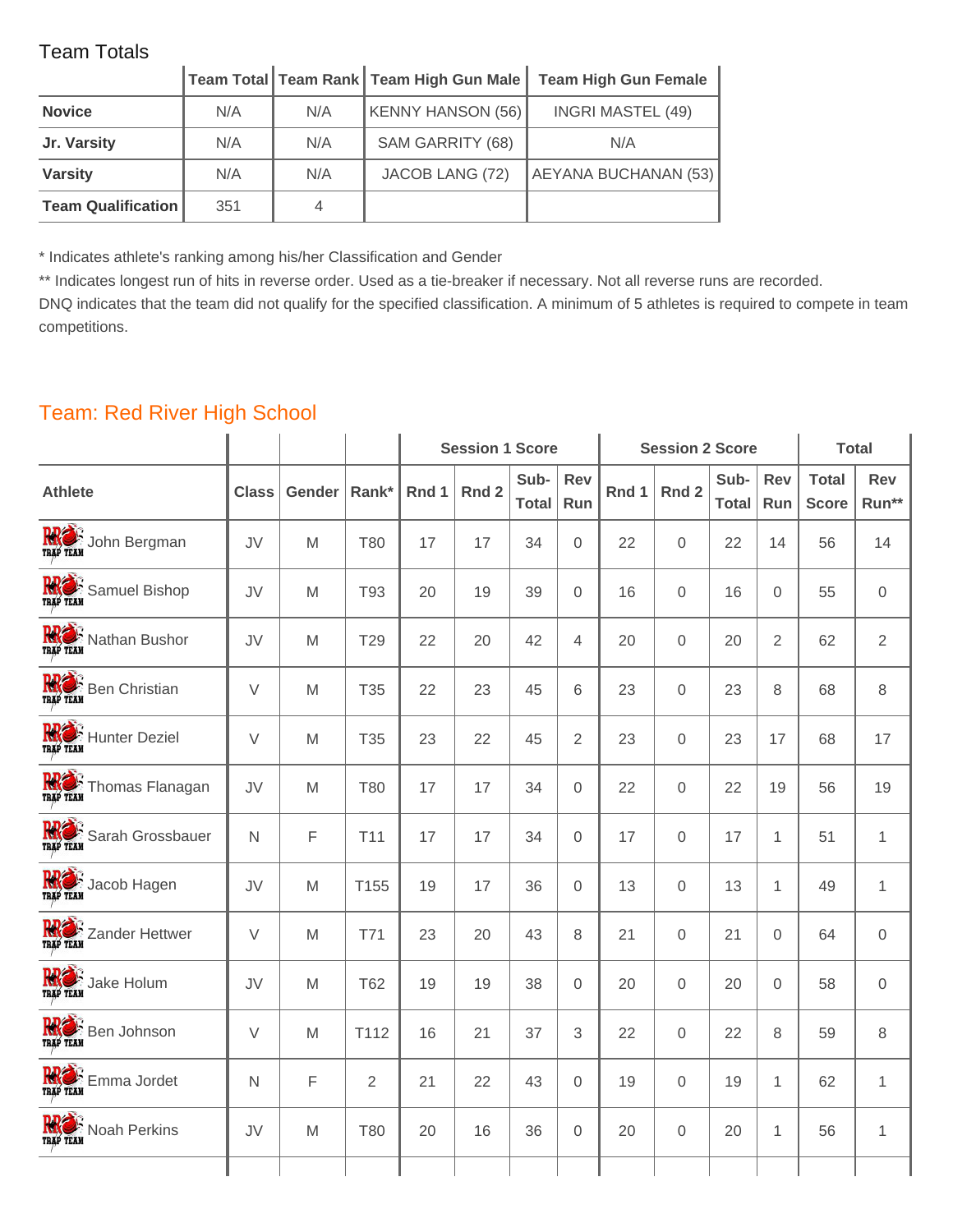| <b>RRE</b> SI Isaac Piseno  | V      | M | T45            | 23 | 22 | 45 | $\overline{0}$ | 22 | $\Omega$ | 22 | $\Omega$       | 67 | $\mathbf 0$ |
|-----------------------------|--------|---|----------------|----|----|----|----------------|----|----------|----|----------------|----|-------------|
| <b>RRE</b> S Spencer Riskey | N      | M | T77            | 18 | 17 | 35 | 4              | 13 | $\Omega$ | 13 | 1              | 48 | 1           |
| <b>RRO</b> S Sheldon Rittel | V      | M | T35            | 24 | 20 | 44 | 1              | 24 | $\Omega$ | 24 | 12             | 68 | 12          |
| <b>RRE</b> S Ryan Soleim    | $\vee$ | M | T96            | 20 | 23 | 43 | 3              | 19 | $\Omega$ | 19 | 5              | 62 | 5           |
| <b>RRE</b> Kevin Thompson   | N      | M | T36            | 16 | 20 | 36 | $\overline{2}$ | 18 | $\Omega$ | 18 | 5              | 54 | 5           |
| <b>RRE</b> Austin Walker    | N      | M | <b>T31</b>     | 17 | 21 | 38 | $\mathbf 0$    | 17 | $\Omega$ | 17 | $\overline{2}$ | 55 | 2           |
| <b>RRE</b> Ryan Walker      | $\vee$ | M | T <sub>8</sub> | 25 | 23 | 48 | 8              | 24 | $\Omega$ | 24 | 5              | 72 | 5           |
| <b>RRE</b> S Matt Wehe      | V      | M | T45            | 22 | 25 | 47 | 33             | 20 | $\Omega$ | 20 | $\Omega$       | 67 | $\Omega$    |
| <b>Target Count</b>         |        |   |                | 21 | 21 | 42 |                | 21 |          | 21 |                | 63 |             |

|                           |     |     |                    | $\vert$ Team Total $\vert$ Team Rank $\vert$ Team High Gun Male $\vert$ Team High Gun Female |
|---------------------------|-----|-----|--------------------|----------------------------------------------------------------------------------------------|
| <b>Novice</b>             | N/A | N/A | Austin Walker (55) | Emma Jordet (62)                                                                             |
| Jr. Varsity               | N/A | N/A | Nathan Bushor (62) | N/A                                                                                          |
| <b>Varsity</b>            | N/A | N/A | Ryan Walker (72)   | N/A                                                                                          |
| <b>Team Qualification</b> | 343 | 6   |                    |                                                                                              |

\* Indicates athlete's ranking among his/her Classification and Gender

\*\* Indicates longest run of hits in reverse order. Used as a tie-breaker if necessary. Not all reverse runs are recorded.

DNQ indicates that the team did not qualify for the specified classification. A minimum of 5 athletes is required to compete in team competitions.

## Team: Richland High School

|                |                      |              |               |                 | <b>Session 1 Score</b> |       |                      |                   |       | <b>Session 2 Score</b> | <b>Total</b>         |            |                              |                     |
|----------------|----------------------|--------------|---------------|-----------------|------------------------|-------|----------------------|-------------------|-------|------------------------|----------------------|------------|------------------------------|---------------------|
| <b>Athlete</b> |                      | <b>Class</b> | <b>Gender</b> | Rank*           | Rnd 1                  | Rnd 2 | Sub-<br><b>Total</b> | Rev<br><b>Run</b> | Rnd 1 | Rnd 2                  | Sub-<br><b>Total</b> | Rev<br>Run | <b>Total</b><br><b>Score</b> | <b>Rev</b><br>Run** |
| 深              | Morgan Adams         | JV           | F             | 19              | 16                     | 18    | 34                   | $\overline{2}$    | 21    | $\Omega$               | 21                   | $\Omega$   | 55                           | 0                   |
| 人民             | Dane Belling         | JV           | M             | T72             | 14                     | 23    | 37                   | 3                 | 20    | $\Omega$               | 20                   | 1          | 57                           |                     |
| 人人             | <b>Parker Crooks</b> | V            | M             | T <sub>54</sub> | 24                     | 23    | 47                   | 9                 | 19    | $\Omega$               | 19                   | $\Omega$   | 66                           | $\mathbf 0$         |
| 人人             | John Haverland       | V            | M             | T45             | 24                     | 20    | 44                   | 3                 | 23    | $\Omega$               | 23                   | 4          | 67                           |                     |
|                |                      |              |               |                 |                        |       |                      |                   |       |                        |                      |            |                              |                     |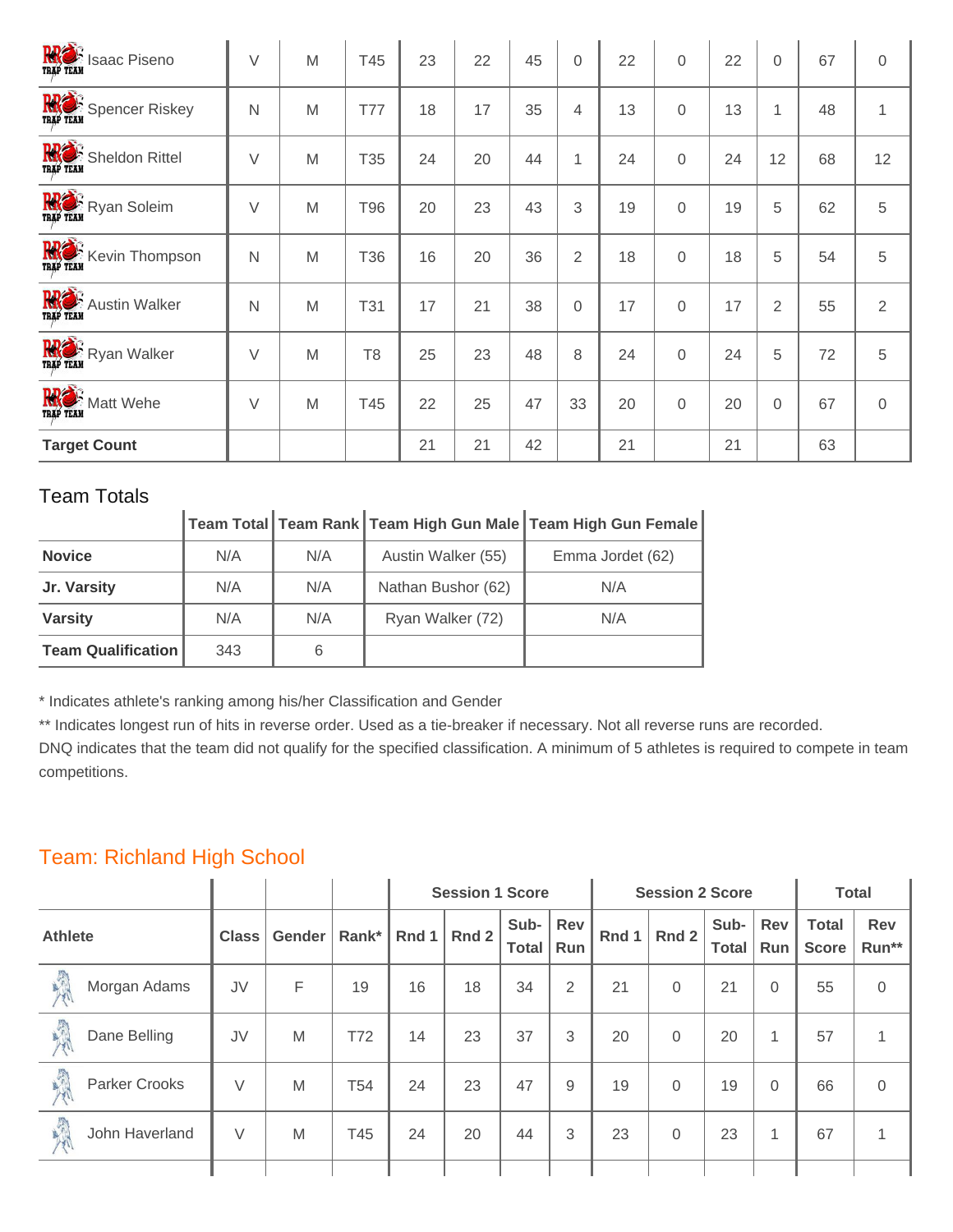| 最  | <b>Bret Hegseth</b>  | N            | M | T49             | 18 | 17 | 35 | 3              | 17 | $\Omega$ | 17 | $\overline{7}$ | 52 | $\overline{7}$ |
|----|----------------------|--------------|---|-----------------|----|----|----|----------------|----|----------|----|----------------|----|----------------|
| 最  | <b>Brock Hegseth</b> | $\mathsf{N}$ | M | T107            | 12 | 17 | 29 | 1              | 12 | 0        | 12 | $\Omega$       | 41 | $\Omega$       |
| 最  | Josh Hudson          | JV           | M | 3               | 22 | 24 | 46 | $\mathbf 0$    | 23 | 0        | 23 | 15             | 69 | 15             |
| 最大 | <b>Garrett Mogck</b> | $\vee$       | M | <b>T87</b>      | 21 | 21 | 42 | 3              | 21 | 0        | 21 | 1              | 63 | 1              |
| 最大 | <b>Chase Schmitt</b> | $\vee$       | M | T71             | 25 | 22 | 47 | $\overline{2}$ | 17 | 0        | 17 | $\overline{2}$ | 64 | $\overline{2}$ |
| 東  | Ethan Schmitt        | $\vee$       | M | T45             | 23 | 23 | 46 | 1              | 21 | 0        | 21 | 1              | 67 | 1              |
| 美  | Jeremy Vig           | $\vee$       | M | T <sub>19</sub> | 23 | 23 | 46 | 9              | 24 | $\Omega$ | 24 | 17             | 70 | 17             |
| 最  | Mason Vogeler        | $\vee$       | M | T71             | 17 | 24 | 41 | 22             | 23 | 0        | 23 | $\overline{0}$ | 64 | $\mathbf 0$    |
|    | <b>Target Count</b>  |              |   |                 | 12 | 12 | 24 |                | 12 |          | 12 |                | 36 |                |

| TUCHII TULCHO             |     |     |                   |                                                               |
|---------------------------|-----|-----|-------------------|---------------------------------------------------------------|
|                           |     |     |                   | │Team Total│Team Rank│Team High Gun Male│Team High Gun Female |
| <b>Novice</b>             | N/A | N/A | Bret Hegseth (52) | N/A                                                           |
| Jr. Varsity               | N/A | N/A | Josh Hudson (69)  | Morgan Adams (55)                                             |
| <b>Varsity</b>            | N/A | N/A | Jeremy Vig (70)   | N/A                                                           |
| <b>Team Qualification</b> | 339 | 9   |                   |                                                               |

\* Indicates athlete's ranking among his/her Classification and Gender

\*\* Indicates longest run of hits in reverse order. Used as a tie-breaker if necessary. Not all reverse runs are recorded.

DNQ indicates that the team did not qualify for the specified classification. A minimum of 5 athletes is required to compete in team competitions.

#### Team: Rolette High School

|                                                                  |              |        |                 | <b>Session 1 Score</b> |       |                      |                |       | <b>Session 2 Score</b> | <b>Total</b>         |            |                              |                     |
|------------------------------------------------------------------|--------------|--------|-----------------|------------------------|-------|----------------------|----------------|-------|------------------------|----------------------|------------|------------------------------|---------------------|
| <b>Athlete</b>                                                   | <b>Class</b> | Gender | Rank*           | Rnd 1                  | Rnd 2 | Sub-<br><b>Total</b> | Rev<br>Run     | Rnd 1 | Rnd 2                  | Sub-<br><b>Total</b> | Rev<br>Run | <b>Total</b><br><b>Score</b> | <b>Rev</b><br>Run** |
| $\in$<br><b>Parker Armstrong</b><br>$\frac{d^2y}{\text{conv10}}$ | JV           | M      | T49             | 21                     | 19    | 40                   | 6              | 20    | $\Omega$               | 20                   | 4          | 60                           | 4                   |
| Emma Arstein<br>$\frac{d^{2}}{d^{2}}$                            | $\vee$       | F      | 4               | 23                     | 21    | 44                   | 4              | 19    | $\Omega$               | 19                   | 5          | 63                           | 5                   |
| <b>Connor Beck</b><br><b>RU</b>                                  | JV           | M      | T <sub>16</sub> | 21                     | 21    | 42                   | $\overline{ }$ | 22    | $\Omega$               | 22                   | 1          | 64                           |                     |
| Jodee Fritel<br>$\mathcal{L}$                                    | N            | F      | T31             | 17                     | 15    | 32                   | 0              | 10    | $\Omega$               | 10                   | $\Omega$   | 42                           | $\Omega$            |
|                                                                  |              |        |                 |                        |       |                      |                |       |                        |                      |            |                              |                     |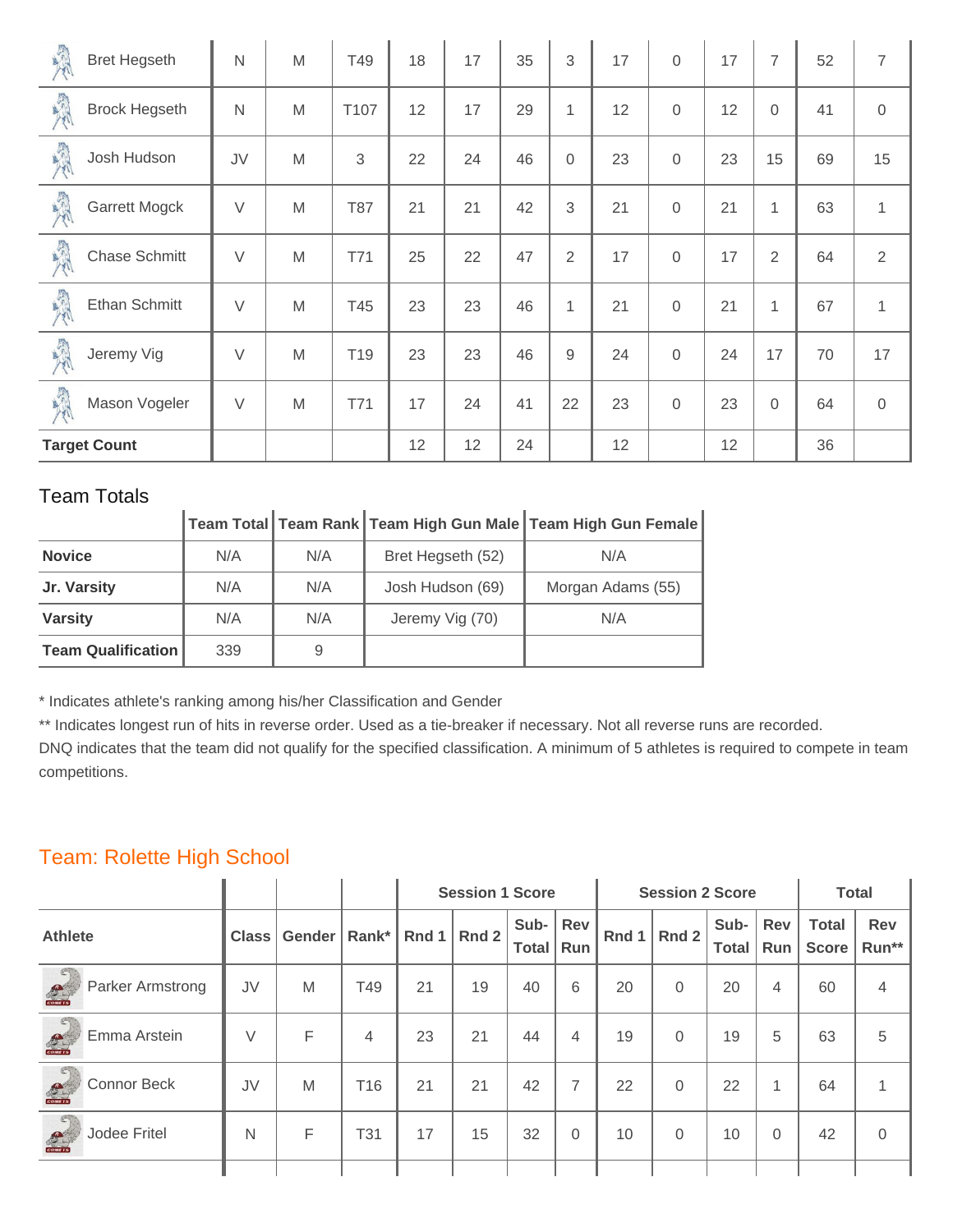| <b>CT</b><br>Garrett Mongeon<br>Courtes | V | M | T127 | 20 | 17 | 37 | 5 | 20 | 20 | 12 | 57 | 12 |
|-----------------------------------------|---|---|------|----|----|----|---|----|----|----|----|----|
| Drew Norby<br>S                         |   | M | T112 | 18 | 18 | 36 | 0 | 23 | 23 |    | 59 |    |
| <b>Target Count</b>                     |   |   |      | 6  | 6  | 12 |   | 6  | 6  |    | 18 |    |

|                           |     |     |                  | Team Total   Team Rank   Team High Gun Male   Team High Gun Female |
|---------------------------|-----|-----|------------------|--------------------------------------------------------------------|
| <b>Novice</b>             | N/A | N/A | N/A              | Jodee Fritel (42)                                                  |
| Jr. Varsity               | N/A | N/A | Connor Beck (64) | N/A                                                                |
| <b>Varsity</b>            | N/A | N/A | Drew Norby (59)  | Emma Arstein (63)                                                  |
| <b>Team Qualification</b> | 303 | 20  |                  |                                                                    |

\* Indicates athlete's ranking among his/her Classification and Gender

\*\* Indicates longest run of hits in reverse order. Used as a tie-breaker if necessary. Not all reverse runs are recorded.

DNQ indicates that the team did not qualify for the specified classification. A minimum of 5 athletes is required to compete in team competitions.

#### Team: Rugby High School

|                        |              |             |                 |       | <b>Session 1 Score</b> |                      | <b>Session 2 Score</b> |       | <b>Total</b> |                      |                   |                              |                     |
|------------------------|--------------|-------------|-----------------|-------|------------------------|----------------------|------------------------|-------|--------------|----------------------|-------------------|------------------------------|---------------------|
| <b>Athlete</b>         | <b>Class</b> | Gender      | Rank*           | Rnd 1 | Rnd 2                  | Sub-<br><b>Total</b> | <b>Rev</b><br>Run      | Rnd 1 | Rnd 2        | Sub-<br><b>Total</b> | <b>Rev</b><br>Run | <b>Total</b><br><b>Score</b> | <b>Rev</b><br>Run** |
| <b>Ethan Brossart</b>  | JV           | M           | T155            | 16    | 16                     | 32                   | $\mathbf{1}$           | 17    | 0            | 17                   | 10                | 49                           | 10                  |
| Joey Brossart          | JV           | M           | T121            | 18    | 14                     | 32                   | 3                      | 21    | $\mathbf 0$  | 21                   | $\overline{4}$    | 53                           | $\overline{4}$      |
| <b>Blake Haakenson</b> | $\vee$       | M           | <b>T63</b>      | 22    | 22                     | 44                   | $\overline{2}$         | 21    | 0            | 21                   | $\overline{7}$    | 65                           | $\overline{7}$      |
| Kaden Jaeger           | $\vee$       | M           | T103            | 19    | 18                     | 37                   | $\mathbf 0$            | 24    | 0            | 24                   | 14                | 61                           | 14                  |
| Seth Jaeger            | $\vee$       | M           | $\mathbf{1}$    | 25    | 25                     | 50                   | 50                     | 25    | $\Omega$     | 25                   | 25                | 75                           | 75                  |
| Zach Jaeger            | $\vee$       | M           | T112            | 20    | 20                     | 40                   | 11                     | 19    | $\Omega$     | 19                   | $\overline{4}$    | 59                           | $\overline{4}$      |
| Kordell Kraft          | $\vee$       | M           | T103            | 18    | 22                     | 40                   | $\mathbf{1}$           | 21    | 0            | 21                   | $\overline{0}$    | 61                           | $\mathbf 0$         |
| <b>Blair Kuhnhenn</b>  | JV           | M           | T <sub>16</sub> | 22    | 22                     | 44                   | 5                      | 20    | $\Omega$     | 20                   | 8                 | 64                           | 8                   |
| <b>Rylee Kuntz</b>     | $\mathsf{N}$ | $\mathsf F$ | <b>T48</b>      | 9     | 13                     | 22                   | $\mathbf 1$            | 10    | 0            | 10                   | 1                 | 32                           | $\mathbf{1}$        |
| <b>Carson Mattern</b>  | $\vee$       | M           | T71             | 22    | 21                     | 43                   | $\mathbf 0$            | 21    | 0            | 21                   | $\mathbf 0$       | 64                           | $\mathbf 0$         |
|                        |              |             |                 |       |                        |                      |                        |       |              |                      |                   |                              |                     |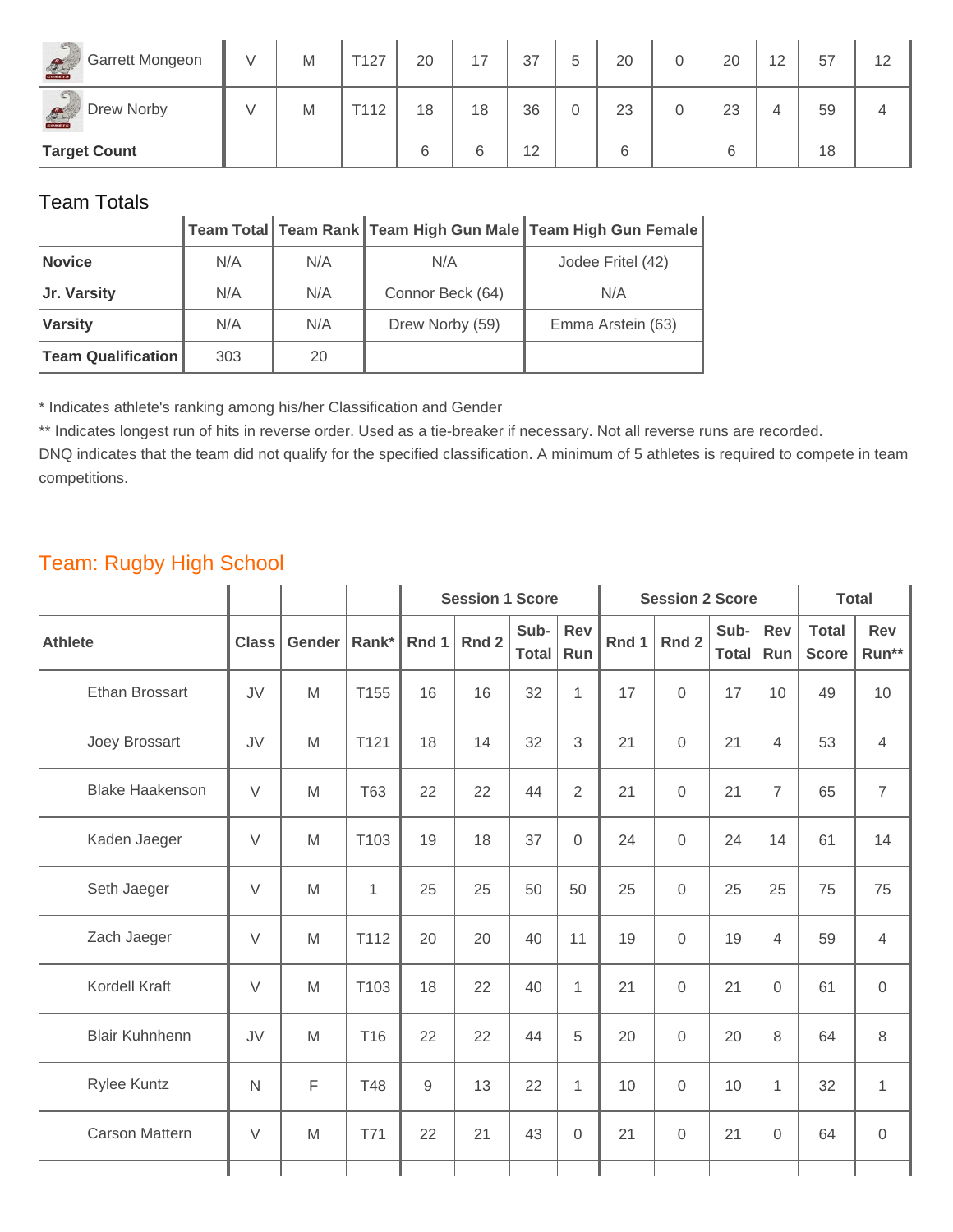| Johnathan Mueller      | N            | M | T92 | 14 | 18 | 32 | $\overline{4}$ | 13 | $\Omega$ | 13 | $\Omega$       | 45 | $\mathbf 0$    |
|------------------------|--------------|---|-----|----|----|----|----------------|----|----------|----|----------------|----|----------------|
| <b>Timothy Mueller</b> | $\vee$       | M | T96 | 21 | 21 | 42 | $\overline{7}$ | 20 | $\Omega$ | 20 | 9              | 62 | 9              |
| Kyla Radomski          | $\vee$       | F | 3   | 21 | 22 | 43 | $\overline{2}$ | 22 | 0        | 22 | 11             | 65 | 11             |
| Amber Schmaltz         | $\mathsf{N}$ | F | T34 | 14 | 12 | 26 | $\mathbf 0$    | 14 | $\Omega$ | 14 | $\overline{2}$ | 40 | 2              |
| Mckenzie Tuenge        | JV           | F | T16 | 16 | 20 | 36 | $\overline{4}$ | 20 | $\Omega$ | 20 | 7              | 56 | $\overline{7}$ |
| <b>Riley Tuenge</b>    | JV           | M | T93 | 18 | 14 | 32 | $\mathbf 0$    | 23 | 0        | 23 | 1              | 55 | 1              |
| <b>Target Count</b>    |              |   |     | 16 | 16 | 32 |                | 16 |          | 16 |                | 48 |                |

|                           |     |     |                        | Team Total   Team Rank   Team High Gun Male   Team High Gun Female |
|---------------------------|-----|-----|------------------------|--------------------------------------------------------------------|
| <b>Novice</b>             | N/A | N/A | Johnathan Mueller (45) | Amber Schmaltz (40)                                                |
| Jr. Varsity               | N/A | N/A | Blair Kuhnhenn (64)    | Mckenzie Tuenge (56)                                               |
| <b>Varsity</b>            | N/A | N/A | Seth Jaeger (75)       | Kyla Radomski (65)                                                 |
| <b>Team Qualification</b> | 333 | 12  |                        |                                                                    |

\* Indicates athlete's ranking among his/her Classification and Gender

\*\* Indicates longest run of hits in reverse order. Used as a tie-breaker if necessary. Not all reverse runs are recorded.

DNQ indicates that the team did not qualify for the specified classification. A minimum of 5 athletes is required to compete in team competitions.

#### Team: Sargent Central High School

|                              |              |        |                 | <b>Session 1 Score</b> |                |                      |                |       | <b>Session 2 Score</b> |                      | <b>Total</b>      |                              |                     |
|------------------------------|--------------|--------|-----------------|------------------------|----------------|----------------------|----------------|-------|------------------------|----------------------|-------------------|------------------------------|---------------------|
| <b>Athlete</b>               | <b>Class</b> | Gender | Rank*           | Rnd 1                  | Rnd 2          | Sub-<br><b>Total</b> | Rev<br>Run     | Rnd 1 | Rnd 2                  | Sub-<br><b>Total</b> | <b>Rev</b><br>Run | <b>Total</b><br><b>Score</b> | <b>Rev</b><br>Run** |
| <u>Ş.</u><br>Colby Hajek     | N            | M      | 148             | 8                      | $\overline{7}$ | 15                   | $\mathbf{0}$   | 9     | $\overline{0}$         | 9                    | 3                 | 24                           | 3                   |
| Sosie Hajek                  | N            | F      | 9               | 17                     | 20             | 37                   | 2              | 17    | $\Omega$               | 17                   | $\Omega$          | 54                           | 0                   |
| <b>S</b><br>Dylan Halling    | N            | M      | T69             | 17                     | 16             | 33                   | $\Omega$       | 16    | $\Omega$               | 16                   | $\Omega$          | 49                           | 0                   |
| <u>Ş.</u><br>Jacob Mehrer    | N            | M      | T <sub>6</sub>  | 20                     | 20             | 40                   | 8              | 22    | $\Omega$               | 22                   | 6                 | 62                           | 6                   |
| 유<br>Alexis Schreiner        | N            | F      | T <sub>50</sub> | 12                     | 11             | 23                   | $\Omega$       | 8     | $\mathbf{0}$           | 8                    | $\mathbf{1}$      | 31                           | 1                   |
| <u>Ş.</u><br>Isaiah Throener | $\mathsf{N}$ | M      | T36             | 18                     | 17             | 35                   | $\overline{2}$ | 19    | $\mathbf 0$            | 19                   | $\overline{7}$    | 54                           | $\overline{7}$      |
|                              |              |        |                 |                        |                |                      |                |       |                        |                      |                   |                              |                     |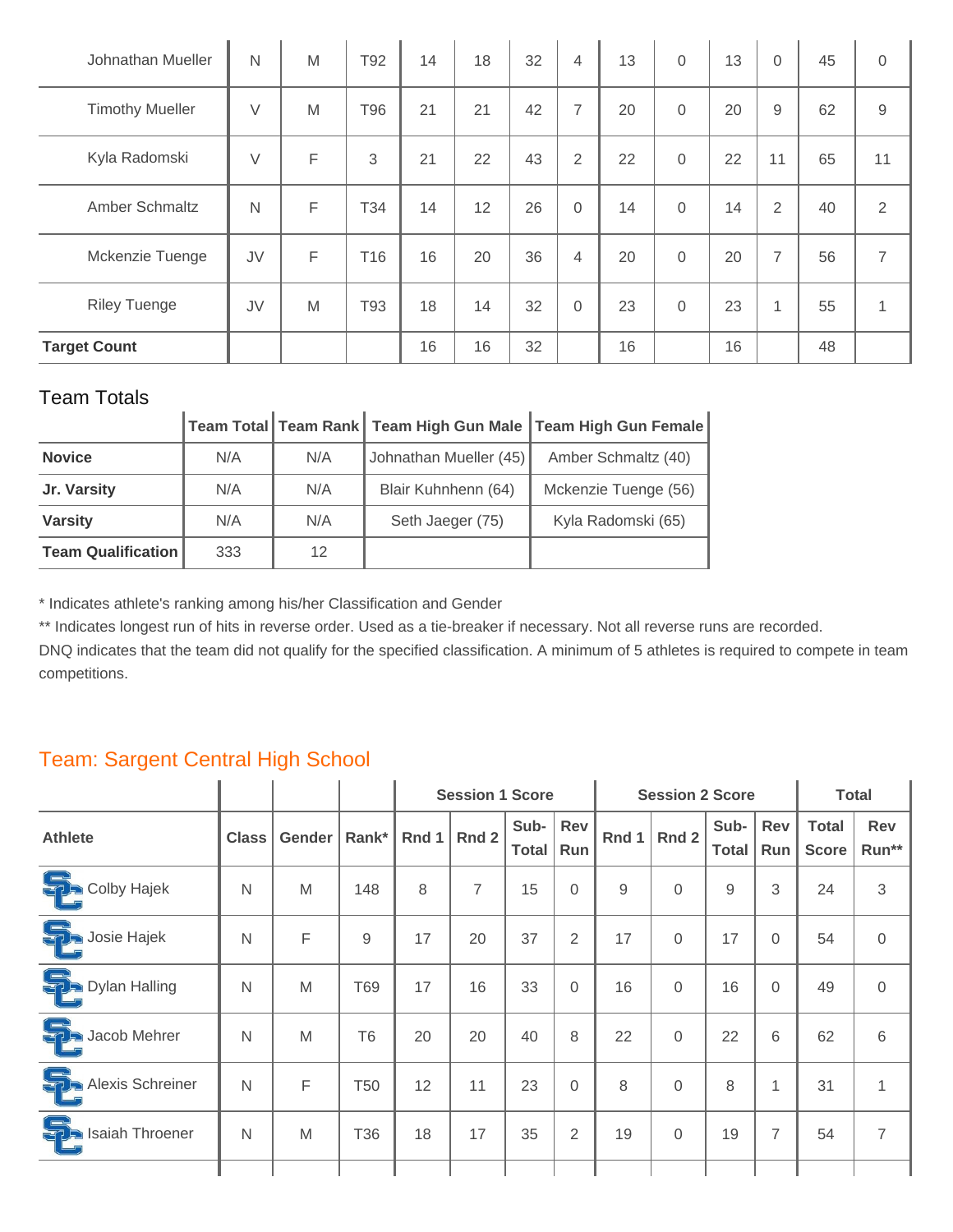| <u>ramma</u><br>Joseph Throener<br>$\overline{\phantom{a}}$ | N | M | T <sub>57</sub> | 19 | 14 | <b>SS</b><br>-၁၁ | ନ<br>ັ | 18 | 18 | 51<br>◡        |  |
|-------------------------------------------------------------|---|---|-----------------|----|----|------------------|--------|----|----|----------------|--|
| <b>Target Count</b>                                         |   |   |                 |    | -  | i 4              |        |    | -  | $\bigcap$<br>∠ |  |

|                           |     |     |                   | $\vert$ Team Total $\vert$ Team Rank $\vert$ Team High Gun Male $\vert$ Team High Gun Female $\vert$ |
|---------------------------|-----|-----|-------------------|------------------------------------------------------------------------------------------------------|
| <b>Novice</b>             | N/A | N/A | Jacob Mehrer (62) | Josie Hajek (54)                                                                                     |
| Jr. Varsity               | N/A | N/A | N/A               | N/A                                                                                                  |
| <b>Varsity</b>            | N/A | N/A | N/A               | N/A                                                                                                  |
| <b>Team Qualification</b> | 270 | 27  |                   |                                                                                                      |

\* Indicates athlete's ranking among his/her Classification and Gender

\*\* Indicates longest run of hits in reverse order. Used as a tie-breaker if necessary. Not all reverse runs are recorded.

DNQ indicates that the team did not qualify for the specified classification. A minimum of 5 athletes is required to compete in team competitions.

#### Team: Shanley High School

|                                          |              |                                |                |                | <b>Session 1 Score</b> |                   |                     |               | <b>Session 2 Score</b> |               |                     | <b>Total</b>                 |                     |
|------------------------------------------|--------------|--------------------------------|----------------|----------------|------------------------|-------------------|---------------------|---------------|------------------------|---------------|---------------------|------------------------------|---------------------|
| <b>Athlete</b>                           |              | Class Gender Rank* Rnd 1 Rnd 2 |                |                |                        | Sub-<br>Total Run | <b>Rev</b>          | Rnd $1$ Rnd 2 |                        | Sub-<br>Total | Rev<br>Run          | <b>Total</b><br><b>Score</b> | <b>Rev</b><br>Run** |
| U<br>Lauren Ames                         | JV           | $\mathsf F$                    | T <sub>6</sub> | 21             | 19                     | 40                | $\mathbf{1}$        | 20            | $\mathbf 0$            | 20            | $\overline{7}$      | 60                           | $\overline{7}$      |
| 5<br>Armand Andersen                     | JV           | M                              | <b>T62</b>     | 16             | 22                     | 38                | $\mathsf g$         | 20            | $\mathsf{O}\xspace$    | 20            | 5                   | 58                           | $\sqrt{5}$          |
| $\bigtriangledown$<br><b>Bryan Biver</b> | JV           | M                              | T93            | 19             | 18                     | 37                | $\mathbf 0$         | 18            | $\mathsf{O}\xspace$    | 18            | 6                   | 55                           | $6\,$               |
| U<br><b>Eric Biver</b>                   | $\mathsf{N}$ | M                              | T144           | $\overline{7}$ | 11                     | 18                | $\mathbf 0$         | 8             | $\mathsf{O}\xspace$    | 8             | $\mathbf 0$         | 26                           | $\mathbf 0$         |
| U<br>Grayson Careaga                     | JV           | M                              | T160           | 18             | 16                     | 34                | $\mathsf{O}\xspace$ | 14            | $\mathsf{O}\xspace$    | 14            | $\mathsf{O}\xspace$ | 48                           | $\mathbf 0$         |
| U<br>Kelly Christmann                    | JV           | F                              | T <sub>6</sub> | 19             | 19                     | 38                | 3                   | 22            | $\,0\,$                | 22            | 10                  | 60                           | 10                  |
| E<br>Calvin Clasen                       | $\vee$       | M                              | <b>T28</b>     | 23             | 22                     | 45                | 23                  | 24            | $\mathbf 0$            | 24            | 10                  | 69                           | 10                  |
| U<br>Abigail Conrad                      | $\mathsf{N}$ | F                              | T24            | 15             | 14                     | 29                | $\mathbf{1}$        | 17            | $\mathsf{O}\xspace$    | 17            | $\mathbf 0$         | 46                           | $\mathbf 0$         |
| 5<br>Sam Dietz                           | JV           | M                              | T29            | 19             | 22                     | 41                | $\overline{7}$      | 21            | $\mathsf{O}\xspace$    | 21            | 8                   | 62                           | $\,8\,$             |
| $\bigtriangledown$<br>Jack Duval         | JV           | M                              | T169           | 14             | 15                     | 29                | $\mathbf{1}$        | 15            | $\mathsf{O}\xspace$    | 15            | $\mathbf 0$         | 44                           | $\overline{0}$      |
| U<br>Alexander Fetner                    | $\vee$       | M                              | <b>T96</b>     | 23             | 17                     | 40                | $\mathbf{1}$        | 22            | $\mathbf 0$            | 22            | 6                   | 62                           | 6                   |
|                                          |              |                                |                |                |                        |                   |                     |               |                        |               |                     |                              |                     |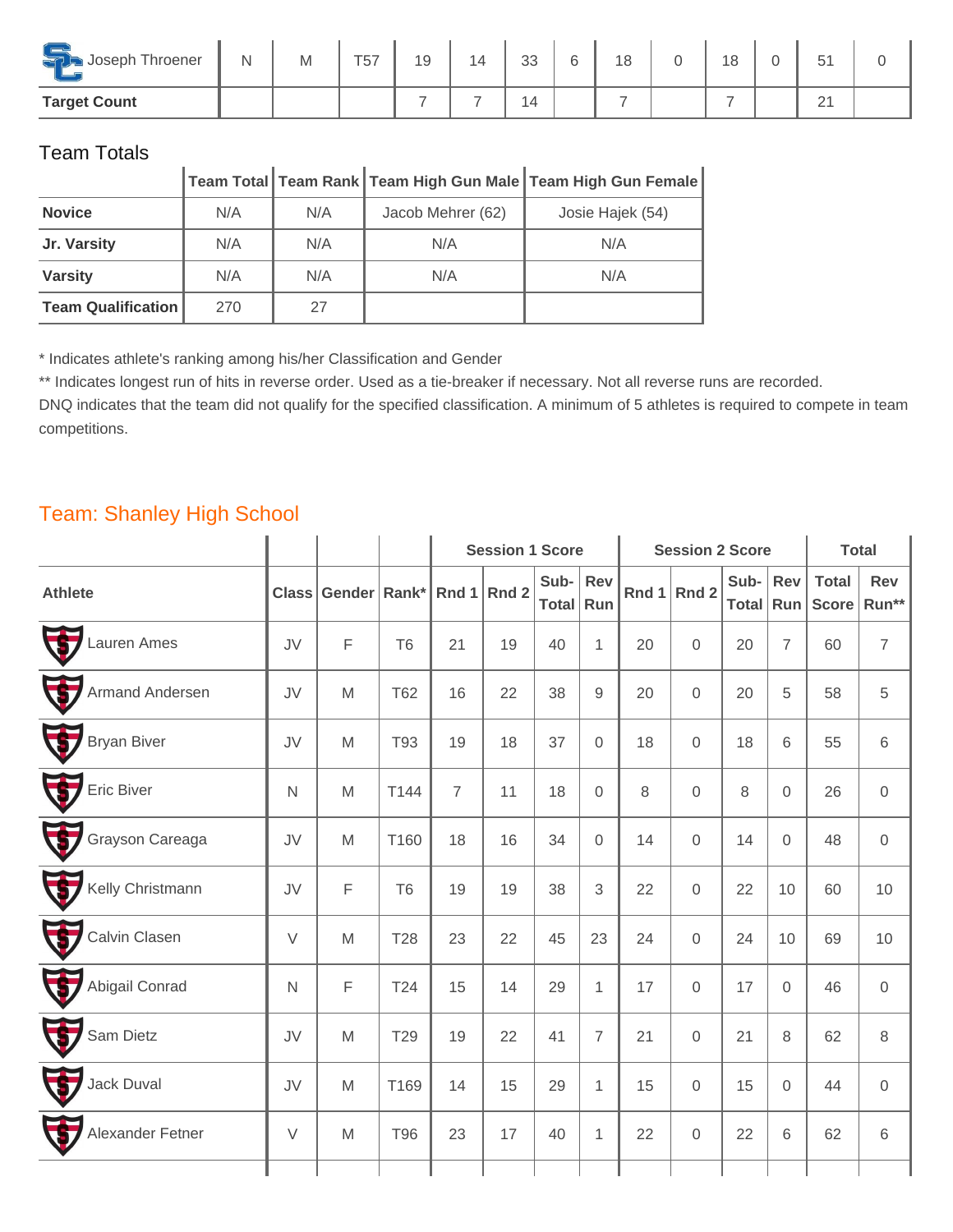| U<br>Matthew Fetner                | $\mathsf{N}$     | M                                                                                                          | <b>T77</b>      | 18      | 19             | 37 | $\mathbf{1}$        | 11             | $\mathbf 0$         | 11             | 0                   | 48 | $\mathbf 0$         |
|------------------------------------|------------------|------------------------------------------------------------------------------------------------------------|-----------------|---------|----------------|----|---------------------|----------------|---------------------|----------------|---------------------|----|---------------------|
| F<br>Matthew Fischer               | $\mathsf{N}$     | M                                                                                                          | <b>T63</b>      | 15      | 19             | 34 | $\overline{4}$      | 16             | $\mathsf{O}\xspace$ | 16             | $\mathsf{O}\xspace$ | 50 | $\mathbf 0$         |
| F<br>Sawyer Frie                   | JV               | M                                                                                                          | T104            | 18      | 18             | 36 | 8                   | 18             | $\mathbf 0$         | 18             | $\mathbf{1}$        | 54 | $\mathbf{1}$        |
| $\blacklozenge$<br>Anna Graveline  | $\mathsf{N}$     | F                                                                                                          | T11             | 16      | 17             | 33 | $\mathsf{O}\xspace$ | 18             | $\mathbf 0$         | 18             | $\mathsf{O}\xspace$ | 51 | $\mathbf 0$         |
| Will Hofer                         | $\mathsf N$      | M                                                                                                          | T104            | 10      | 17             | 27 | 3                   | 15             | $\mathbf 0$         | 15             | $\mathsf{O}\xspace$ | 42 | $\mathbf 0$         |
| U<br>Hailey Jaeger                 | $\mathsf{N}$     | $\mathsf F$                                                                                                | 10              | 20      | 15             | 35 | $\mathsf{O}\xspace$ | 17             | $\mathbf 0$         | 17             | $\sqrt{2}$          | 52 | $\sqrt{2}$          |
| $\blacklozenge$<br>Randi Jaeger    | $\mathsf N$      | F                                                                                                          | <b>T52</b>      | 5       | 11             | 16 | 0                   | 13             | $\mathbf 0$         | 13             | $\mathbf{1}$        | 29 | $\mathbf{1}$        |
| F<br>Drew Jordahl                  | JV               | M                                                                                                          | <b>T55</b>      | 17      | 21             | 38 | $\,8\,$             | 21             | $\mathbf 0$         | 21             | 10                  | 59 | 10                  |
| $\blacklozenge$<br>Jacob Kostecke  | JV               | M                                                                                                          | <b>T38</b>      | 20      | 18             | 38 | $\mathbf{1}$        | 23             | $\mathbf 0$         | 23             | $\overline{7}$      | 61 | $\overline{7}$      |
| F<br>Autumn Kotrba                 | JV               | F                                                                                                          | T20             | 15      | 20             | 35 | $\mathbf{1}$        | 18             | $\mathsf{O}\xspace$ | 18             | 3                   | 53 | $\mathfrak{S}$      |
| 5<br>Carson Landstrom              | $\vee$           | M                                                                                                          | <b>T71</b>      | 22      | 20             | 42 | $\mathbf{1}$        | 22             | $\mathbf 0$         | 22             | 5                   | 64 | 5                   |
| $\blacklozenge$<br>John Lang       | $\vee$           | M                                                                                                          | T <sub>19</sub> | 23      | 23             | 46 | 20                  | 24             | $\mathbf 0$         | 24             | 8                   | 70 | $\,8\,$             |
| F<br>Ethan Lantz                   | $\mathsf N$      | M                                                                                                          | 115             | 14      | 15             | 29 | $\mathsf{O}\xspace$ | 11             | $\mathbf 0$         | 11             | $\mathbf{1}$        | 40 | $\mathbf{1}$        |
| F<br>Mason Lantz                   | $\vee$           | M                                                                                                          | T121            | 19      | 19             | 38 | $\mathsf{O}\xspace$ | 20             | $\mathsf{O}\xspace$ | 20             | 5                   | 58 | $\sqrt{5}$          |
| U<br>Noah Lantz                    | $\vee$           | M                                                                                                          | <b>T54</b>      | 25      | 21             | 46 | 12                  | 20             | $\mathbf 0$         | 20             | 3                   | 66 | 3                   |
| U<br>Jack Leonhart                 | $\vee$           | M                                                                                                          | T35             | 21      | 22             | 43 | $\hbox{9}$          | 25             | $\mathbf 0$         | 25             | 25                  | 68 | 34                  |
| $\overline{\Phi}$<br>Luke Magnotto | ${\sf J}{\sf V}$ | M                                                                                                          | T147            | 18      | 15             | 33 | 3                   | 17             | $\mathbf 0$         | 17             | $\,3$               | 50 | $\sqrt{3}$          |
| 5<br><b>Hunter Mathias</b>         | $\vee$           | $\mathsf{M}% _{T}=\mathsf{M}_{T}\!\left( a,b\right) ,\ \mathsf{M}_{T}=\mathsf{M}_{T}\!\left( a,b\right) ,$ | <b>T28</b>      | 24      | 24             | 48 | $\mathbf 0$         | 21             | $\mathbf 0$         | 21             | $\sqrt{2}$          | 69 | $\overline{2}$      |
| F<br>Cole Mathison                 | JV               | M                                                                                                          | T155            | 20      | 17             | 37 | 3                   | 12             | $\mathbf 0$         | 12             | $\mathsf{O}\xspace$ | 49 | $\mathsf{O}\xspace$ |
| F<br>Kayla Mathison                | $\mathsf N$      | F                                                                                                          | 56              | $\,8\,$ | $\overline{7}$ | 15 | $\mathsf{O}\xspace$ | $\overline{I}$ | $\mathbf 0$         | $\overline{7}$ | $\mathbf{1}$        | 22 | $\mathbf{1}$        |
| U<br>Megan Mathison                | JV               | F                                                                                                          | $\sqrt{3}$      | 19      | 22             | 41 | $\hbox{9}$          | 22             | $\mathbf 0$         | 22             | 16                  | 63 | 16                  |
| F<br>Olivia Mathison               | ${\sf N}$        | F                                                                                                          | T <sub>6</sub>  | 18      | 20             | 38 | $\mathbf 0$         | 18             | $\mathbf 0$         | 18             | $\mathsf{O}\xspace$ | 56 | $\mathsf{O}$        |
| U<br><b>Ethan McAllister</b>       | ${\sf N}$        | M                                                                                                          | <b>T31</b>      | 12      | 24             | 36 | 5                   | 19             | $\mathbf 0$         | 19             | 6                   | 55 | 6                   |
|                                    |                  |                                                                                                            |                 |         |                |    |                     |                |                     |                |                     |    |                     |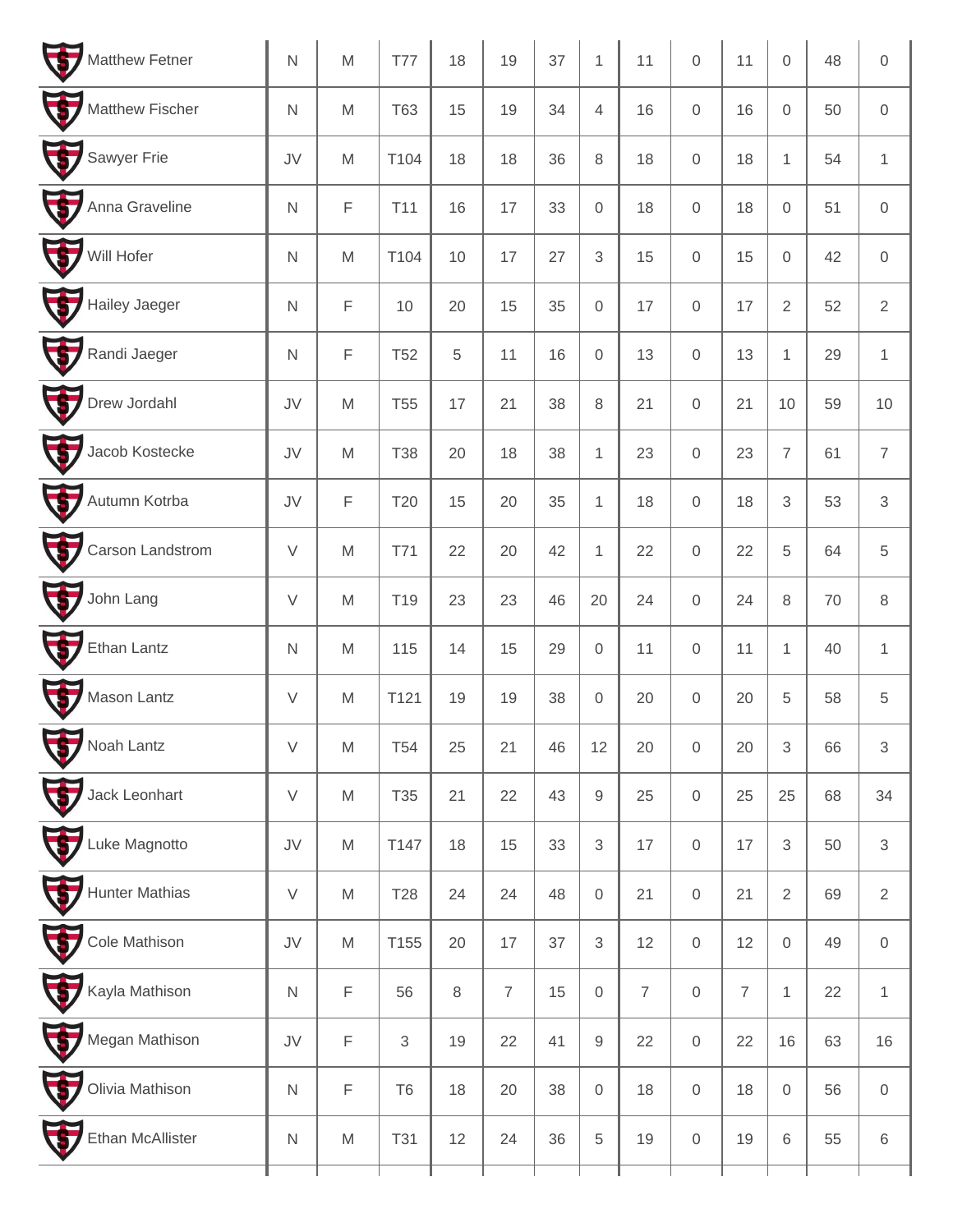| F<br>Mathias McAllister                    | $\mathsf{N}$     | M                                                                                                          | T119            | 12          | 14             | 26         | $\mathbf 0$         | 12             | $\mathsf{O}\xspace$ | 12 | $\mathbf 0$         | 38  | $\mathbf 0$    |
|--------------------------------------------|------------------|------------------------------------------------------------------------------------------------------------|-----------------|-------------|----------------|------------|---------------------|----------------|---------------------|----|---------------------|-----|----------------|
| F<br>Danny McLaughlin                      | $\mathsf N$      | M                                                                                                          | T <sub>15</sub> | 19          | 21             | 40         | 1                   | 18             | $\mathbf 0$         | 18 | $\mathsf{O}\xspace$ | 58  | $\mathbf 0$    |
| F<br>Adam McTaggart                        | JV               | M                                                                                                          | 173             | 11          | 13             | 24         | $\overline{2}$      | 17             | $\mathbf 0$         | 17 | 1                   | 41  | $\mathbf{1}$   |
| 5<br><b>Ben Mehus</b>                      | $\mathsf N$      | M                                                                                                          | T119            | 12          | 12             | 24         | $\mathsf{O}\xspace$ | 14             | $\mathbf 0$         | 14 | $\mathsf{O}\xspace$ | 38  | $\mathbf 0$    |
| Ŧ<br>Joe Mickelson                         | JV               | M                                                                                                          | T135            | 16          | 20             | 36         | 6                   | 15             | $\mathbf 0$         | 15 | $\mathsf{O}\xspace$ | 51  | $\,0\,$        |
| 5<br><b>Garrison Miller</b>                | $\mathsf N$      | M                                                                                                          | 149             | 8           | 8              | 16         | $\mathsf{O}\xspace$ | $\mathfrak{S}$ | $\mathbf 0$         | 3  | $\mathbf 0$         | 19  | $\mathbf 0$    |
| F<br>Matthew Motschenbacher                | $\vee$           | M                                                                                                          | T133            | 20          | 18             | 38         | 3                   | 17             | $\mathbf 0$         | 17 | $\sqrt{2}$          | 55  | $\sqrt{2}$     |
| $\overline{\bm{G}}$<br><b>Blake Nelson</b> | JV               | ${\sf M}$                                                                                                  | <b>T80</b>      | 21          | 21             | 42         | 3                   | 14             | $\mathbf 0$         | 14 | $\mathbf 0$         | 56  | $\,0\,$        |
| F<br>John O'Neill                          | JV               | M                                                                                                          | <b>T62</b>      | 20          | 19             | 39         | $\mathsf{O}\xspace$ | 19             | $\mathbf 0$         | 19 | $\overline{2}$      | 58  | $\overline{2}$ |
| 5<br>Lexi Ochsner                          | $\mathsf N$      | F                                                                                                          | T4              | 20          | 15             | 35         | 3                   | 23             | $\mathbf 0$         | 23 | 14                  | 58  | 14             |
| 6<br><b>Blake Rogen</b>                    | JV               | M                                                                                                          | T121            | 14          | 20             | 34         | $\mathfrak{S}$      | 19             | $\mathbf 0$         | 19 | 5                   | 53  | $\sqrt{5}$     |
| 5<br><b>Brandon Rostberg</b>               | $\mathsf{N}$     | M                                                                                                          | <b>T36</b>      | 18          | 15             | 33         | $\overline{2}$      | 21             | $\mathbf 0$         | 21 | $\overline{2}$      | 54  | $\sqrt{2}$     |
| Ŧ<br>Mitchell Runcorn                      | JV               | M                                                                                                          | T104            | 20          | 18             | 38         | $\mathsf{O}\xspace$ | 16             | $\mathbf 0$         | 16 | $\,$ 5 $\,$         | 54  | $\sqrt{5}$     |
| F<br><b>Edward Snyder</b>                  | JV               | M                                                                                                          | T29             | 19          | 22             | 41         | 5                   | 21             | $\mathbf 0$         | 21 | 3                   | 62  | $\,3$          |
| U<br>Daniel Splitt                         | $\mathsf{N}$     | $\mathsf{M}% _{T}=\mathsf{M}_{T}\!\left( a,b\right) ,\ \mathsf{M}_{T}=\mathsf{M}_{T}\!\left( a,b\right) ,$ | T136            | 13          | 10             | 23         | $\overline{2}$      | $10$           | $\mathbf 0$         | 10 | $\mathbf{1}$        | 33  | $\mathbf{1}$   |
| $\mathbf{G}$<br>Roman Srejma               | JV               | M                                                                                                          | T16             | 21          | 21             | 42         | 6                   | 22             | $\mathbf 0$         | 22 | $\overline{2}$      | 64  | $\sqrt{2}$     |
| Abbigayle Tooz                             | ${\sf N}$        | $\mathsf F$                                                                                                | 64              | $\mathbf 0$ | $\overline{2}$ | $\sqrt{2}$ | $\mathsf{O}\xspace$ | 3              | $\mathbf 0$         | 3  | $\mathsf{O}\xspace$ | 5   | $\mathbf 0$    |
| Jett Wolf                                  | ${\sf J}{\sf V}$ | $\mathsf{M}% _{T}=\mathsf{M}_{T}\!\left( a,b\right) ,\ \mathsf{M}_{T}=\mathsf{M}_{T}\!\left( a,b\right) ,$ | <b>T80</b>      | 19          | 19             | 38         | 6                   | 18             | $\mathbf 0$         | 18 | $\overline{2}$      | 56  | $\sqrt{2}$     |
| <b>Target Count</b>                        |                  |                                                                                                            |                 | 51          | 52             | 103        |                     | 52             |                     | 52 |                     | 155 |                |

|                           |     |     |                       | Team Total   Team Rank   Team High Gun Male   Team High Gun Female |
|---------------------------|-----|-----|-----------------------|--------------------------------------------------------------------|
| <b>Novice</b>             | N/A | N/A | Danny McLaughlin (58) | Lexi Ochsner (58)                                                  |
| Jr. Varsity               | N/A | N/A | Roman Srejma (64)     | Megan Mathison (63)                                                |
| <b>Varsity</b>            | N/A | N/A | John Lang (70)        | N/A                                                                |
| <b>Team Qualification</b> | 342 |     |                       |                                                                    |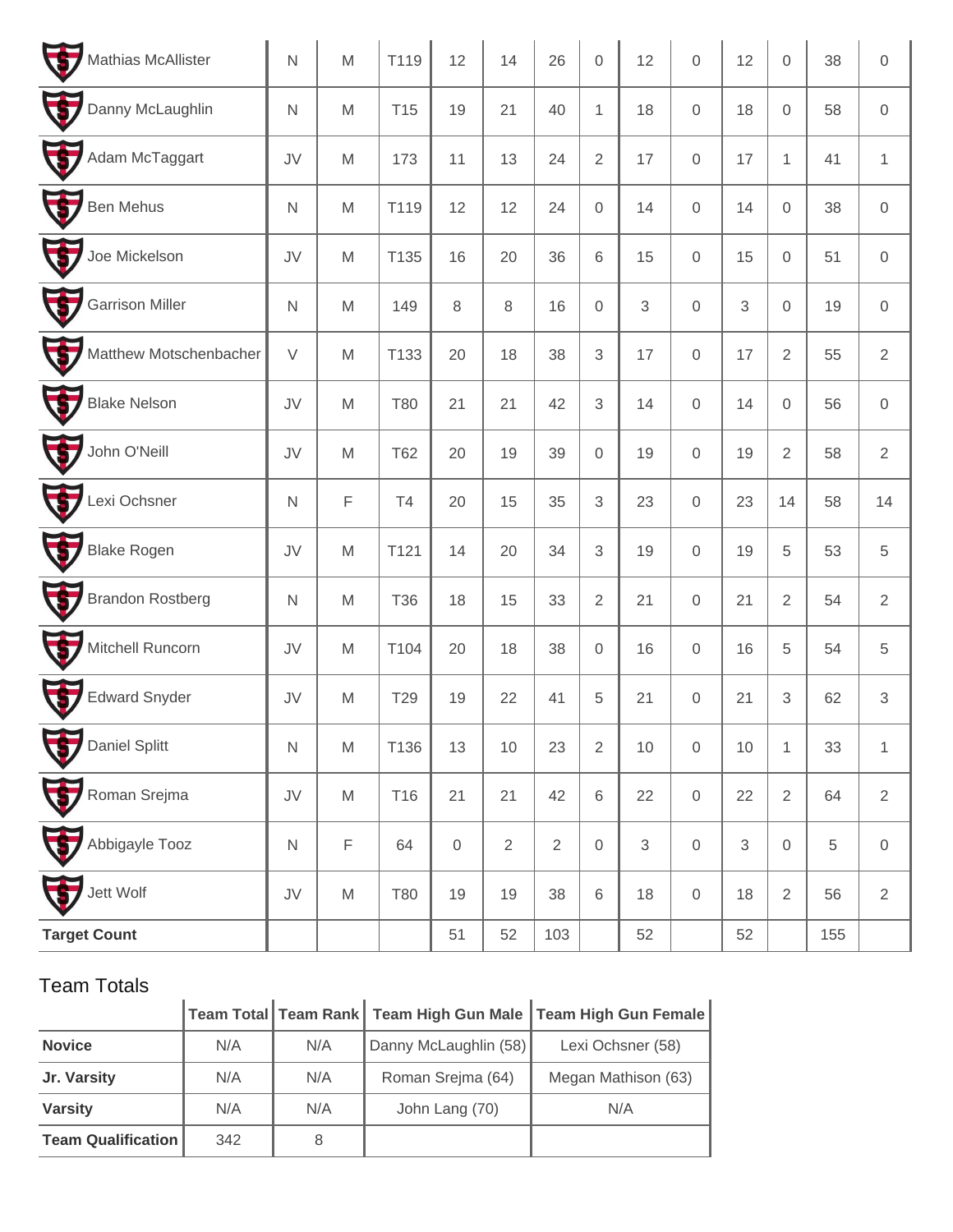\* Indicates athlete's ranking among his/her Classification and Gender

\*\* Indicates longest run of hits in reverse order. Used as a tie-breaker if necessary. Not all reverse runs are recorded.

DNQ indicates that the team did not qualify for the specified classification. A minimum of 5 athletes is required to compete in team competitions.

|                       |              |                                                                                                            |                |       | <b>Session 1 Score</b> |                      |                |       | <b>Session 2 Score</b> |                      |                | <b>Total</b>                 |                  |
|-----------------------|--------------|------------------------------------------------------------------------------------------------------------|----------------|-------|------------------------|----------------------|----------------|-------|------------------------|----------------------|----------------|------------------------------|------------------|
| <b>Athlete</b>        | <b>Class</b> | Gender                                                                                                     | Rank*          | Rnd 1 | Rnd 2                  | Sub-<br><b>Total</b> | Rev<br>Run     | Rnd 1 | Rnd <sub>2</sub>       | Sub-<br><b>Total</b> | Rev<br>Run     | <b>Total</b><br><b>Score</b> | Rev<br>Run**     |
| Seth Benson           | JV           | M                                                                                                          | <b>T80</b>     | 17    | 20                     | 37                   | 6              | 19    | $\mathbf 0$            | 19                   | $\overline{2}$ | 56                           | $\overline{2}$   |
| Phillip Bruno         | $\vee$       | M                                                                                                          | T45            | 20    | 23                     | 43                   | 1              | 24    | $\mathbf 0$            | 24                   | 15             | 67                           | 15               |
| <b>Brennan Byrne</b>  | JV           | M                                                                                                          | T29            | 24    | 22                     | 46                   | $\overline{7}$ | 16    | $\mathbf 0$            | 16                   | 1              | 62                           | 1                |
| <b>Grant Connor</b>   | $\vee$       | M                                                                                                          | 142            | 17    | 15                     | 32                   | 0              | 17    | $\mathbf 0$            | 17                   | 3              | 49                           | $\sqrt{3}$       |
| Kieth Cullen          | JV           | M                                                                                                          | T29            | 20    | 20                     | 40                   | 1              | 22    | $\mathbf 0$            | 22                   | 6              | 62                           | 6                |
| <b>Thomas Cullen</b>  | JV           | M                                                                                                          | T49            | 23    | 22                     | 45                   | 3              | 15    | $\mathbf 0$            | 15                   | 0              | 60                           | $\mathbf 0$      |
| Oakley Eagleson       | $\vee$       | M                                                                                                          | T109           | 20    | 22                     | 42                   | 8              | 18    | $\mathbf 0$            | 18                   | 4              | 60                           | 4                |
| Ethan Frisch          | $\vee$       | M                                                                                                          | T <sub>8</sub> | 23    | 24                     | 47                   | 20             | 25    | $\mathbf 0$            | 25                   | 25             | 72                           | 45               |
| Karson Gilliland      | $\vee$       | M                                                                                                          | T <sub>8</sub> | 23    | 24                     | 47                   | 23             | 25    | $\mathbf 0$            | 25                   | 25             | 72                           | 48               |
| <b>Travis Goerger</b> | JV           | M                                                                                                          | T11            | 21    | 21                     | 42                   | 15             | 23    | $\mathbf 0$            | 23                   | 10             | 65                           | 10               |
| Logan Holsing         | N            | M                                                                                                          | 143            | 12    | 12                     | 24                   | 2              | 3     | $\mathbf 0$            | $\sqrt{3}$           | 0              | 27                           | $\mathbf 0$      |
| <b>Tyler Knott</b>    | JV           | M                                                                                                          | T25            | 21    | 21                     | 42                   | 3              | 21    | $\mathbf 0$            | 21                   | 4              | 63                           | 4                |
| Lawson Kraft          | V            | M                                                                                                          | T121           | 17    | $19$                   | 36                   | $\overline{0}$ | 22    | $\overline{0}$         | 22                   | 0              | 58                           | $\boldsymbol{0}$ |
| Joshua Lahlum         | ${\sf N}$    | $\mathsf{M}% _{T}=\mathsf{M}_{T}\!\left( a,b\right) ,\ \mathsf{M}_{T}=\mathsf{M}_{T}\!\left( a,b\right) ,$ | T49            | 18    | 18                     | 36                   | 0              | 16    | $\mathsf{O}\xspace$    | 16                   | $\mathbf{1}$   | 52                           | $\mathbf{1}$     |
| <b>Ben Moxness</b>    | $\vee$       | M                                                                                                          | T <sub>4</sub> | 24    | 25                     | 49                   | 29             | 24    | $\mathsf{O}\xspace$    | 24                   | $\mathbf{1}$   | 73                           | $\mathbf{1}$     |
| Damon Nygaard         | JV           | M                                                                                                          | T93            | 19    | 16                     | 35                   | 0              | 20    | $\mathsf{O}\xspace$    | 20                   | 0              | 55                           | $\,0\,$          |
| <b>Grant Raymond</b>  | JV           | M                                                                                                          | T171           | 12    | 15                     | 27                   | 0              | 15    | $\mathbf 0$            | 15                   | 0              | 42                           | $\,0\,$          |
|                       |              |                                                                                                            |                |       |                        |                      |                |       |                        |                      |                |                              |                  |

## Team: Sheyenne High School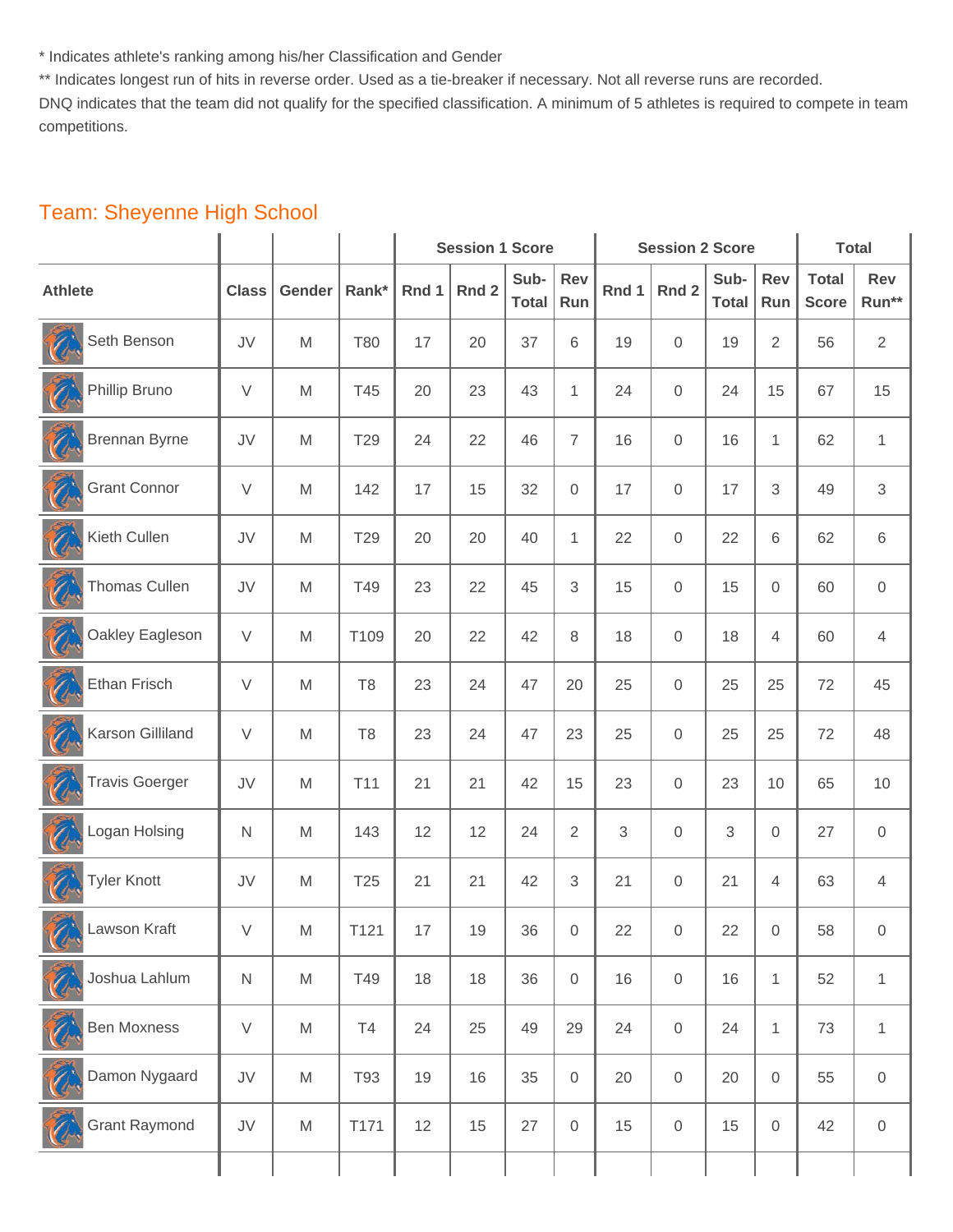| Dylan Schauer            | JV     | M | T147            | 19 | 13 | 32 | 2              | 18 | $\overline{0}$ | 18 | $\overline{4}$ | 50 | $\overline{4}$ |
|--------------------------|--------|---|-----------------|----|----|----|----------------|----|----------------|----|----------------|----|----------------|
| Devin Stenerson          | $\vee$ | M | T <sub>8</sub>  | 22 | 25 | 47 | 30             | 25 | $\Omega$       | 25 | 25             | 72 | 55             |
| Cole Thompson            | $\vee$ | M | T <sub>8</sub>  | 24 | 24 | 48 | $\overline{2}$ | 24 | $\Omega$       | 24 | 19             | 72 | 19             |
| Ros<br>Ryan Vigen        | JV     | M | T80             | 17 | 17 | 34 | 1              | 22 | $\overline{0}$ | 22 | 8              | 56 | $\,8\,$        |
| Ó<br><b>Reed Volesky</b> | $\vee$ | M | T63             | 23 | 20 | 43 | 1              | 22 | $\overline{0}$ | 22 | 8              | 65 | 8              |
| <b>Haley Wilcox</b>      | $\vee$ | F | 7               | 21 | 17 | 38 | $\overline{2}$ | 18 | $\Omega$       | 18 | 5              | 56 | 5              |
| A<br>lan Wilcox          | $\vee$ | M | T <sub>54</sub> | 23 | 20 | 43 | 0              | 23 | $\overline{0}$ | 23 | 4              | 66 | $\overline{4}$ |
| Jordan Wokasch           | JV     | M | T38             | 21 | 18 | 39 | 7              | 22 | $\overline{0}$ | 22 | 0              | 61 | $\mathbf 0$    |
| <b>Target Count</b>      |        |   |                 | 25 | 25 | 50 |                | 25 |                | 25 |                | 75 |                |

| טשטט ווושטו               |     |     |                     |                                                               |
|---------------------------|-----|-----|---------------------|---------------------------------------------------------------|
|                           |     |     |                     | │Team Total│Team Rank│Team High Gun Male│Team High Gun Female |
| <b>Novice</b>             | N/A | N/A | Joshua Lahlum (52)  | N/A                                                           |
| Jr. Varsity               | N/A | N/A | Travis Goerger (65) | N/A                                                           |
| <b>Varsity</b>            | N/A | N/A | Ben Moxness (73)    | Haley Wilcox (56)                                             |
| <b>Team Qualification</b> | 361 |     |                     |                                                               |

\* Indicates athlete's ranking among his/her Classification and Gender

\*\* Indicates longest run of hits in reverse order. Used as a tie-breaker if necessary. Not all reverse runs are recorded.

DNQ indicates that the team did not qualify for the specified classification. A minimum of 5 athletes is required to compete in team competitions.

## Team: South Prairie High School

|                    |              |        |                  |       | <b>Session 1 Score</b> |                      |              |       | <b>Session 2 Score</b> |                      |            | <b>Total</b>                 |              |
|--------------------|--------------|--------|------------------|-------|------------------------|----------------------|--------------|-------|------------------------|----------------------|------------|------------------------------|--------------|
| <b>Athlete</b>     | <b>Class</b> | Gender | Rank $*$         | Rnd 1 | Rnd 2                  | Sub-<br><b>Total</b> | Rev<br>Run   | Rnd 1 | Rnd 2                  | Sub-<br><b>Total</b> | Rev<br>Run | <b>Total</b><br><b>Score</b> | Rev<br>Run** |
| Royald Dalton Alt  | JV           | M      | T <sub>130</sub> | 17    | 18                     | 35                   | $\mathbf{1}$ | 17    | $\Omega$               | 17                   | $\Omega$   | 52                           | $\Omega$     |
| Royald Cooper Bohl | JV           | M      | T49              | 22    | 22                     | 44                   | 7            | 16    | $\Omega$               | 16                   | 4          | 60                           | 4            |
| Royald Keaton Bohl | V            | M      | T121             | 17    | 22                     | 39                   | 6            | 19    | $\Omega$               | 19                   | 1          | 58                           |              |
| Royals Billy Ciser | JV           | M      | T <sub>135</sub> | 18    | 17                     | 35                   | 5            | 16    | $\Omega$               | 16                   | 5          | 51                           | 5            |
|                    |              |        |                  |       |                        |                      |              |       |                        |                      |            |                              |              |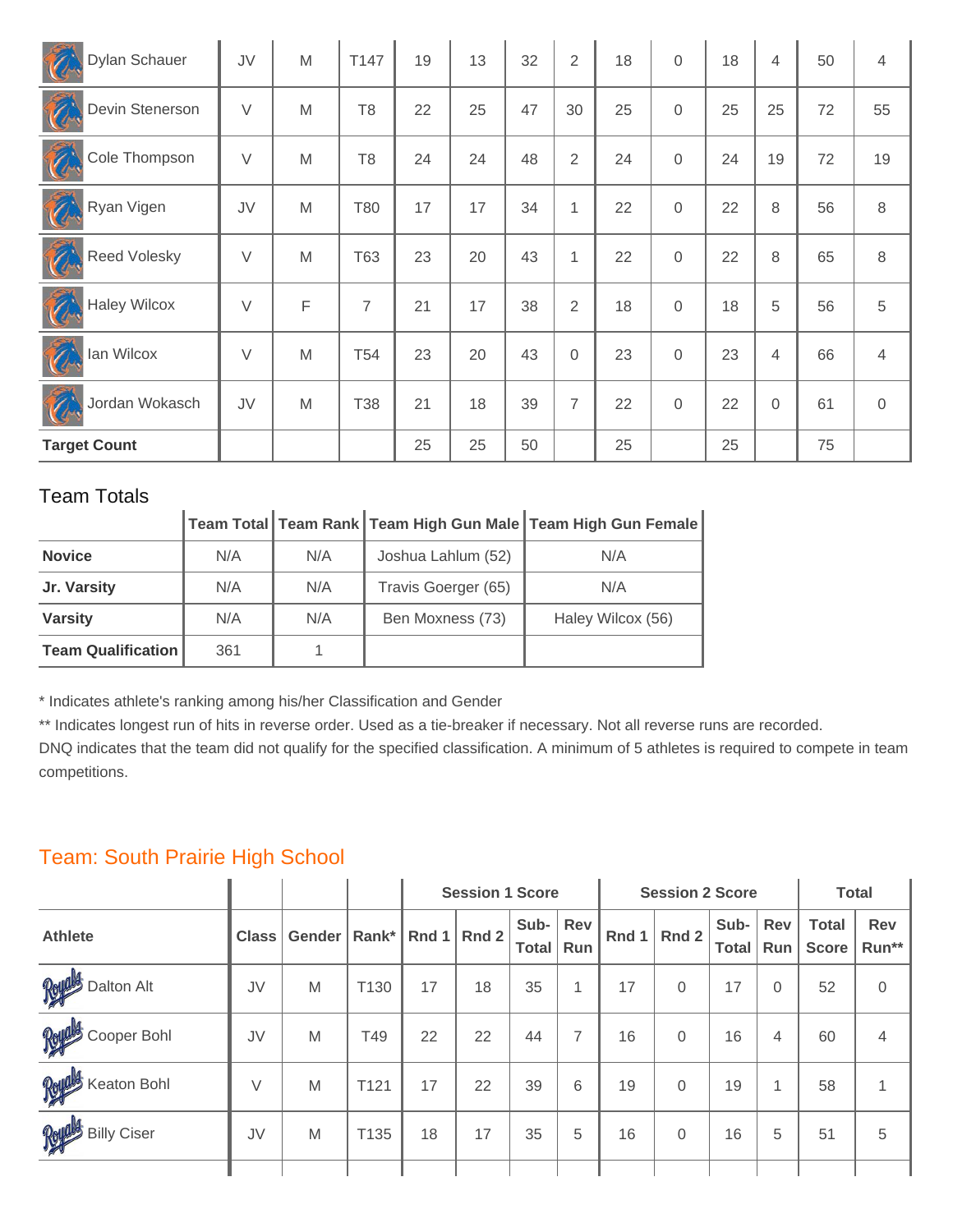| Royals Max Cunningham           | JV           | M           | T174       | 20 | 11 | 31 | $\mathbf 0$    | 9  | $\mathbf 0$         | 9  | 1            | 40 | $\mathbf{1}$        |
|---------------------------------|--------------|-------------|------------|----|----|----|----------------|----|---------------------|----|--------------|----|---------------------|
| Royals Hunter Fiedler           | $\mathsf{N}$ | M           | T49        | 17 | 21 | 38 | $\mathbf 0$    | 14 | $\mathbf 0$         | 14 | 4            | 52 | $\overline{4}$      |
| Royals James Hood               | $\vee$       | M           | <b>T87</b> | 20 | 19 | 39 | $\mathbf 0$    | 24 | $\overline{0}$      | 24 | 23           | 63 | 23                  |
| Royals Kaden Korgel             | $\mathsf{N}$ | M           | <b>T69</b> | 18 | 16 | 34 | $\overline{2}$ | 15 | $\overline{0}$      | 15 | $\mathbf 0$  | 49 | $\mathsf{O}\xspace$ |
| Royals Benjamin Lindbo          | $\vee$       | M           | <b>T28</b> | 25 | 20 | 45 | 6              | 24 | $\overline{0}$      | 24 | 17           | 69 | 17                  |
| Royals Jackson Lindbo           | $\vee$       | M           | T35        | 22 | 22 | 44 | 8              | 24 | $\mathbf 0$         | 24 | 10           | 68 | 10                  |
| Royals Eason Marten             | $\mathsf{N}$ | M           | <b>T98</b> | 17 | 21 | 38 | $\mathbf 0$    | 6  | $\overline{0}$      | 6  | $\mathbf 0$  | 44 | $\mathbf 0$         |
| Royald Ethan Myers              | JV           | M           | T16        | 20 | 23 | 43 |                | 21 | $\overline{0}$      | 21 | 4            | 64 | $\overline{4}$      |
| Royalds Dawson Ness             | $\vee$       | M           | <b>T54</b> | 21 | 22 | 43 | $\mathbf 0$    | 23 | $\overline{0}$      | 23 | 11           | 66 | 11                  |
| Royald Miranda Ness             | $\vee$       | $\mathsf F$ | 8          | 18 | 18 | 36 | $\overline{2}$ | 18 | $\mathbf 0$         | 18 | 1            | 54 | $\mathbf{1}$        |
| Royals Luke Newman              | $\mathsf{N}$ | M           | T116       | 13 | 13 | 26 |                | 13 | $\overline{0}$      | 13 | $\mathbf 0$  | 39 | $\overline{0}$      |
| Royald Layne Novak              | $\mathsf{N}$ | M           | T83        | 17 | 16 | 33 | 3              | 14 | $\overline{0}$      | 14 | $\mathbf 0$  | 47 | $\mathbf 0$         |
| Royald Tate Novodvorsky         | JV           | M           | T11        | 23 | 20 | 43 | 1              | 22 | $\mathbf 0$         | 22 | $\mathbf 0$  | 65 | $\mathsf{O}\xspace$ |
| Royalds Gage Olson              | JV           | M           | T130       | 17 | 19 | 36 | $\mathbf 0$    | 16 | $\mathbf 0$         | 16 | 1            | 52 | $\mathbf{1}$        |
| <b>Reyald</b> : Justin Peterson | $\vee$       | M           | <b>T87</b> | 23 | 20 | 43 |                | 20 | $\mathbf 0$         | 20 | 3            | 63 | $\mathfrak{S}$      |
| Royals Colton Quakkelaar        | JV           | M           | T121       | 19 | 18 | 37 | $\overline{4}$ | 16 | $\mathbf 0$         | 16 | $\mathbf{1}$ | 53 | $\mathbf{1}$        |
| Royals Bailey Severson          | $\mathsf{N}$ | $\mathsf F$ | T20        | 18 | 14 | 32 | 5              | 15 | $\mathbf 0$         | 15 | $\mathbf{1}$ | 47 | $\mathbf{1}$        |
| Reyals Kayla VoVilla            | $\mathsf{N}$ | $\mathsf F$ | T18        | 18 | 14 | 32 | 5              | 16 | $\mathsf{O}\xspace$ | 16 | 4            | 48 | $\overline{4}$      |
| <b>Target Count</b>             |              |             |            | 22 | 22 | 44 |                | 22 |                     | 22 |              | 66 |                     |

| <b>Team Totals</b>        |     |     |                       |                                                                |
|---------------------------|-----|-----|-----------------------|----------------------------------------------------------------|
|                           |     |     |                       | │Team Total│Team Rank│Team High Gun Male│Team High Gun Female│ |
| <b>Novice</b>             | N/A | N/A | Hunter Fiedler (52)   | Kayla VoVilla (48)                                             |
| Jr. Varsity               | N/A | N/A | Tate Novodvorsky (65) | N/A                                                            |
| <b>Varsity</b>            | N/A | N/A | Benjamin Lindbo (69)  | Miranda Ness (54)                                              |
| <b>Team Qualification</b> | 332 | 13  |                       |                                                                |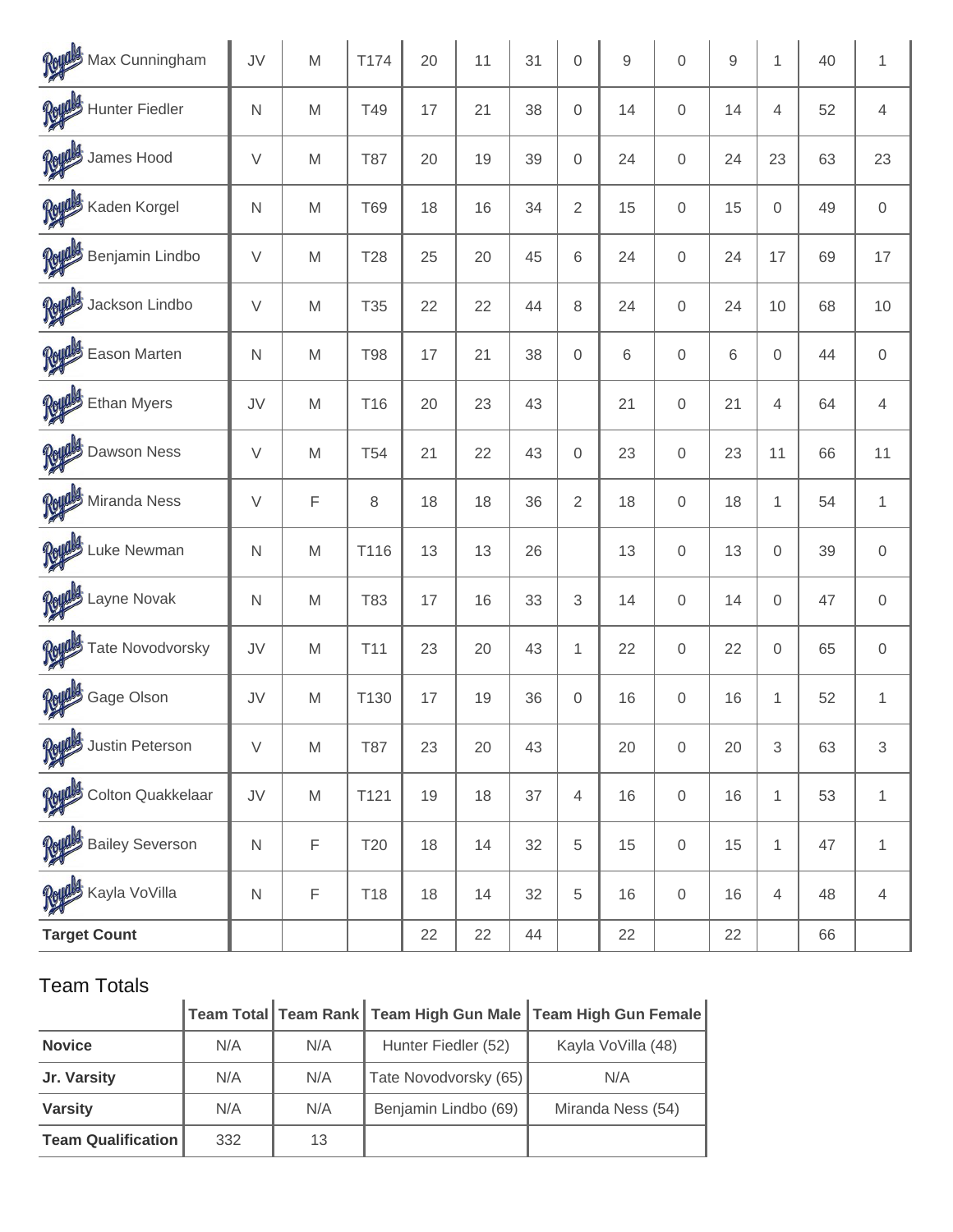\* Indicates athlete's ranking among his/her Classification and Gender

\*\* Indicates longest run of hits in reverse order. Used as a tie-breaker if necessary. Not all reverse runs are recorded.

DNQ indicates that the team did not qualify for the specified classification. A minimum of 5 athletes is required to compete in team competitions.

|                                      |              |        |                | <b>Session 1 Score</b> |                  |                      |                | <b>Session 2 Score</b> | <b>Total</b>        |                      |              |                              |                  |
|--------------------------------------|--------------|--------|----------------|------------------------|------------------|----------------------|----------------|------------------------|---------------------|----------------------|--------------|------------------------------|------------------|
| <b>Athlete</b>                       | <b>Class</b> | Gender | Rank*          | Rnd 1                  | Rnd <sub>2</sub> | Sub-<br><b>Total</b> | Rev<br>Run     | Rnd 1                  | Rnd 2               | Sub-<br><b>Total</b> | Rev<br>Run   | <b>Total</b><br><b>Score</b> | Rev<br>Run**     |
| VG<br>Alliya Anderson                | JV           | F      | 27             | 13                     | 16               | 29                   | 0              | 13                     | $\mathbf 0$         | 13                   | 0            | 42                           | $\,0\,$          |
| Erika Anderson                       | $\mathsf{N}$ | F      | T24            | 16                     | 11               | 27                   | $\overline{2}$ | 19                     | $\mathbf 0$         | 19                   | $\mathbf{1}$ | 46                           | $\mathbf{1}$     |
| 嗨<br>Derek Bear                      | JV           | M      | <b>T38</b>     | 18                     | 24               | 42                   | $\overline{7}$ | 19                     | $\mathbf 0$         | 19                   | 0            | 61                           | $\mathbf 0$      |
| <b>VG</b><br>Rachel Beierle          | $\mathsf{N}$ | F      | 40             | 11                     | 12               | 23                   | $\mathbf{1}$   | 15                     | $\mathbf 0$         | 15                   | 0            | 38                           | $\boldsymbol{0}$ |
| VG.<br>Sam Beierle                   | JV           | M      | <b>T38</b>     | 20                     | 19               | 39                   | 4              | 22                     | $\mathbf 0$         | 22                   | 3            | 61                           | $\mathfrak{S}$   |
| Jacob Berntson                       | JV           | M      | T <sub>9</sub> | 24                     | 20               | 44                   | 9              | 22                     | $\mathbf 0$         | 22                   | 0            | 66                           | $\,0\,$          |
| VP.<br>Calvin Bjornson               | $\vee$       | M      | T71            | 20                     | 24               | 44                   | $\overline{7}$ | 20                     | $\mathbf 0$         | 20                   | 3            | 64                           | $\sqrt{3}$       |
| <b>VG</b><br>Mara Bjornson           | N            | F      | 57             | $\mathsf 9$            | 5                | 14                   | 0              | $\overline{7}$         | $\mathbf 0$         | $\overline{7}$       | 0            | 21                           | $\boldsymbol{0}$ |
| 哘<br><b>Austin Brandt</b>            | $\mathsf N$  | M      | <b>T4</b>      | 20                     | 21               | 41                   | 5              | 22                     | $\mathbf 0$         | 22                   | 10           | 63                           | $10$             |
| <b>Trevor Breske</b>                 | $\mathsf{N}$ | M      | T19            | 18                     | 20               | 38                   | 1              | 19                     | $\mathbf 0$         | 19                   | 4            | 57                           | $\overline{4}$   |
| VG<br><b>Braylen Bruns</b>           | $\vee$       | M      | T <sub>8</sub> | 24                     | 25               | 49                   | 37             | 23                     | $\mathbf 0$         | 23                   | 14           | 72                           | 14               |
| <b>VG</b><br><b>Racheal Couture</b>  | $\mathsf{N}$ | F      | 30             | 15                     | 14               | 29                   | $\mathbf{2}$   | 14                     | $\mathsf{O}\xspace$ | 14                   | 1            | 43                           | $\mathbf{1}$     |
| $\sqrt{\sqrt{2}}$ Blake Didier<br>45 | JV           | M      | $\mathbf{1}$   | 24                     | 24               | 48                   | 22             | 24                     | $\overline{0}$      | 24                   | $\mathbf{1}$ | $72\,$                       | 1                |
| <b>Hunter Gwilliams</b>              | JV           | M      | T135           | 13                     | 21               | 34                   | 34             | 17                     | $\mathbf 0$         | 17                   | 0            | 51                           | $\,0\,$          |
| Evan Haglund                         | ${\sf N}$    | M      | T92            | 13                     | 19               | 32                   | $\overline{2}$ | 13                     | $\mathsf{O}\xspace$ | 13                   | $\mathbf{1}$ | 45                           | $\mathbf{1}$     |
| <b>Briar Harvey</b>                  | ${\sf N}$    | M      | T36            | 18                     | 15               | 33                   | $\overline{4}$ | 21                     | $\mathsf{O}\xspace$ | 21                   | 8            | 54                           | 8                |
| Eric Ingstad                         | JV           | M      | <b>T38</b>     | 21                     | 18               | 39                   | 2              | 22                     | $\mathsf{O}\xspace$ | 22                   | 6            | 61                           | $\,6\,$          |
|                                      |              |        |                |                        |                  |                      |                |                        |                     |                      |              |                              |                  |

#### Team: Valley City High School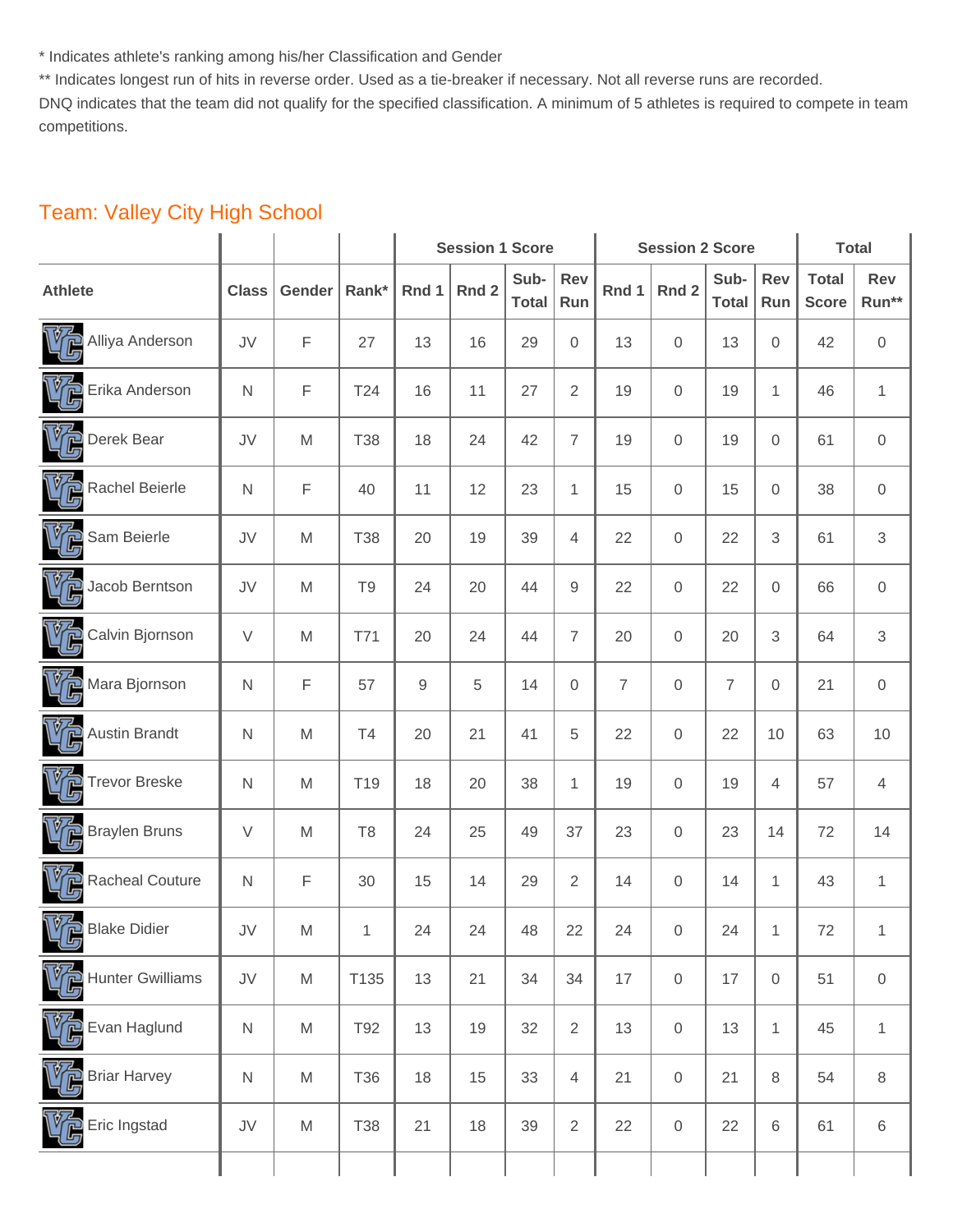| $\sqrt{\widehat{U}}$ Zander Johnson   | N            | M                                                                                                          | T119            | 14 | 11 | 25 | $\mathbf{1}$        | 13          | $\mathbf 0$         | 13 | 5              | 38  | 5                   |
|---------------------------------------|--------------|------------------------------------------------------------------------------------------------------------|-----------------|----|----|----|---------------------|-------------|---------------------|----|----------------|-----|---------------------|
| $V_{\mathbb{C}}$ Hale Kringlie        | $\vee$       | M                                                                                                          | <b>T54</b>      | 24 | 21 | 45 | 5                   | 21          | $\mathsf{O}\xspace$ | 21 | 8              | 66  | 8                   |
| $\sqrt{\overline{C}}$ Makaelyn Lorenz | JV           | F                                                                                                          | 25              | 11 | 20 | 31 | $\mathbf 0$         | 17          | 0                   | 17 | 0              | 48  | $\mathsf{O}\xspace$ |
| Matt Lyter                            | JV           | M                                                                                                          | $\sqrt{2}$      | 23 | 24 | 47 | $\mathsf{O}\xspace$ | 23          | $\mathbf 0$         | 23 | 15             | 70  | 15                  |
| $V_{\mathbb{G}}$ Sam Mehus            | $\mathsf{N}$ | M                                                                                                          | $\overline{2}$  | 21 | 24 | 45 | 3                   | 24          | $\mathbf 0$         | 24 | 3              | 69  | $\sqrt{3}$          |
| VG<br>Emma Mielke                     | JV           | F                                                                                                          | $\mathbf{1}$    | 23 | 19 | 42 | 4                   | 25          | $\mathbf 0$         | 25 | 25             | 67  | 29                  |
| $V_{\mathbb{G}}$ Evan Mielke          | JV           | M                                                                                                          | <b>T38</b>      | 20 | 21 | 41 | $\mathbf{1}$        | 20          | 0                   | 20 | 3              | 61  | $\mathfrak{S}$      |
| $V_{\text{C}}$ Braden Muck            | $\mathsf{N}$ | M                                                                                                          | T <sub>19</sub> | 18 | 20 | 38 | $\overline{2}$      | 19          | $\mathsf{O}\xspace$ | 19 | $\mathbf{1}$   | 57  | $\mathbf{1}$        |
| $V_{\mathbb{G}}$ lan Nelson           | $\mathsf{N}$ | M                                                                                                          | T89             | 14 | 17 | 31 | 1                   | 15          | 0                   | 15 | $\mathbf{1}$   | 46  | $\mathbf{1}$        |
| $V_{\mathbb{C}}$ Jace Olson           | $\mathsf{N}$ | M                                                                                                          | T49             | 15 | 19 | 34 | $\mathbf 0$         | 18          | $\mathbf 0$         | 18 | 0              | 52  | $\,0\,$             |
| $\mathbb{V}$ Jacob Pfeifer            | $\mathsf{N}$ | M                                                                                                          | T146            | 5  | 11 | 16 | $\mathbf{1}$        | $\mathsf 9$ | 0                   | 9  | 0              | 25  | $\mathbf 0$         |
| Nicholas Pfeifer                      | N            | M                                                                                                          | T <sub>19</sub> | 16 | 20 | 36 | 1                   | 21          | $\mathsf{O}\xspace$ | 21 | 3              | 57  | $\sqrt{3}$          |
| $V_{\mathbb{C}}$ Thomas Pfeifer       | $\mathsf{N}$ | M                                                                                                          | T83             | 15 | 18 | 33 | $\mathsf{O}\xspace$ | 14          | $\mathbf 0$         | 14 | 0              | 47  | $\,0\,$             |
| <b>Justin Roswick</b>                 | JV           | M                                                                                                          | T104            | 20 | 16 | 36 | $\mathsf{O}\xspace$ | 18          | $\mathsf{O}\xspace$ | 18 | $\mathbf{1}$   | 54  | $\mathbf{1}$        |
| $-1$<br>Zach Shape                    | $\hbox{N}$   | $\mathsf{M}% _{T}=\mathsf{M}_{T}\!\left( a,b\right) ,\ \mathsf{M}_{T}=\mathsf{M}_{T}\!\left( a,b\right) ,$ | T89             | 17 | 18 | 35 | 3                   | 11          | $\mathbf 0$         | 11 | $\overline{2}$ | 46  | $\overline{2}$      |
| Jake Tangen                           | ${\sf N}$    | M                                                                                                          | T49             | 20 | 17 | 37 | $\mathbf{1}$        | 15          | $\mathsf{O}\xspace$ | 15 | 2              | 52  | $\overline{2}$      |
| $V_{\mathbb{C}}$ Kyle Triebold        | ${\sf N}$    | M                                                                                                          | T83             | 16 | 14 | 30 | $\mathbf 0$         | 17          | $\mathbf 0$         | 17 | $\mathbf{1}$   | 47  | $\mathbf{1}$        |
| Collin White                          | JV           | M                                                                                                          | T72             | 21 | 20 | 41 | $\,6$               | 16          | $\mathbf 0$         | 16 | $\mathbf{1}$   | 57  | $\mathbf{1}$        |
| Seth Zeltinger                        | $\mathsf N$  | M                                                                                                          | T107            | 19 | 12 | 31 | $\mathbf 0$         | 10          | $\mathbf 0$         | 10 | $\mathbf 0$    | 41  | $\,0\,$             |
| <b>V<sub>C</sub></b> Austin Zubrod    | JV           | M                                                                                                          | <b>T55</b>      | 23 | 17 | 40 | $\sqrt{2}$          | 19          | $\mathsf{O}\xspace$ | 19 | 3              | 59  | $\sqrt{3}$          |
| <b>Target Count</b>                   |              |                                                                                                            |                 | 37 | 37 | 74 |                     | 37          |                     | 37 |                | 111 |                     |

|               |     |     |                | Team Total Team Rank Team High Gun Male Team High Gun Female |
|---------------|-----|-----|----------------|--------------------------------------------------------------|
| <b>Novice</b> | N/A | N/A | Sam Mehus (69) | Erika Anderson (46)                                          |
|               |     |     |                |                                                              |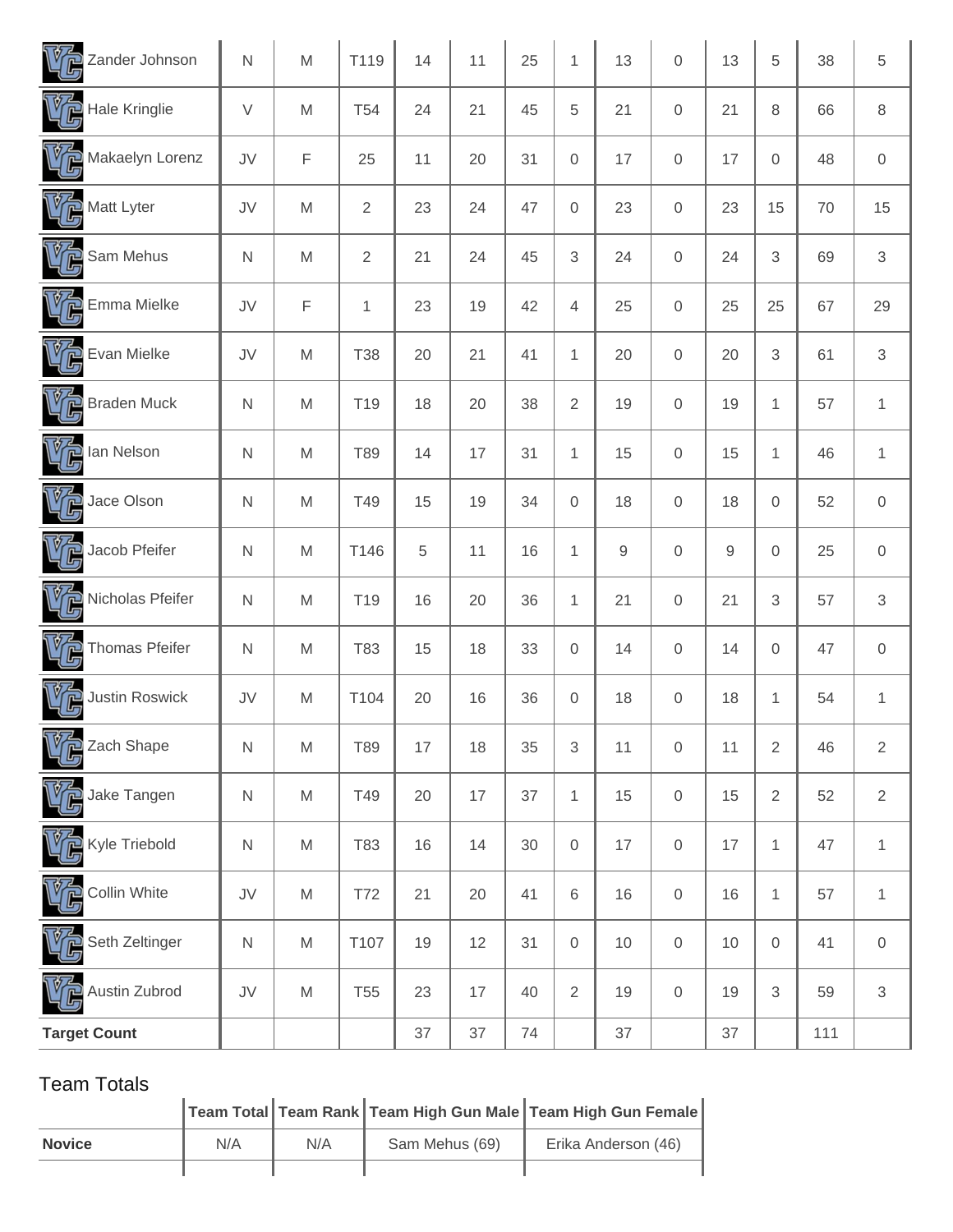| Jr. Varsity               | N/A | N/A | Blake Didier (72)  | Emma Mielke (67) |
|---------------------------|-----|-----|--------------------|------------------|
| <b>Varsity</b>            | N/A | N/A | Braylen Bruns (72) | N/A              |
| <b>Team Qualification</b> | 350 | b   |                    |                  |

\* Indicates athlete's ranking among his/her Classification and Gender

\*\* Indicates longest run of hits in reverse order. Used as a tie-breaker if necessary. Not all reverse runs are recorded.

DNQ indicates that the team did not qualify for the specified classification. A minimum of 5 athletes is required to compete in team competitions.

## Team: Wahpeton High School

|                                |                  |                                                                                                            |                 | <b>Session 1 Score</b> |       |                      |                | <b>Session 2 Score</b> | <b>Total</b>        |                      |                |                              |                           |
|--------------------------------|------------------|------------------------------------------------------------------------------------------------------------|-----------------|------------------------|-------|----------------------|----------------|------------------------|---------------------|----------------------|----------------|------------------------------|---------------------------|
| <b>Athlete</b>                 | <b>Class</b>     | Gender                                                                                                     | Rank*           | Rnd 1                  | Rnd 2 | Sub-<br><b>Total</b> | Rev<br>Run     | Rnd 1                  | Rnd 2               | Sub-<br><b>Total</b> | Rev<br>Run     | <b>Total</b><br><b>Score</b> | Rev<br>Run**              |
| Eric Anderson                  | JV               | M                                                                                                          | T29             | 16                     | 24    | 40                   | 12             | 22                     | 0                   | 22                   | 2              | 62                           | $\sqrt{2}$                |
| <b>Tucker Barth</b>            | $\vee$           | M                                                                                                          | T112            | 18                     | 20    | 38                   | $\mathbf 0$    | 21                     | $\mathsf{O}\xspace$ | 21                   | $\mathbf{1}$   | 59                           | 1                         |
| E<br>Kolby Bassingthwaite      | N                | M                                                                                                          | <b>T31</b>      | 20                     | 19    | 39                   | 0              | 16                     | 0                   | 16                   | 0              | 55                           | $\mathsf{O}\xspace$       |
| <b>Hayley Gefre</b>            | $\mathsf{N}$     | F                                                                                                          | 29              | 12                     | 16    | 28                   | 0              | 16                     | 0                   | 16                   | $\overline{0}$ | 44                           | $\mathsf{O}\xspace$       |
| 3<br>Dylan Jost                | $\vee$           | M                                                                                                          | T <sub>54</sub> | 21                     | 22    | 43                   | 5              | 23                     | $\mathsf{O}\xspace$ | 23                   | $\overline{7}$ | 66                           | $\overline{7}$            |
| Logan Klosterman               | JV               | M                                                                                                          | T155            | 17                     | 20    | 37                   | $\mathbf 0$    | 12                     | $\mathsf{O}\xspace$ | 12                   | $\overline{0}$ | 49                           | $\boldsymbol{0}$          |
| 3<br>Eric Koch                 | $\mathsf{N}$     | M                                                                                                          | T19             | 16                     | 21    | 37                   | $\overline{7}$ | 20                     | 0                   | 20                   | $\overline{0}$ | 57                           | $\mathbf 0$               |
| Jesse Kruse                    | V                | M                                                                                                          | T112            | 18                     | 20    | 38                   | 0              | 21                     | 0                   | 21                   | $\overline{7}$ | 59                           | $\overline{7}$            |
| C<br><b>Brandon Mangalaw</b>   | JV               | M                                                                                                          | T167            | 16                     | 14    | 30                   | 0              | 15                     | 0                   | 15                   | 3              | 45                           | $\ensuremath{\mathsf{3}}$ |
| Joncy Mastel                   | $\mathsf{N}$     | F                                                                                                          | $\mathbf{1}$    | 24                     | 24    | 48                   | 11             | 21                     | $\mathsf{O}\xspace$ | 21                   | 9              | 69                           | $\boldsymbol{9}$          |
| L<br>Jake Pfaff                | $\vee$           | M                                                                                                          | T35             | 23                     | 22    | 45                   | 3              | 23                     | 0                   | 23                   | 20             | 68                           | 20                        |
| Joe Pfaff                      | V                | M                                                                                                          | T121            | 23                     | 20    | 43                   | 0              | 15                     | 0                   | 15                   | 0              | 58                           | $\mathsf 0$               |
| 海<br>Draven Schillinger<br>V   | JV               | M                                                                                                          | <b>T38</b>      | 20                     | 20    | 40                   | 8              | 21                     | $\overline{0}$      | 21                   | 3              | 61                           | 3                         |
| $\frac{1}{2}$<br>Chris Seedorf | $\mathsf N$      | $\mathsf{M}% _{T}=\mathsf{M}_{T}\!\left( a,b\right) ,\ \mathsf{M}_{T}=\mathsf{M}_{T}\!\left( a,b\right) ,$ | <b>T63</b>      | 18                     | 17    | 35                   | $\mathbf 0$    | 15                     | $\mathbf 0$         | 15                   | 0              | 50                           | $\,0\,$                   |
| 高<br>Jacob Seelye              | ${\sf J}{\sf V}$ | M                                                                                                          | T135            | 15                     | 18    | 33                   | $\sqrt{2}$     | 18                     | $\boldsymbol{0}$    | 18                   | $\sqrt{2}$     | 51                           | $\sqrt{2}$                |
|                                |                  |                                                                                                            |                 |                        |       |                      |                |                        |                     |                      |                |                              |                           |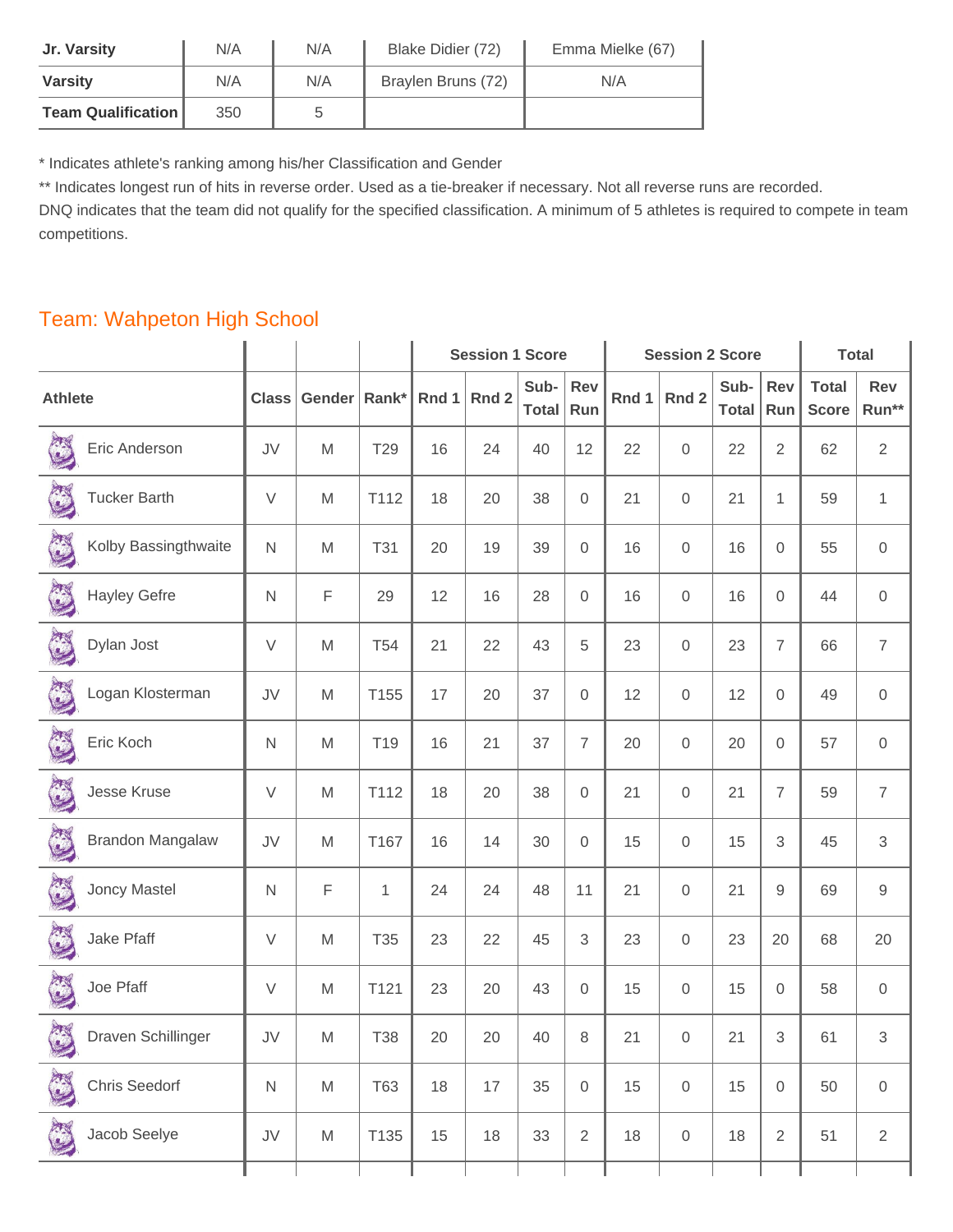| J<br><b>Wauker Spanel</b>   | V  | M | T <sub>28</sub> | 22 | 25 | 47 | 38             | 22 | $\overline{0}$ | 22 | 12             | 69 | 12 |
|-----------------------------|----|---|-----------------|----|----|----|----------------|----|----------------|----|----------------|----|----|
| E<br>Kyle Tedrow            | JV | M | T130            | 17 | 18 | 35 | $\overline{0}$ | 17 | 0              | 17 |                | 52 |    |
| E<br><b>Tyler Tollefson</b> | JV | M | T16             | 21 | 21 | 42 | 6              | 22 | 0              | 22 | ⇁              | 64 |    |
| S<br><b>Austin Torrance</b> | JV | M | T38             | 19 | 21 | 40 | 11             | 21 | 0              | 21 | $\overline{2}$ | 61 | っ  |
| <b>Target Count</b>         |    |   |                 | 19 | 19 | 38 |                | 19 |                | 19 |                | 57 |    |

#### **Team Total Team Rank Team High Gun Male Team High Gun Female**

| <b>Novice</b>             | N/A | N/A | Eric Koch (57)       | Joncy Mastel (69) |
|---------------------------|-----|-----|----------------------|-------------------|
| Jr. Varsity               | N/A | N/A | Tyler Tollefson (64) | N/A               |
| <b>Varsity</b>            | N/A | N/A | Wauker Spanel (69)   | N/A               |
| <b>Team Qualification</b> | 336 | 10  |                      |                   |

\* Indicates athlete's ranking among his/her Classification and Gender

\*\* Indicates longest run of hits in reverse order. Used as a tie-breaker if necessary. Not all reverse runs are recorded.

DNQ indicates that the team did not qualify for the specified classification. A minimum of 5 athletes is required to compete in team competitions.

#### **Session 1 Score Session 2 Score Total Athlete Class Gender Rank\* Rnd 1 Rnd 2 Sub-Total Rev Run Rnd 1 Rnd 2 Sub-Total Rev Run Total Score Rev Run\*\*** Tyler Binstock V M T87 20 22 42 7 21 0 21 3 63 3 Logan Braun V M T54 24 19 43 3 23 0 23 1 66 1 Dylan Bruner N M T49 17 16 33 0 19 0 19 2 52 2 Mark Bush V M T96 20 22 42 7 20 0 20 1 62 1 Ethan Gerhardson V M T112 20 18 38 2 21 0 21 10 59 10 Nich Glatt V M T71 20 23 43 8 21 0 21 2 64 2 Hunter Koehmstedt |  $V$  | M | T103 | 21 | 22 | 43 | 3 | 18 | 0 | 18 | 0 | 61 | 0 Hayden Kraft || V | M | T54 | 23 | 23 | 46 | 16 | 20 | 0 | 20 | 0 | 66 | 0

## Team: West Fargo High School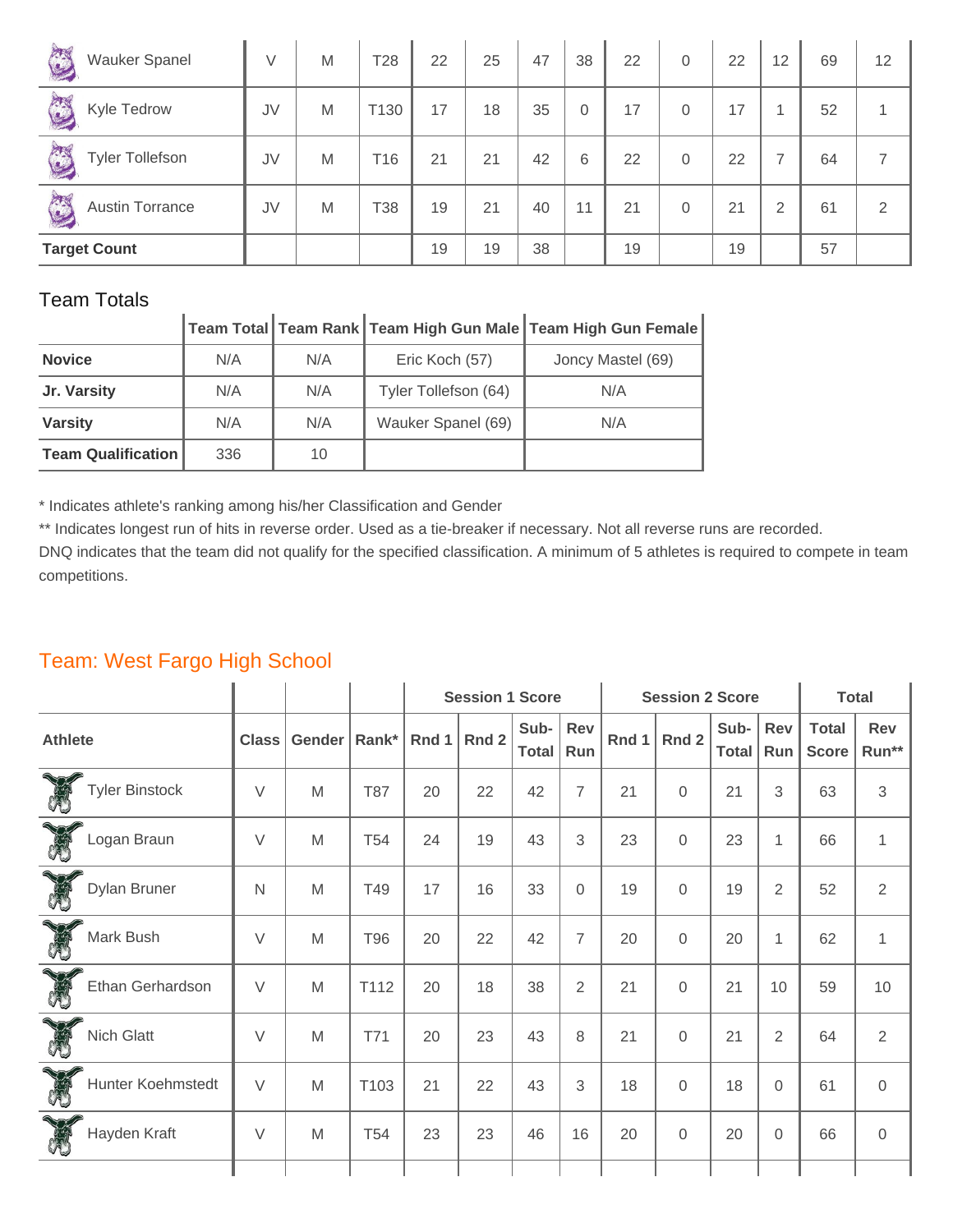| Andrew Krueger                | JV           | M                                                                                                          | T147            | 14 | 19 | 33 | $\mathbf 0$    | 17 | $\overline{0}$      | 17 | $\mathbf{1}$        | 50 | $\mathbf{1}$              |
|-------------------------------|--------------|------------------------------------------------------------------------------------------------------------|-----------------|----|----|----|----------------|----|---------------------|----|---------------------|----|---------------------------|
| E<br>Tanner Laughlin          | JV           | M                                                                                                          | <b>T80</b>      | 17 | 20 | 37 | 8              | 19 | $\mathsf{O}\xspace$ | 19 | 5                   | 56 | $\sqrt{5}$                |
| E<br>Connor Markwardt         | JV           | M                                                                                                          | <b>T62</b>      | 19 | 22 | 41 | 8              | 17 | $\mathsf{O}\xspace$ | 17 | $\overline{2}$      | 58 | $\sqrt{2}$                |
| E<br>Jake Miller              | JV           | M                                                                                                          | T <sub>16</sub> | 21 | 22 | 43 | $\mathbf 0$    | 21 | 0                   | 21 | 3                   | 64 | $\ensuremath{\mathsf{3}}$ |
| E<br>Jesse Muffenbier         | JV           | M                                                                                                          | T49             | 24 | 18 | 42 | $\overline{2}$ | 18 | $\mathsf{O}\xspace$ | 18 | 1                   | 60 | $\mathbf{1}$              |
| <b>CAS</b><br>Jackson Novacek | $\vee$       | M                                                                                                          | T <sub>19</sub> | 23 | 24 | 47 | 20             | 23 | $\mathsf{O}\xspace$ | 23 | 18                  | 70 | 18                        |
| Ryan Orth                     | $\mathsf{N}$ | M                                                                                                          | T <sub>19</sub> | 15 | 24 | 39 | 11             | 18 | 0                   | 18 | $\mathbf 0$         | 57 | $\mathbf 0$               |
| <b>CARD</b><br>Gabe Pederson  | $\vee$       | M                                                                                                          | <b>T63</b>      | 22 | 21 | 43 | 1              | 22 | $\mathsf{O}\xspace$ | 22 | $\mathsf{O}\xspace$ | 65 | $\mathbf 0$               |
| E<br>Taylor Pinske            | JV           | M                                                                                                          | T93             | 18 | 19 | 37 | $\mathbf 0$    | 18 | $\mathsf{O}\xspace$ | 18 | 1                   | 55 | $\mathbf{1}$              |
| CHO<br><b>Brady Preston</b>   | $\vee$       | M                                                                                                          | <b>T96</b>      | 20 | 20 | 40 | $\overline{4}$ | 22 | $\mathsf{O}\xspace$ | 22 | $\overline{2}$      | 62 | $\sqrt{2}$                |
| <b>CARD</b><br>Cooper Sahli   | $\vee$       | M                                                                                                          | 138             | 19 | 18 | 37 | 8              | 15 | $\mathsf{O}\xspace$ | 15 | 4                   | 52 | $\overline{4}$            |
| E<br>Berlyn Salwey            | $\mathsf{N}$ | $\mathsf F$                                                                                                | T <sub>6</sub>  | 20 | 18 | 38 | 3              | 18 | $\mathsf{O}\xspace$ | 18 | 3                   | 56 | $\ensuremath{\mathsf{3}}$ |
| <b>CAS</b><br>Alex Sanders    | $\vee$       | M                                                                                                          | T103            | 21 | 21 | 42 | $\mathbf{1}$   | 19 | $\mathsf{O}\xspace$ | 19 | $\mathbf{1}$        | 61 | $\mathbf{1}$              |
| Brody Smith                   | JV           | M                                                                                                          | <b>T72</b>      | 17 | 19 | 36 | 4              | 21 | $\mathsf{O}\xspace$ | 21 | 6                   | 57 | $\,6$                     |
| J.<br>Parker Stone            | $\vee$       | $\mathsf{M}% _{T}=\mathsf{M}_{T}\!\left( a,b\right) ,\ \mathsf{M}_{T}=\mathsf{M}_{T}\!\left( a,b\right) ,$ | T35             | 25 | 20 | 45 | $\mathbf 0$    | 23 | $\mathsf{O}\xspace$ | 23 | $\overline{7}$      | 68 | $\overline{7}$            |
| <b>Bethany Teets</b>          | JV           | $\mathsf F$                                                                                                | 26              | 15 | 16 | 31 | $\mathbf 0$    | 15 | $\mathsf{O}\xspace$ | 15 | $\mathbf 0$         | 46 | $\,0\,$                   |
| <b>Target Count</b>           |              |                                                                                                            |                 | 24 | 24 | 48 |                | 24 |                     | 24 |                     | 72 |                           |

## **Team Total Team Rank Team High Gun Male Team High Gun Female**

| <b>Novice</b>             | N/A | N/A | Ryan Orth (57)       | Berlyn Salwey (56) |
|---------------------------|-----|-----|----------------------|--------------------|
| Jr. Varsity               | N/A | N/A | Jake Miller (64)     | Bethany Teets (46) |
| <b>Varsity</b>            | N/A | N/A | Jackson Novacek (70) | N/A                |
| <b>Team Qualification</b> | 335 | 11  |                      |                    |

\* Indicates athlete's ranking among his/her Classification and Gender

\*\* Indicates longest run of hits in reverse order. Used as a tie-breaker if necessary. Not all reverse runs are recorded.

DNQ indicates that the team did not qualify for the specified classification. A minimum of 5 athletes is required to compete in team competitions.